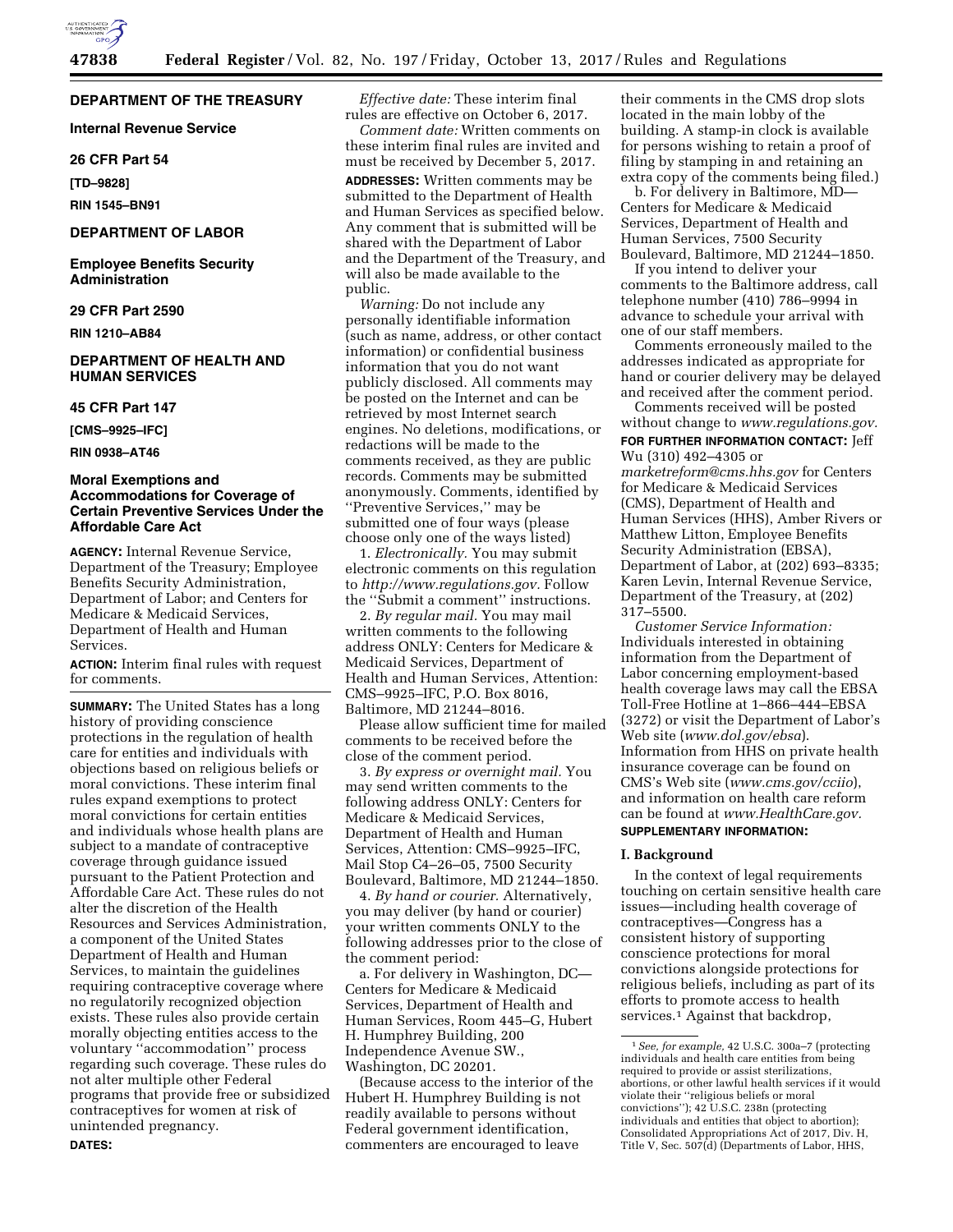Congress granted the Health Resources and Services Administration (HRSA), a component of the United States Department of Health and Human Services (HHS), discretion under the Patient Protection and Affordable Care Act to specify that certain group health plans and health insurance issuers shall cover, ''with respect to women, such additional preventive care and screenings . . . as provided for in comprehensive guidelines supported by'' HRSA (the ''Guidelines''). Public Health Service Act section 2713(a)(4). HRSA exercised that discretion under the last Administration to require health coverage for, among other things, certain contraceptive services,2 while the

2This document's references to ''contraception,'' ''contraceptive,'' ''contraceptive coverage,'' or

The Departments have recently exercised our discretion to reevaluate these exemptions and accommodations. This evaluation includes consideration of various factors, such as: The interests served by the existing Guidelines, regulations, and accommodation process; 4 the extensive litigation; Executive Order 13798, ''Promoting Free Speech and Religious Liberty'' (May 4, 2017); Congress' history of providing protections for moral convictions alongside religious beliefs regarding certain health services (including contraception, sterilization, and items or services believed to involve abortion); the discretion afforded under PHS Act section 2713(a)(4); the structure and intent of that provision in the broader context of section 2713 and the Patient Protection and Affordable Care Act; and the history of the regulatory process and comments submitted in various requests for public comments (including in the

Departments' 2016 Request for Information). Elsewhere in this issue of the **Federal Register**, the Departments published, contemporaneously with these interim final rules, companion interim final rules expanding exemptions to protect sincerely held religious beliefs in the context of the contraceptive Mandate.

In light of these considerations, the Departments issue these interim final rules to better balance the Government's interest in promoting coverage for contraceptive and sterilization services with the Government's interests in providing conscience protections for individuals and entities with sincerely held moral convictions in certain health care contexts, and in minimizing burdens imposed by our regulation of the health insurance market.

#### *A. The Affordable Care Act*

Collectively, the Patient Protection and Affordable Care Act (Pub. L. 111– 148), enacted on March 23, 2010, and the Health Care and Education Reconciliation Act of 2010 (Pub. L. 111– 152), enacted on March 30, 2010, are known as the Affordable Care Act. In signing the Affordable Care Act, President Obama issued Executive Order 13535 (March 24, 2010), which declared that, ''[u]nder the Act, longstanding Federal laws to protect conscience (such as the Church Amendment, 42 U.S.C. 300a–7, and the Weldon Amendment, section 508(d)(1) of Pub. L. 111–8) remain intact'' and that ''[n]umerous executive agencies have a role in ensuring that these restrictions are enforced, including the Department of Health and Human Services (HHS).'' Those laws protect objections based on moral convictions in addition to religious beliefs.

The Affordable Care Act reorganizes, amends, and adds to the provisions of part A of title XXVII of the Public Health Service Act (PHS Act) relating to group health plans and health insurance issuers in the group and individual markets. In addition, the Affordable Care Act adds section 715(a)(1) to the Employee Retirement Income Security Act of 1974 (ERISA) and section 9815(a)(1) to the Internal Revenue Code (Code) to incorporate the provisions of part A of title XXVII of the PHS Act into ERISA and the Code, and thereby make them applicable to certain group health plans regulated under ERISA or the Code. The sections of the PHS Act incorporated into ERISA and the Code are sections 2701 through 2728 of the PHS Act.

These interim final rules concern section 2713 of the PHS Act. Where it applies, section 2713(a)(4) of the PHS

and Education, and Related Agencies Appropriations Act), Public Law 115–31 (protecting any ''health care professional, a hospital, a provider-sponsored organization, a health maintenance organization, a health insurance plan, or any other kind of health care facility, organization, or plan'' in objecting to abortion for any reason); *Id.* at Div. C, Title VIII, Sec. 808 (regarding any requirement of ''the provision of contraceptive coverage by health insurance plans'' in the District of Columbia, ''it is the intent of Congress that any legislation enacted on such issue should include a 'conscience clause' which provides exceptions for religious beliefs and moral convictions.''); *Id.* at Div. C, Title VII, Sec. 726(c) (Financial Services and General Government Appropriations Act) (protecting individuals who object to prescribing or providing contraceptives contrary to their ''religious beliefs or moral convictions''); *Id.* at Div. I, Title III (Department of State, Foreign Operations, and Related Programs Appropriations Act) (protecting applicants for family planning funds based on their ''religious or conscientious commitment to offer only natural family planning''); 42 U.S.C. 290bb–36 (prohibiting the statutory section from being construed to require suicide related treatment services for youth where the parents or legal guardians object based on ''religious beliefs or moral objections''); 42 U.S.C. 1395w–22(j)(3)(B) (protecting against forced counseling or referrals in Medicare Choice, now Medicare Advantage, managed care plans with respect to objections based on ''moral or religious grounds''); 42 U.S.C. 1396a(w)(3) (ensuring particular Federal law does not infringe on 'conscience'' as protected in State law concerning advance directives); 42 U.S.C. 1396u–2(b)(3) (protecting against forced counseling or referrals in Medicaid managed care plans with respect to objections based on ''moral or religious grounds''); 42 U.S.C. 2996f(b) (protecting objection to abortion funding in legal services assistance grants based on ''religious beliefs or moral convictions''); 42 U.S.C. 14406 (protecting organizations and health providers from being required to inform or counsel persons pertaining to assisted suicide); 42 U.S.C. 18023 (blocking any requirement that issuers or exchanges must cover abortion); 42 U.S.C. 18113 (protecting health plans or health providers from being required to provide an item or service that helps cause assisted suicide); *see also* 8 U.S.C. 1182(g) (protecting vaccination objections by ''aliens'' due to ''religious beliefs or moral convictions''); 18 U.S.C. 3597 (protecting objectors to participation in Federal executions based on "moral or religious convictions"); 20 U.S.C. 1688 (prohibiting sex discrimination law to be used to require assistance in abortion for any reason); 22 U.S.C. 7631(d) (protecting entities from being required to use HIV/AIDS funds contrary to their ''religious or moral objection'').

administering agencies—the Departments of Health and Human Services, Labor, and the Treasury (collectively, ''the Departments''),3 exercised both the discretion granted to HHS through HRSA, its component, in PHS Act section 2713(a)(4), and the authority granted to the Departments as administering agencies (26 U.S.C. 9833; 29 U.S.C. 1191c; 42 U.S.C. 300gg–92) to issue regulations to guide HRSA in carrying out that provision. Through rulemaking, including three interim final rules, the Departments exempted and accommodated certain religious objectors, but did not offer an exemption or accommodation to any group possessing non-religious moral objections to providing coverage for some or all contraceptives. Many individuals and entities challenged the contraceptive coverage requirement and regulations (hereinafter, the ''contraceptive Mandate,'' or the ''Mandate'') as being inconsistent with various legal protections. These challenges included lawsuits brought by some non-religious organizations with sincerely held moral convictions inconsistent with providing coverage for some or all contraceptive services, and those cases continue to this day. Various public comments were also submitted asking the Departments to protect objections based on moral convictions.

<sup>&#</sup>x27;'contraceptive services'' generally includes contraceptives, sterilization, and related patient education and counseling, unless otherwise indicated.

<sup>3</sup>Note, however, that in sections under headings listing only two of the three Departments, the term ''Departments'' generally refers only to the two Departments listed in the heading.

<sup>4</sup> In this IFR, we generally use ''accommodation'' and ''accommodation process'' interchangeably.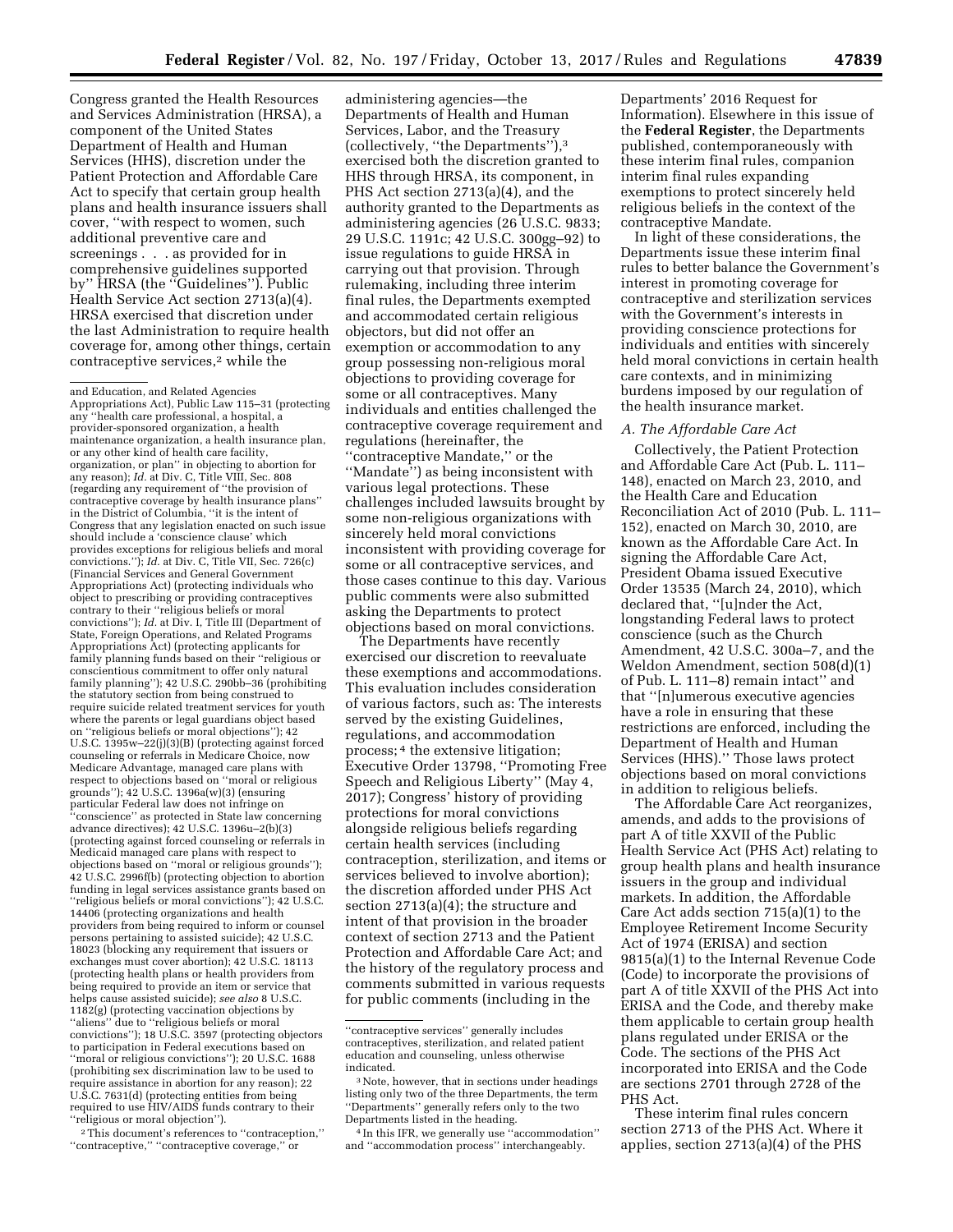Act requires coverage without cost sharing for ''such additional'' women's preventive care and screenings ''as provided for" and "supported by" guidelines developed by HRSA/HHS. The Congress did not specify any particular additional preventive care and screenings with respect to women that HRSA could or should include in its Guidelines, nor did Congress indicate whether the Guidelines should include contraception and sterilization.

The Departments have consistently interpreted section 2713(a)(4)'s of the PHS Act grant of authority to include broad discretion to decide the extent to which HRSA will provide for and support the coverage of additional women's preventive care and screenings in the Guidelines. In turn, the Departments have interpreted that discretion to include the ability to exempt entities from coverage requirements announced in HRSA's Guidelines. That interpretation is rooted in the text of section 2713(a)(4) of the PHS Act, which allows HRSA to decide the extent to which the Guidelines will provide for and support the coverage of additional women's preventive care and screenings.

Accordingly, the Departments have consistently interpreted section 2713(a)(4) of the PHS Act reference to ''comprehensive guidelines supported by the Health Resources and Services Administration for purposes of this paragraph'' to grant HRSA authority to develop such Guidelines. And because the text refers to Guidelines ''supported by the Health Resources and Services Administration for purposes of this paragraph,'' the Departments have consistently interpreted that authority to afford HRSA broad discretion to consider the requirements of coverage and cost-sharing in determining the nature and extent of preventive care and screenings recommended in the guidelines. (76 FR 46623). As the Departments have noted, these Guidelines are different from ''the other guidelines referenced in section 2713(a), which pre-dated the Affordable Care Act and were originally issued for purposes of identifying the non-binding recommended care that providers should provide to patients.'' *Id.*  Guidelines developed as nonbinding recommendations for care implicate significantly different legal and policy concerns than guidelines developed for a mandatory coverage requirement. To guide HRSA in exercising the discretion afforded to it in section 2713(a)(4), the Departments have previously promulgated regulations defining the scope of permissible religious exemptions and accommodations for

such guidelines. (45 CFR 147.131). The interim final rules set forth herein are a necessary and appropriate exercise of the authority delegated to the Departments as administrators of the statutes. (26 U.S.C. 9833; 29 U.S.C. 1191c; 42 U.S.C. 300gg–92).

Our interpretation of section 2713(a)(4) of the PHS Act is confirmed by the Affordable Care Act's statutory structure. The Congress did not intend to require entirely uniform coverage of preventive services. (76 FR 46623). To the contrary, Congress carved out an exemption from section 2713 for grandfathered plans. This exemption is not applicable to many of the other provisions in Title I of the Affordable Care Act—provisions previously referred to by the Departments as providing ''particularly significant protections.'' (75 FR 34540). Those provisions include: Section 2704, which prohibits preexisting condition exclusions or other discrimination based on health status in group health coverage; section 2708, which prohibits excessive waiting periods (as of January 1, 2014); section 2711, which relates to lifetime limits; section 2712, which prohibits rescissions of health insurance coverage; section 2714, which extends dependent coverage until age 26; and section 2718, which imposes a medical loss ratio on health insurance issuers in the individual and group markets (for insured coverage), or requires them to provide rebates to policyholders. (75 FR 34538, 34540, 34542). Consequently, of the 150 million nonelderly people in America with employer-sponsored health coverage, approximately 25.5 million are estimated to be enrolled in grandfathered plans not subject to section 2713 of the PHS Act.<sup>5</sup> As the Supreme Court observed, ''there is no legal requirement that grandfathered plans ever be phased out.'' *Burwell* v. *Hobby Lobby Stores, Inc.,* 134 S. Ct. 2751, 2764 n.10 (2014).

The Departments' interpretation of section 2713(a)(4) of the PHS Act to permit HRSA to establish exemptions from the Guidelines, and of the Departments' own authority as administering agencies to guide HRSA in establishing such exemptions, is also consistent with Executive Order 13535. That order, issued upon the signing of the Affordable Care Act, specified that ''longstanding Federal laws to protect conscience . . . remain intact,'' including laws that protect religious beliefs and moral convictions from

certain requirements in the health care context. Although the text of Executive Order 13535 does not require the expanded exemptions issued in these interim final rules, the expanded exemptions are, as explained below, consistent with longstanding Federal laws to protect conscience regarding certain health matters, and are consistent with the intent that the Affordable Care Act would be implemented in consideration of the protections set forth in those laws.

### *B. The Regulations Concerning Women's Preventive Services*

On July 19, 2010, the Departments issued interim final rules implementing section 2713 of the PHS Act (75 FR 41726). Those interim final rules charged HRSA with developing the Guidelines authorized by section 2713(a)(4) of the PHS Act.

# 1. The Institute of Medicine Report

In developing the Guidelines, HRSA relied on an independent report from the Institute of Medicine (IOM, now known as the National Academy of Medicine) on women's preventive services, issued on July 19, 2011, ''Clinical Preventive Services for Women, Closing the Gaps'' (IOM 2011). The IOM's report was funded by the HHS Office of the Assistant Secretary for Planning and Evaluation, pursuant to a funding opportunity that charged the IOM to conduct a review of effective preventive services to ensure women's health and well-being.6

The IOM made a number of recommendations with respect to women's preventive services. As relevant here, the IOM recommended that the Guidelines cover the full range of Food and Drug Administration (FDA)-approved contraceptive methods, sterilization procedures, and patient education and counseling for women with reproductive capacity. Because FDA includes in the category of ''contraceptives'' certain drugs and devices that may not only prevent conception (fertilization), but may also prevent implantation of an embryo,<sup>7</sup> the IOM's recommendation included

<sup>5</sup> Kaiser Family Foundation & Health Research & Educational Trust, ''Employer Health Benefits, 2017 Annual Survey,'' available at *[http://files.kff.org/](http://files.kff.org/attachment/Report-Employer-Health-Benefits-Annual-Survey-2017) [attachment/Report-Employer-Health-Benefits-](http://files.kff.org/attachment/Report-Employer-Health-Benefits-Annual-Survey-2017)[Annual-Survey-2017.](http://files.kff.org/attachment/Report-Employer-Health-Benefits-Annual-Survey-2017)* 

<sup>6</sup>Because section 2713(a)(4) of the PHS Act specifies that the HRSA Guidelines shall include preventive care and screenings ''with respect to women,'' the Guidelines exclude services relating to a man's reproductive capacity, such as vasectomies and condoms.

<sup>7</sup>FDA's guide ''Birth Control: Medicines To Help You,'' specifies that various approved contraceptives, including Levonorgestrel, Ulipristal Acetate, and IUDs, work mainly by preventing fertilization and ''may also work . . . by preventing attachment (implantation) to the womb (uterus)'' of a human embryo after fertilization. Available at *[https://www.fda.gov/forconsumers/byaudience/](https://www.fda.gov/forconsumers/byaudience/forwomen/freepublications/ucm313215.htm)  [forwomen/freepublications/ucm313215.htm.](https://www.fda.gov/forconsumers/byaudience/forwomen/freepublications/ucm313215.htm)*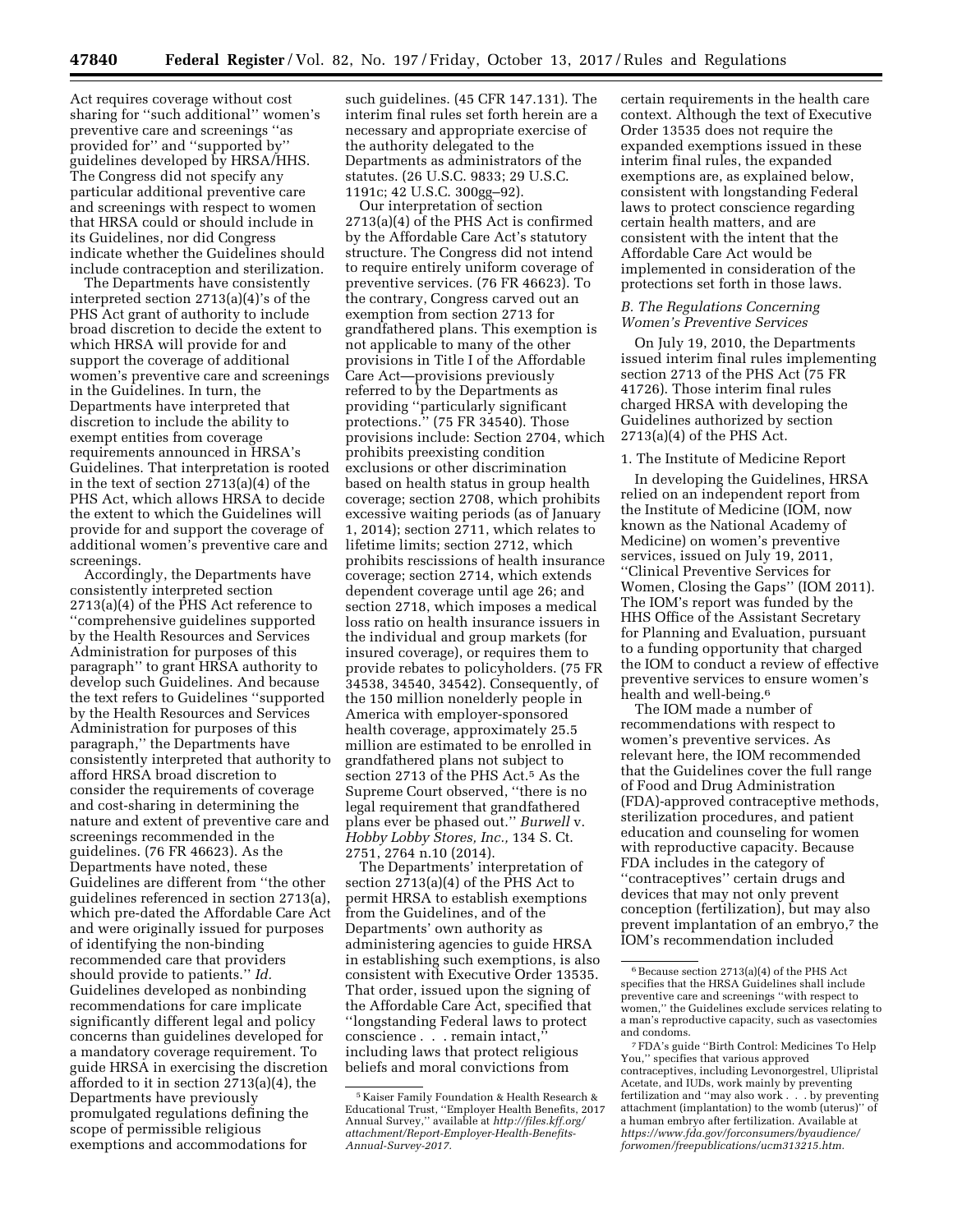several contraceptive methods that many persons and organizations believe are abortifacient—that is, as causing early abortion—and which they conscientiously oppose for that reason distinct from whether they also oppose contraception or sterilization. One of the 16 members of the IOM committee, Dr. Anthony LoSasso, a Professor at the University of Illinois at Chicago School of Public Health, wrote a formal dissenting opinion. He stated that the IOM committee did not have sufficient time to evaluate fully the evidence on whether the use of preventive services beyond those encompassed by section 2713(a)(1) through (3) of the PHS Act leads to lower rates of disability or disease and increased rates of wellbeing, such that the IOM should recommend additional services to be included under Guidelines issued under section 2713(a)(4) of the PHS Act. He further stated that ''the recommendations were made without high quality, systematic evidence of the preventive nature of the services considered,'' and that ''the committee process for evaluation of the evidence lacked transparency and was largely subject to the preferences of the committee's composition. Troublingly, the process tended to result in a mix of objective and subjective determinations filtered through a lens of advocacy.'' He also raised concerns that the committee did not have time to develop a framework for determining whether coverage of any given preventive service leads to a reduction in healthcare expenditure.8 IOM 2011 at 231–32. In its response to Dr. LoSasso, the other 15 committee members stated in part that ''At the first committee meeting, it was agreed that cost considerations were outside the scope of the charge, and that the committee should not attempt to duplicate the disparate review processes used by other bodies, such as the USPSTF, ACIP, and Bright Futures.

HHS, with input from this committee, may consider other factors including cost in its development of coverage decisions.''

2. HRSA's 2011 Guidelines and the Departments' Second Interim Final Rules

On August 1, 2011, HRSA released onto its Web site its Guidelines for women's preventive services, adopting the recommendations of the IOM. *[https://www.hrsa.gov/](https://www.hrsa.gov/womensguidelines/)  [womensguidelines/](https://www.hrsa.gov/womensguidelines/)* The Guidelines

included coverage for all FDA-approved contraceptives, sterilization procedures, and related patient education and counseling for women with reproductive capacity, as prescribed by a health care provider (hereinafter ''the Mandate'').

In administering this Mandate, on August 1, 2011, the Departments promulgated interim final rules amending our 2010 interim final rules. (76 FR 46621) (2011 interim final rules). The 2011 interim final rules specified that HRSA has the authority to establish exemptions from the contraceptive coverage requirement for certain group health plans established or maintained by certain religious employers and for health insurance coverage provided in connection with such plans.9 The 2011 interim final rules only offered the exemption to a narrow scope of employers, and only if they were religious. As the basis for adopting that limited definition of religious employer, the 2011 interim final rules stated that they relied on the laws of some ''States that exempt certain religious employers from having to comply with State law requirements to cover contraceptive services.'' (76 FR 46623). Several comments were submitted asking that the exemption include those who object to contraceptive coverage based on nonreligious moral convictions, including pro-life, non-profit advocacy organizations.10

3. The Departments' Subsequent Rulemaking on the Accommodation and Third Interim Final Rules

Final regulations issued on February 10, 2012, adopted the definition of ''religious employer'' in the 2011 interim final rules without modification (2012 final regulations).11 (77 FR 8725). The exemption did not require exempt employers to file any certification form or comply with any other information collection process.

Contemporaneously with the issuance of the 2012 final regulations, HHS with the agreement of the Department of Labor (DOL) and the Department of the Treasury—issued guidance establishing a temporary safe harbor from enforcement of the contraceptive coverage requirement by the Departments with respect to group

health plans established or maintained by certain nonprofit organizations with religious objections to contraceptive coverage (and the group health insurance coverage provided in connection with such plans).12 The temporary safe harbor did not include nonprofit organizations that had an objection to contraceptives based on moral convictions but not religious beliefs, nor did it include for-profit entities of any kind. The Departments stated that, during the temporary safe harbor, the Departments would engage in rulemaking to achieve ''two goals providing contraceptive coverage without cost-sharing to individuals who want it and accommodating nonexempted, nonprofit organizations' religious objections to covering contraceptive services.'' (77 FR 8727).

On March 21, 2012, the Departments published an advance notice of proposed rulemaking (ANPRM) that described possible approaches to achieve those goals with respect to religious nonprofit organizations, and solicited public comments on the same. (77 FR 16501). Following review of the comments on the ANPRM, the Departments published proposed regulations on February 6, 2013 (2013 NPRM) (78 FR 8456).

The 2013 NPRM proposed to expand the definition of ''religious employer'' for purposes of the religious employer exemption. Specifically, it proposed to require only that the religious employer be organized and operate as a nonprofit entity and be referred to in section  $6033(a)(3)(A)(i)$  or (iii) of the Code, eliminating the requirements that a religious employer—(1) have the inculcation of religious values as its purpose; (2) primarily employ persons who share its religious tenets; and (3) primarily serve persons who share its religious tenets. The proposed expanded

<sup>8</sup>The Departments do not relay these dissenting remarks as an endorsement of the remarks, but to describe the history of the Guidelines, which includes this part of the report that IOM provided to HRSA.

<sup>9</sup>The 2011 amended interim final rules were issued and effective on August 1, 2011, and published in the **Federal Register** on August 3, 2011. (76 FR 46621).

<sup>10</sup>*See, for example,* Americans United for Life (''AUL'') Comment on CMA–9992–IFC2 at 10 (Nov. 1, 2011), available at *[http://www.regulations.gov/](http://www.regulations.gov/#!documentDetail;D=HHS-OS-2011-0023-59496) [#!documentDetail;D=HHS-OS-2011-0023-59496.](http://www.regulations.gov/#!documentDetail;D=HHS-OS-2011-0023-59496)* 

<sup>&</sup>lt;sup>11</sup>The 2012 final regulations were published on February 15, 2012 (77 FR 8725).

<sup>12</sup> Guidance on the Temporary Enforcement Safe Harbor for Certain Employers, Group Health Plans, and Group Health Insurance Issuers with Respect to the Requirement to Cover Contraceptive Services Without Cost Sharing Under section 2713 of the Public Health Service Act, Section 715(a)(1) of the Employee Retirement Income Security Act, and Section 9815(a)(1) of the Internal Revenue Code, issued on February 10, 2012, and reissued on August 15, 2012. Available at: *[http://](http://www.lb7.uscourts.gov/documents/12cv3932.pdf)  [www.lb7.uscourts.gov/documents/12cv3932.pdf.](http://www.lb7.uscourts.gov/documents/12cv3932.pdf)*  The guidance, as reissued on August 15, 2012, clarified, among other things, that plans that took some action before February 10, 2012, to try, without success, to exclude or limit contraceptive coverage were not precluded from eligibility for the safe harbor. The temporary enforcement safe harbor was also available to insured student health insurance coverage arranged by nonprofit institutions of higher education with religious objections to contraceptive coverage that met the conditions set forth in the guidance. See final rule entitled ''Student Health Insurance Coverage'' published March 21, 2012 (77 FR 16457).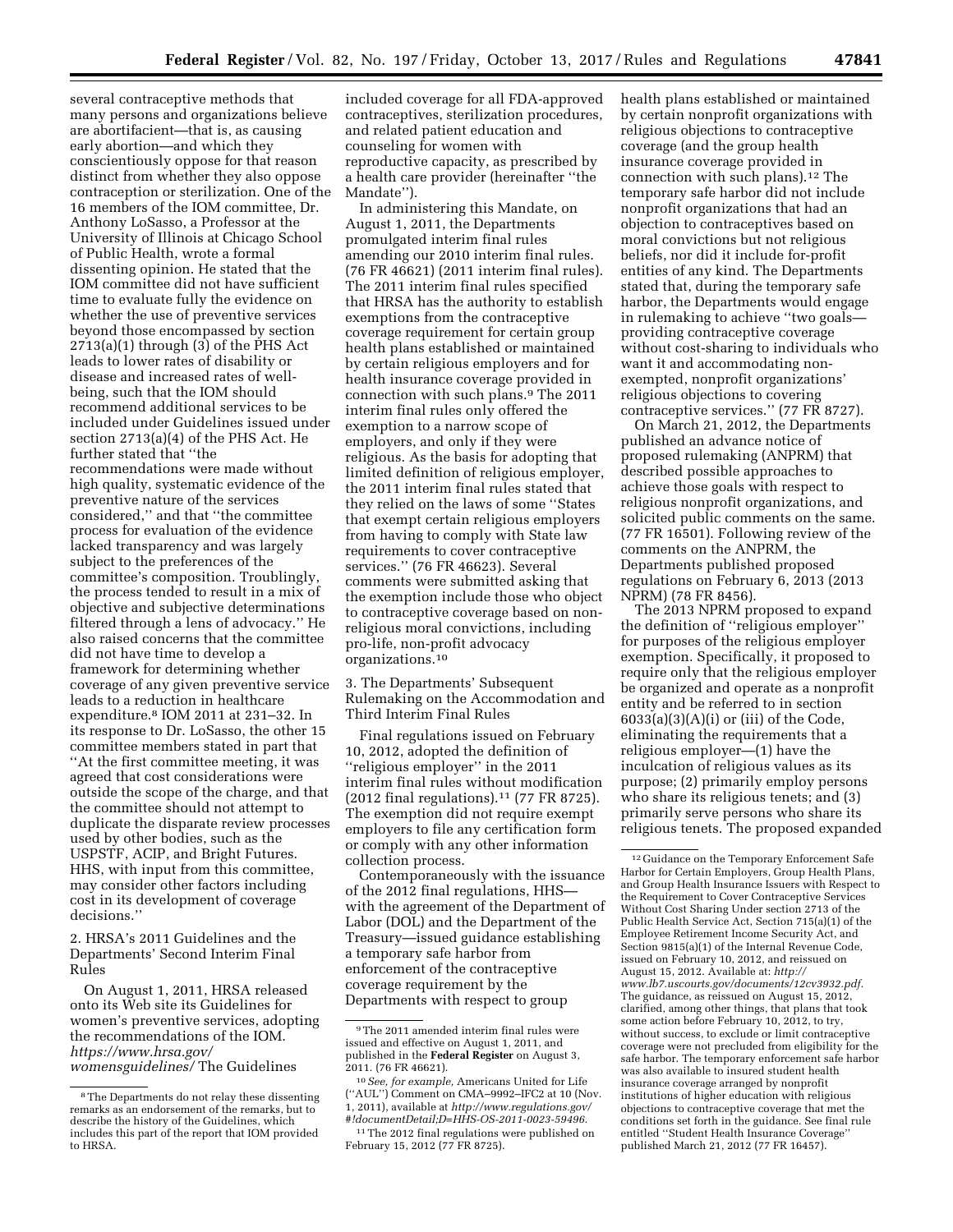definition still encompassed only religious entities.

The 2013 NPRM also proposed to create a compliance process, which it called an accommodation, for group health plans established, maintained, or arranged by certain eligible nonprofit organizations that fell outside the houses of worship and integrated auxiliaries covered by section  $6033(a)(3)(A)(i)$  or (iii) of the Code (and, thus, outside of the religious employer exemption). The 2013 NPRM proposed to define such eligible organizations as nonprofit entities that hold themselves out as religious, oppose providing coverage for certain contraceptive items on account of religious objections, and maintain a certification to this effect in their records. The 2013 NPRM stated, without citing a supporting source, that employees of eligible organizations "may be less likely than" employees of exempt houses of worship and integrated auxiliaries to share their employer's faith and opposition to contraception on religious grounds. (78 FR 8461). The 2013 NPRM therefore proposed that, in the case of an insured group health plan established or maintained by an eligible organization, the health insurance issuer providing group health insurance coverage in connection with the plan would provide contraceptive coverage to plan participants and beneficiaries without cost sharing, premium, fee, or other charge to plan participants or beneficiaries enrolled in the eligible organization's plan—and without any cost to the eligible organization.13 In the case of a self-insured group health plan established or maintained by an eligible organization, the 2013 NPRM presented potential approaches under which the third party administrator of the plan would provide or arrange for contraceptive coverage to plan participants and beneficiaries. The proposed accommodation process was not to be offered to non-religious nonprofit organizations, nor to any forprofit entities. Public comments again included the request that exemptions encompass objections to contraceptive coverage based on moral convictions and not just based on religious beliefs.14 On August 15, 2012, the Departments extended our temporary safe harbor

until the first plan year beginning on or after August 1, 2013.

The Departments published final regulations on July 2, 2013 (July 2013 final regulations) (78 FR 39869). The July 2013 final regulations finalized the expansion of the exemption for houses of worship and their integrated auxiliaries. Although some commenters had suggested that the exemption be further expanded, the Departments declined to adopt that approach. The July 2013 regulations stated that, because employees of objecting houses of worship and integrated auxiliaries are relatively likely to oppose contraception, exempting those organizations ''does not undermine the governmental interests furthered by the contraceptive coverage requirement.'' (78 FR 39874). However, like the 2013 NPRM, the July 2013 regulations assumed that ''[h]ouses of worship and their integrated auxiliaries that object to contraceptive coverage on religious grounds are more likely than other employers to employ people of the same faith who share the same objection'' to contraceptives. *Id.* 

The July 2013 regulation also finalized an accommodation for eligible organizations, which were then defined to include solely organizations that are religious. Under the accommodation, an eligible organization was required to submit a self-certification to its group health insurance issuer or third party administrator, as applicable. Upon receiving that self-certification, the issuer or third party administrator would provide or arrange for payments for the contraceptive services to the plan participants and beneficiaries enrolled in the eligible organization's plan, without requiring any cost sharing on the part of plan participants and beneficiaries and without cost to the eligible organization. With respect to self-insured plans, the third party administrators (or issuers they contracted with) could receive reimbursements by reducing user fee payments (to Federally facilitated Exchanges) by the amounts paid out for contraceptive services under the accommodation, plus an allowance for certain administrative costs, as long as the HHS Secretary requests and an authorizing exception under OMB Circular No. A–25R is in effect.15 With respect to fully insured group health

plans, the issuer was expected to bear the cost of such payments,<sup>16</sup> and HHS intended to clarify in guidance that the issuer could treat those payments as an adjustment to claims costs for purposes of medical loss ratio and risk corridor program calculations. The Departments extended the temporary safe harbor again on June 20, 2013, to encompass plan years beginning on or after August 1, 2013, and before January 1, 2014.

4. Litigation Over the Mandate and the Accommodation Process

During the period when the Departments were publishing and modifying our regulations, organizations and individuals filed dozens of lawsuits challenging the Mandate. Plaintiffs included religious nonprofit organizations, businesses run by religious families, individuals, and others, including several non-religious organizations that opposed coverage of certain contraceptives under the Mandate on the basis of non-religious moral convictions. Religious for-profit entities won various court decisions leading to the Supreme Court's ruling in *Burwell* v. *Hobby Lobby Stores, Inc.* 134 S. Ct. 2751 (2014). The Supreme Court ruled against the Departments and held that, under the Religious Freedom Restoration Act of 1993 (RFRA), the Mandate could not be applied to the closely held for-profit corporations before the Court because their owners had religious objections to providing such coverage.<sup>17</sup>

On August 27, 2014, the Departments simultaneously issued a third set of interim final rules (August 2014 interim final rules) (79 FR 51092), and a notice of proposed rulemaking (August 2014 proposed rules) (79 FR 51118). The August 2014 interim final rules changed the accommodation process so that it could be initiated either by selfcertification using EBSA Form 700 or through a notice informing the Secretary of HHS that an eligible organization had religious objections to coverage of all or a subset of contraceptive services (79 FR 51092). In response to *Hobby Lobby,* the August 2014 proposed rules extended the accommodation process to closely held for-profit entities with religious objections to contraceptive coverage, by including them in the definition of eligible organizations (79 FR 51118). Neither the August 2014 interim final rules nor the August 2014 proposed rules extended the exemption; neither added a certification requirement for

<sup>13</sup>The NPRM proposed to treat student health insurance coverage arranged by eligible organizations that are institutions of higher education in a similar manner.

<sup>14</sup>*See,for example,* AUL Comment on CMS– 9968–P at 5 (Apr. 8, 2013), available at *[http://](http://www.regulations.gov/#!documentDetail;D=CMS-2012-0031-79115) [www.regulations.gov/#!documentDetail;D=CMS-](http://www.regulations.gov/#!documentDetail;D=CMS-2012-0031-79115)[2012-0031-79115.](http://www.regulations.gov/#!documentDetail;D=CMS-2012-0031-79115)* 

<sup>15</sup>*See also* 45 CFR 156.50. Under the regulations, if the third party administrator does not participate in a Federally-facilitated Exchange as an issuer, it is permitted to contract with an insurer which does so participate, in order to obtain such reimbursement. The total contraceptive user fee adjustment for the 2015 benefit year was \$33 million.

<sup>&</sup>lt;sup>16</sup> "[P]roviding payments for contraceptive<br>services is cost neutral for issuers." (78 FR 39877). <sup>17</sup> The Supreme Court did not decide whether

RFRA would apply to publicly traded for-profit corporations. *See* 134 S. Ct. at 2774.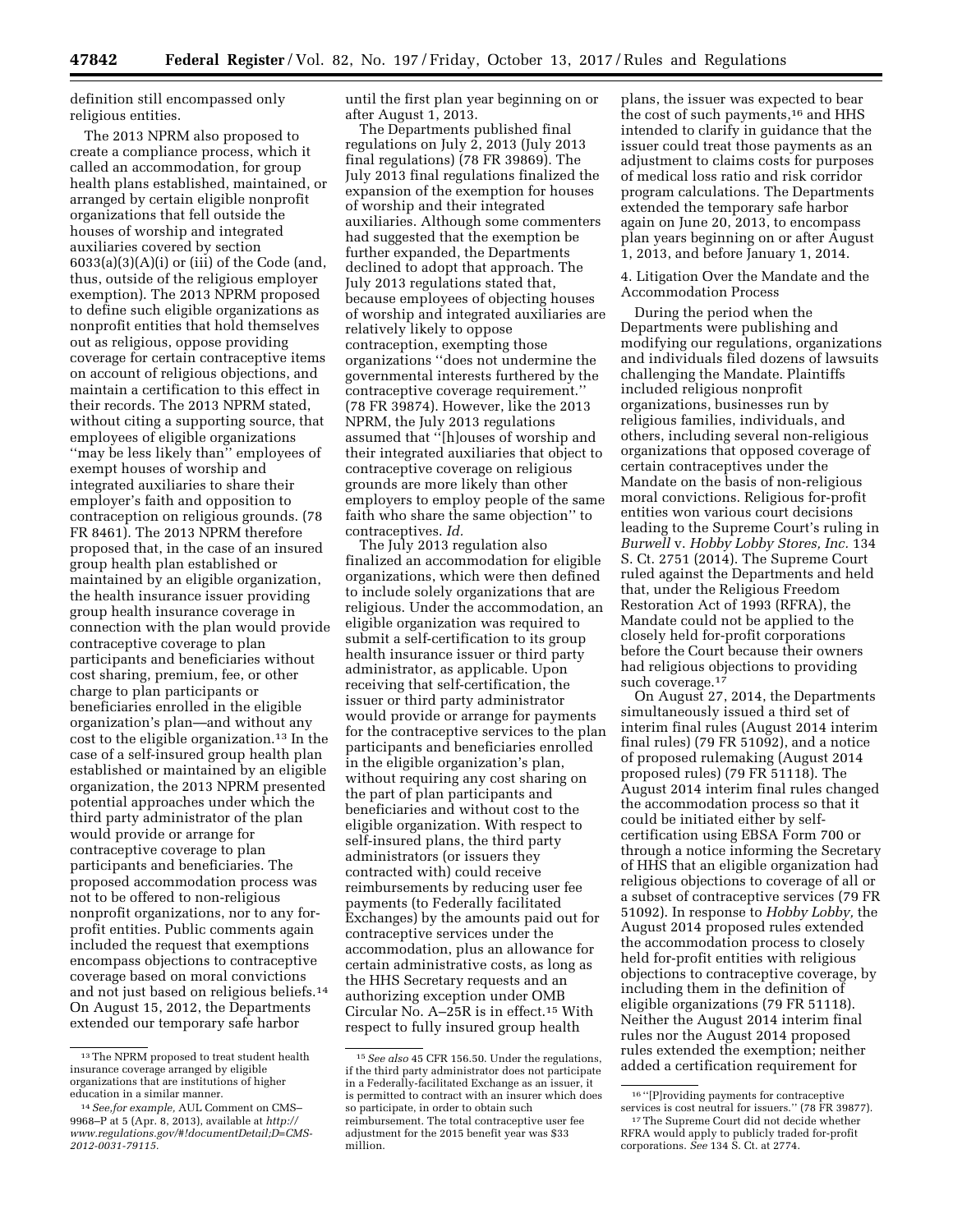exempt entities; and neither encompassed objections based on nonreligious moral convictions.

On July 14, 2015, the Departments finalized both the August 2014 interim final rules and the August 2014 proposed rules in a set of final regulations (the July 2015 final regulations) (80 FR 41318). (The July 2015 final regulations also encompassed issues related to other preventive services coverage.) The July 2015 final regulations allowed eligible organizations to submit a notice to HHS as an alternative to submitting the EBSA Form 700, but specified that such notice must include the eligible organization's name and an expression of its religious objection, along with the plan name, plan type, and name and contact information for any of the plan's third party administrators or health insurance issuers. The Departments indicated that such information represents the minimum information necessary for us to administer the accommodation process.

Meanwhile, a second series of legal challenges were filed by religious nonprofit organizations that stated the accommodation impermissibly burdened their religious beliefs because it utilized their health plans to provide services to which they objected on religious grounds, and it required them to submit a self-certification or notice. On November 6, 2015, the U.S. Supreme Court granted certiorari in seven similar cases under the title of a filing from the Third Circuit, *Zubik* v. *Burwell.* On May 16, 2016, the Supreme Court issued a per curiam opinion in *Zubik,* vacating the judgments of the Courts of Appeals—most of which had ruled in the Departments' favor—and remanding the cases ''in light of the substantial clarification and refinement in the positions of the parties'' that had been filed in supplemental briefs. 136 S. Ct. 1557, 1560 (2016). The Court stated that it anticipated that, on remand, the Courts of Appeals would ''allow the parties sufficient time to resolve any outstanding issues between them.'' *Id.*  The Court also specified that ''the Government may not impose taxes or penalties on petitioners for failure to provide the relevant notice'' while the cases remained pending. *Id.* at 1561.

After remand, as indicated by the Departments in court filings, meetings were held between attorneys for the Government and for the plaintiffs in those cases. The Departments also issued a Request for Information (''RFI'') on July 26, 2016, seeking public comment on options for modifying the accommodation process in light of the supplemental briefing in *Zubik* and the

Supreme Court's remand order. (81 FR 47741). Public comments were submitted in response to the RFI, during a comment period that closed on September 20, 2016. Those comments included the request that the exemption be expanded to include those who oppose the Mandate for either religious ''or moral'' reasons, consistent with various state laws (such as in Connecticut or Missouri) that protect objections to contraceptive coverage based on moral convictions.18

Beginning in 2015, lawsuits challenging the Mandate were also filed by various non-religious organizations with moral objections to contraceptive coverage. These organizations asserted that they believe some methods classified by FDA as contraceptives may have an abortifacient effect and therefore, in their view, are morally equivalent to abortion. These organizations have neither received an exemption from the Mandate nor do they qualify for the accommodation. For example, the organization that since 1974 has sponsored the annual March for Life in Washington, DC (March for Life), filed a complaint claiming that the Mandate violated the equal protection component of the Due Process Clause of the Fifth Amendment, and was arbitrary and capricious under the Administrative Procedure Act (APA). Citing, for example, (77 FR 8727), March for Life argued that the Departments' stated interests behind the Mandate were only advanced among women who ''want'' the coverage so as to prevent ''unintended'' pregnancy. March for Life contended that because it only hires employees who publicly advocate against abortion, including what they regard as abortifacient contraceptive items, the Departments' interests were not rationally advanced by imposing the Mandate upon it and its employees. Accordingly, March for Life contended that applying the Mandate to it (and other similarly situated organizations) lacked a rational basis and therefore doing so was arbitrary and capricious in violation of the APA. March for Life further contended that because the Departments concluded the government's interests were not undermined by exempting houses of worship and integrated auxiliaries (based on our assumption that such entities are relatively more likely than other religious nonprofits to have employees that share their views against

contraception), applying the Mandate to March for Life or similar organizations that definitively hire only employees who oppose certain contraceptives lacked a rational basis and therefore violated their right of equal protection under the Due Process Clause.

March for Life's employees, who stated they were personally religious (although personal religiosity was not a condition of their employment), also sued as co-plaintiffs. They contended that the Mandate violates their rights under RFRA by making it impossible for them to obtain health insurance consistent with their religious beliefs, either from the plan March for Life wanted to offer them, or in the individual market, because the Departments offered no exemptions in either circumstance. Another nonreligious nonprofit organization that opposed the Mandate's requirement to provide certain contraceptive coverage on moral grounds also filed a lawsuit challenging the Mandate. *Real Alternatives, Inc.* v. *Burwell,* 150 F. Supp. 3d 419 (M.D. Pa. 2015).

Challenges by non-religious nonprofit organizations led to conflicting opinions among the Federal courts. A district court agreed with the March for Life plaintiffs on the organization's equal protection claim and the employees' RFRA claims (not specifically ruling on the APA claim), and issued a permanent injunction against the Departments that is still in place. *March for Life* v. *Burwell,* 128 F. Supp. 3d 116 (D.D.C. 2015). The appeal in *March for Life* is pending and has been stayed since early 2016. In another case, Federal district and appellate courts in Pennsylvania disagreed with the reasoning from *March for Life* and ruled against claims brought by a similarly non-religious nonprofit employer and its religious employees. *Real Alternatives,* 150 F. Supp. 3d 419, *affirmed by* 867 F.3d 338 (3d Cir. 2017). One member of the appeals court panel in *Real Alternatives*  dissented in part, stating he would have ruled in favor of the individual employee plaintiffs under RFRA. *Id.* at \*18.

On December 20, 2016, HRSA updated the Guidelines via its Web site, *[https://www.hrsa.gov/](https://www.hrsa.gov/womensguidelines2016/index.html)  [womensguidelines2016/index.html.](https://www.hrsa.gov/womensguidelines2016/index.html)*  HRSA announced that, for plans subject to the Guidelines, the updated Guidelines would apply to the first plan year beginning after December 20, 2017. Among other changes, the updated Guidelines specified that the required contraceptive coverage includes followup care (for example, management and evaluation, as well as changes to, and removal or discontinuation of, the

<sup>18</sup>*See, for example, [https://www.regulations.gov/](https://www.regulations.gov/document?D=CMS-2016-0123-54142)  [document?D=CMS-2016-0123-54142;](https://www.regulations.gov/document?D=CMS-2016-0123-54142) see also [https://www.regulations.gov/document?D=CMS-](https://www.regulations.gov/document?D=CMS-2016-0123-54218)[2016-0123-54218](https://www.regulations.gov/document?D=CMS-2016-0123-54218)* and *[https://www.regulations.gov/](https://www.regulations.gov/document?D=CMS-2016-0123-46220) [document?D=CMS-2016-0123-46220.](https://www.regulations.gov/document?D=CMS-2016-0123-46220)*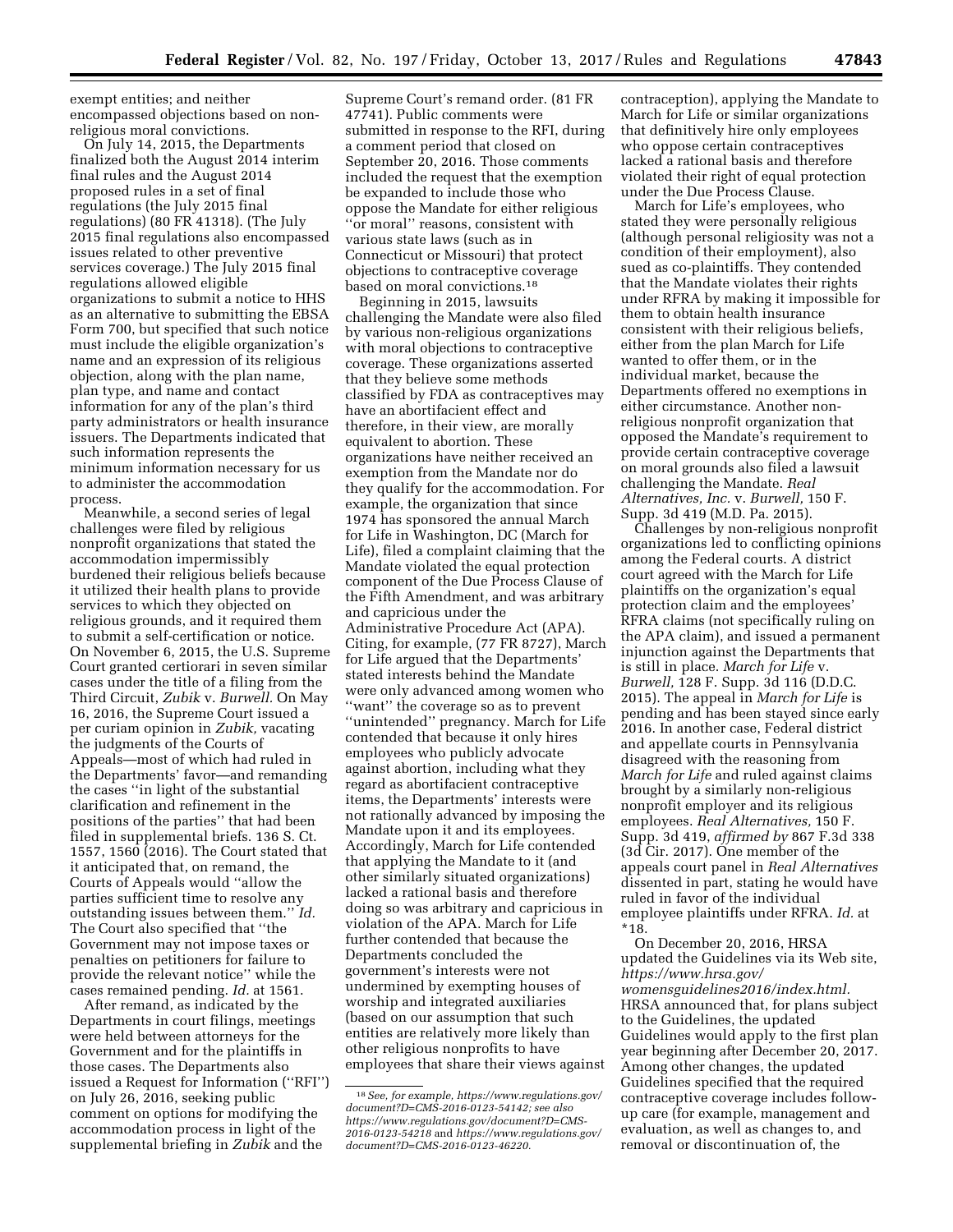contraceptive method). They also specified, for the first time, that coverage should include instruction in fertility awareness-based methods for women desiring an alternative method of family planning. HRSA stated that, with the input of a committee operating under a cooperative agreement, HRSA would review and periodically update the Women's Preventive Services' Guidelines. The updated Guidelines did not alter the religious employer exemption or accommodation process, nor did they extend the exemption or accommodation process to organizations or individuals that oppose certain forms of contraception (and coverage thereof) on moral grounds.

On January 9, 2017, the Departments issued a document entitled, ''FAQs About Affordable Care Act Implementation Part 36.'' 19 The FAQ stated that, after reviewing comments submitted in response to the 2016 RFI and considering various options, the Departments could not find a way at that time to amend the accommodation so as to satisfy objecting eligible organizations while pursuing the Departments' policy goals. The Departments did not adopt the approach requested by certain commenters, cited above, to expand the exemption to include those who oppose the Mandate for moral reasons.

On May 4, 2017, the President issued Executive Order 13798, ''Promoting Free Speech and Religious Liberty.'' Section 3 of that order declares, ''Conscience Protections with Respect to Preventive-Care Mandate. The Secretary of the Treasury, the Secretary of Labor, and the Secretary of Health and Human Services shall consider issuing amended regulations, consistent with applicable law, to address conscience-based objections to the preventive-care mandate promulgated under section 300gg–13(a)(4) of title 42, United States Code.''

### **II. Expanded Exemptions and Accommodations for Moral Convictions**

These interim final rules incorporate conscience protections into the contraceptive Mandate. They do so in part to bring the Mandate into conformity with Congress's long history of providing or supporting conscience protections in the regulation of sensitive health-care issues, cognizant that Congress neither required the Departments to impose the Mandate nor prohibited them from providing

conscience protections if they did so. Specifically, these interim final rules expand exemptions to the contraceptive Mandate to protect certain entities and individuals that object to coverage of some or all contraceptives based on sincerely held moral convictions but not religious beliefs, and these rules make those exempt entities eligible for accommodations concerning the same Mandate.

### *A. Discretion To Provide Exemptions Under Section 2713(a)(4) of the PHS Act and the Affordable Care Act*

The Departments have consistently interpreted HRSA's authority under section 2713(a)(4) of the PHS Act to allow for exemptions and accommodations to the contraceptive Mandate for certain objecting organizations. Section 2713(a)(4) of the PHS Act gives HRSA discretion to decide whether and in what circumstances it will support Guidelines providing for additional women's preventive services coverage. That authority includes HRSA's discretion to include contraceptive coverage in those Guidelines, but the Congress did not specify whether or to what extent HRSA should do so. Therefore, section 2713(a)(4) of the PHS Act allows HRSA to not apply the Guidelines to certain plans of entities or individuals with religious or moral objections to contraceptive coverage, and by not applying the Guidelines to them, to exempt those entities from the Mandate. These rules are a necessary and appropriate exercise of the authority of HHS, of which HRSA is a component, and of the authority delegated to the Departments collectively as administrators of the statutes. (26 U.S.C. 9833; 29 U.S.C. 1191c; 42 U.S.C. 300gg–92).

Our protection of conscience in these interim final rules is consistent with the structure and intent of the Affordable Care Act. The Affordable Care Act refrains from applying section 2713(a)(4) of the PHS Act to millions of women in grandfathered plans. In contrast, we anticipate that conscientious exemptions to the Mandate will impact a much smaller number of women. President Obama emphasized in signing the Affordable Care Act that ''longstanding Federal law to protect conscience''—laws with conscience protections encompassing moral (as well as religious) objections specifically including (but not limited to) the Church Amendments (42 U.S.C. 300a–7), ''remain intact.'' Executive Order 13535. Nothing in the Affordable Care Act suggests Congress' intent to deviate from its long history, discussed

below, of protecting moral convictions in particular health care contexts. The Departments' implementation of section 2713(a)(4) of the PHS Act with respect to contraceptive coverage is a context similar to those encompassed by many other health care conscience protections provided or supported by Congress. This Mandate concerns contraception and sterilization services, including items believed by some citizens to have an abortifacient effect—that is, to cause the destruction of a human life at an early stage of embryonic development. These are highly sensitive issues in the history of health care regulation and have long been shielded by conscience protections in the laws of the United States.

### *B. Congress' History of Providing Exemptions for Moral Convictions*

In deciding the most appropriate way to exercise our discretion in this context, the Departments draw on nearly 50 years of statutory law and Supreme Court precedent discussing the protection of moral convictions in certain circumstances—particularly in the context of health care and health insurance coverage. Congress very recently expressed its intent on the matter of Government-mandated contraceptive coverage when it declared, with respect to the possibility that the District of Columbia would require contraceptive coverage, that ''it is the intent of Congress that any legislation enacted on such issue should include a 'conscience clause' which provides exceptions for religious beliefs and moral convictions.'' Consolidated Appropriations Act of 2017, Division C, Title VIII, Sec. 808, Public Law 115–31 (May 5, 2017). In support of these interim final rules, we consider it significant that Congress' most recent statement on the prospect of Government mandated contraceptive coverage specifically intends that a conscience clause be included to protect moral convictions.

The many statutes listed in Section I-Background under footnote 1, which show Congress' consistent protection of moral convictions alongside religious beliefs in the Federal regulation of health care, includes laws such as the 1973 Church Amendments, which we discuss at length below, all the way to the 2017 Consolidated Appropriations Act discussed above. Notably among those laws, the Congress has enacted protections for health plans or health care organizations in Medicaid or Medicare Advantage to object ''on moral or religious grounds'' to providing coverage of certain counseling or referral services. 42 U.S.C. 1395w–

<sup>19</sup>Available at: *[https://www.dol.gov/sites/default/](https://www.dol.gov/sites/default/files/ebsa/about-ebsa/our-activities/resource-center/faqs/aca-part-36.pdf)  [files/ebsa/about-ebsa/our-activities/resource-center/](https://www.dol.gov/sites/default/files/ebsa/about-ebsa/our-activities/resource-center/faqs/aca-part-36.pdf)  [faqs/aca-part-36.pdf](https://www.dol.gov/sites/default/files/ebsa/about-ebsa/our-activities/resource-center/faqs/aca-part-36.pdf)* and *[https://www.cms.gov/](https://www.cms.gov/CCIIO/Resources/Fact-Sheets-and-FAQs/Downloads/ACA-FAQs-Part36_1-9-17-Final.pdf)  [CCIIO/Resources/Fact-Sheets-and-FAQs/](https://www.cms.gov/CCIIO/Resources/Fact-Sheets-and-FAQs/Downloads/ACA-FAQs-Part36_1-9-17-Final.pdf) [Downloads/ACA-FAQs-Part36](https://www.cms.gov/CCIIO/Resources/Fact-Sheets-and-FAQs/Downloads/ACA-FAQs-Part36_1-9-17-Final.pdf)*\_*1-9-17-Final.pdf.*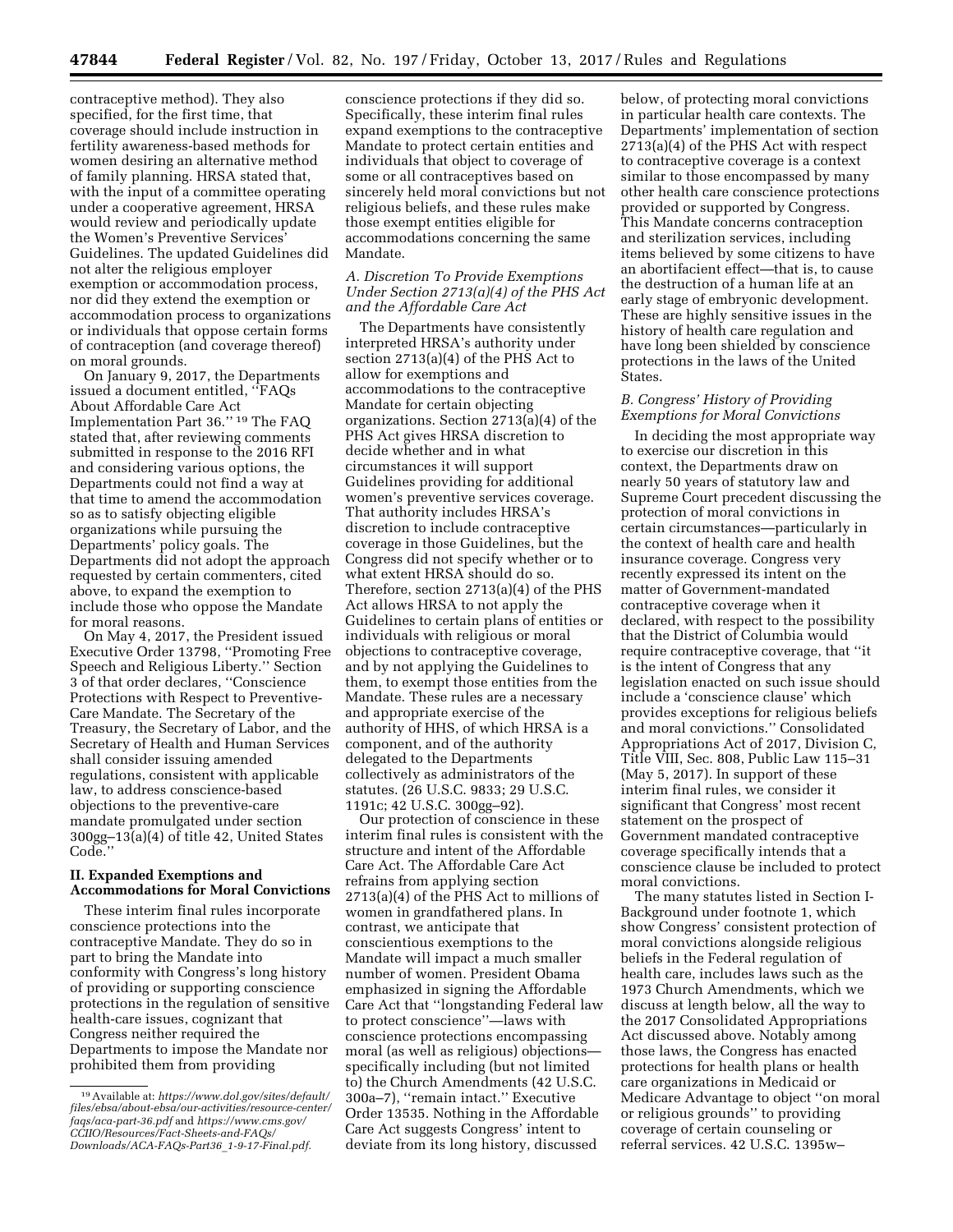22(j)(3)(B) (protecting against forced counseling or referrals in Medicare Choice, now Medicare Advantage, managed care plans with respect to objections based on ''moral or religious grounds''); 42 U.S.C. 1396u–2(b)(3) (protecting against forced counseling or referrals in Medicaid managed care plans with respect to objections based on ''moral or religious grounds''). The Congress has also protected individuals who object to prescribing or providing contraceptives contrary to their ''religious beliefs or moral convictions.'' Consolidated Appropriations Act of 2017, Division C, Title VII, Sec. 726(c) (Financial Services and General Government Appropriations Act), Public Law 115–31.

## *C. The Church Amendments' Protection of Moral Convictions*

One of the most important and wellestablished federal statutes respecting conscientious objections in specific health care contexts was enacted over the course of several years beginning in 1973, initially as a response to court decisions raising the prospect that entities or individuals might be required to facilitate abortions or sterilizations. These sections of the United States Code are known as the Church Amendments, named after their primary sponsor Senator Frank Church (D–Idaho). The Church Amendments specifically provide conscience protections based on sincerely held moral convictions. Among other things, the amendments protect the recipients of certain Federal health funds from being required to perform, assist, or make their facilities available for abortions or sterilizations if they object ''on the basis of religious beliefs or moral convictions,'' and they prohibit recipients of certain Federal health funds from discriminating against any personnel ''because he refused to perform or assist in the performance of such a procedure or abortion on the grounds that his performance or assistance in the performance of the procedure or abortion would be contrary to his religious beliefs or moral convictions'' (42 U.S.C. 300a–7(b), (c)(1)). Later additions to the Church Amendments protect other conscientious objections, including some objections on the basis of moral conviction to ''any lawful health service,'' or to ''any part of a health service program.'' (42 U.S.C.  $300a - 7(c)(2)$ ,  $\overline{d}$ ). In contexts covered by those sections of the Church Amendments, the provision or coverage of certain contraceptives, depending on the circumstances, could constitute ''any lawful health service'' or a ''part of a health service program.'' As such, the

protections provided by those provisions of the Church Amendments would encompass moral objections to contraceptive services or coverage.

The Church Amendments were enacted in the wake of the Supreme Court's decision in *Roe* v. *Wade,* 410 U.S. 113 (1973). Even though the Court in *Roe* required abortion to be legal in certain circumstances, *Roe* did not include, within that right, the requirement that other citizens must facilitate its exercise. Thus, *Roe*  favorably quoted the proceedings of the American Medical Association House of Delegates 220 (June 1970), which declared ''Neither physician, hospital, nor hospital personnel shall be required to perform any act violative of personally-held moral principles.'' 410 U.S. at 144 & n.38 (1973). Likewise in *Roe'*s companion case, *Doe* v. *Bolton,*  the Court observed that, under State law, ''a physician or any other employee has the right to refrain, for moral or religious reasons, from participating in the abortion procedure.'' 410 U.S. 179, 197–98 (1973). The Court said that these conscience provisions ''obviously . . . afford appropriate protection.'' *Id.* at 198. As an Arizona court later put it, ''a woman's right to an abortion or to contraception does not compel a private person or entity to facilitate either.'' *Planned Parenthood Ariz., Inc.* v. *Am. Ass'n of Pro-Life Obstetricians & Gynecologists,* 257 P.3d 181, 196 (Ariz. Ct. App. 2011).

The Congressional Record contains relevant discussions that occurred when the protection for moral convictions was first proposed in the Church Amendments. When Senator Church introduced the first of those amendments in 1973, he cited not only *Roe* v. *Wade* but also an instance where a Federal court had ordered a Catholic hospital to perform sterilizations. 119 Congr. Rec. S5717–18 (Mar. 27, 1973). After his opening remarks, Senator Adlai Stevenson III (D–IL) rose to ask that the amendment be changed to specify that it also protects objections to abortion and sterilization based on moral convictions on the same terms as it protects objections based on religious beliefs. The following excerpt of the Congressional Record is particularly relevant to this discussion:

Mr. STEVENSON. Mr. President, first of all I commend the Senator from Idaho for bringing this matter to the attention of the Senate. I ask the Senator a question.

One need not be of the Catholic faith or any other religious faith to feel deeply about the worth of human life. The protections afforded by this amendment run only to those whose religious beliefs would be offended by the necessity of performing or

participating in the performance of certain medical procedures; others, for moral reasons, not necessarily for any religious belief, can feel equally as strong about human life. They too can revere human life.

As mortals, we cannot with confidence say, when life begins. But whether it is life, or the potentiality of life, our moral convictions as well as our religious beliefs, warrant protection from this intrusion by the Government. Would, therefore, the Senator include moral convictions?

Would the Senator consider an amendment on page 2, line 18 which would add to religious beliefs, the words ''or moral''?

Mr. CHURCH. I would suggest to the Senator that perhaps his objective could be more clearly stated if the words ''or moral conviction'' were added after ''religious belief.'' I think that the Supreme Court in considering the protection we give religious beliefs has given comparable treatment to deeply held moral convictions. I would not be averse to amending the language of the amendment in such a manner. It is consistent with the general purpose. I see no reason why a deeply held moral conviction ought not be given the same treatment as a religious belief.

Mr. STEVENSON. The Senator's suggestion is well taken. I thank him.

#### 119 Congr. Rec. S5717–18.

As the debate proceeded, Senator Church went on to quote *Doe* v. *Bolton'*s reliance on a Georgia statute that stated ''a physician or any other employee has the right to refrain, for moral or religious reasons, from participating in the abortion procedure.'' 119 Congr. Rec. at S5722 (quoting 410 U.S. at 197–98). Senator Church added, ''I see no reason why the amendment ought not also to cover doctors and nurses who have strong moral convictions against these particular operations.'' *Id.* Considering the scope of the protections, Senator Gaylord Nelson (D–WI) asked whether, ''if a hospital board, or whatever the ruling agency for the hospital was, a governing agency or otherwise, just capriciously—and not upon the religious or moral questions at all simply said, 'We are not going to bother with this kind of procedure in this hospital,' would the pending amendment permit that?'' 119 Congr. Rec. at S5723. Senator Church responded that the amendment would not encompass such an objection. *Id.* 

Senator James L. Buckley (C–NY), speaking in support of the amendment, added the following perspective:

Mr. BUCKLEY. Mr. President, I compliment the Senator from Idaho for proposing this most important and timely amendment. It is timely in the first instance because the attempt has already been made to compel the performance of abortion and sterilization operations on the part of those who are fundamentally opposed to such procedures. And it is timely also because the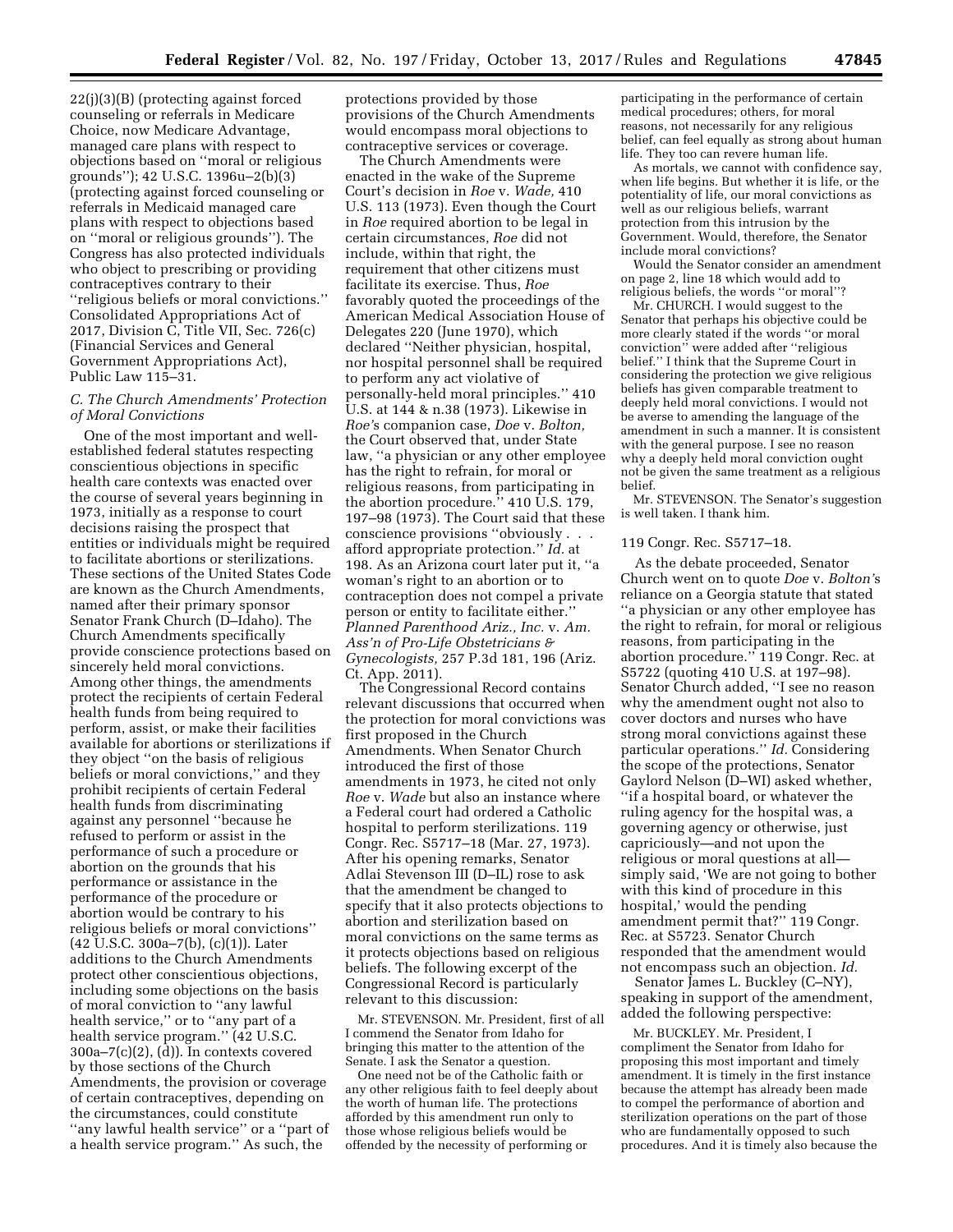recent Supreme Court decisions will likely unleash a series of court actions across the United States to try to impose the personal preferences of the majority of the Supreme Court on the totality of the Nation.

I believe it is ironic that we should have this debate at all. Who would have predicted a year or two ago that we would have to guard against even the possibility that someone might be free [sic] 20 to participate in an abortion or sterilization against his will? Such an idea is repugnant to our political tradition. This is a Nation which has always been concerned with the right of conscience. It is the right of conscience which is protected in our draft laws. It is the right of conscience which the Supreme Court has quite properly expanded not only to embrace those young men who, because of the tenets of a particular faith, believe they cannot kill another man, but also those who because of their own deepest moral convictions are so persuaded.

I am delighted that the Senator from Idaho has amended his language to include the words ''moral conviction,'' because, of course, we know that this is not a matter of concern to any one religious body to the exclusion of all others, or even to men who believe in a God to the exclusion of all others. It has been a traditional concept in our society from the earliest times that the right of conscience, like the paramount right to life from which it is derived, is sacred.

### 119 Congr. Rec. at S5723.

In support of the same protections when they were debated in the U.S. House, Representative Margaret Heckler (R–MA) 21 likewise observed that ''the right of conscience has long been recognized in the parallel situation in which the individual's right to conscientious objector status in our selective service system has been protected'' and ''expanded by the Supreme Court to include moral conviction as well as formal religious belief.'' 119 Congr. Rec. H4148–49 (May 31, 1973). Rep. Heckler added, ''We are concerned here only with the right of moral conscience, which has always been a part of our national tradition.'' *Id.* at 4149.

These first of the Church Amendments, codified at 42 U.S.C. 300a–7(b) and (c)(1), passed the House 372–1, and were approved by the Senate 94–0. 119 Congr. Rec. at H4149; 119 Congr. Rec. S10405 (June 5, 1973). The subsequently adopted provisions that comprise the Church Amendments similarly extend protection to those organizations and individuals who object to the provision of certain services on the basis of their moral convictions. And, as noted above, subsequent statutes add protections for

moral objections in many other situations. These include, for example:

• Protections for individuals and entities that object to abortion: See 42 U.S.C. 238n; 42 U.S.C. 18023; 42 U.S.C. 2996f(b); and Consolidated Appropriations Act of 2017, Div. H, Title V, Sec. 507(d), Public Law 115–31;

• Protections for entities and individuals that object to providing or covering contraceptives: See id. at Div. C, Title VIII, Sec. 808; id. at Div. C, Title VII, Sec. 726(c) (Financial Services and General Government Appropriations Act); and id. at Div. I, Title III; and

• Protections for entities and individuals that object to performing, assisting, counseling, or referring as pertains to suicide, assisted suicide, or advance directives: See 42 U.S.C. 290bb–36; 42 U.S.C. 14406; 42 U.S.C. 18113; and 42 U.S.C. 1396a(w)(3).

The Departments believe that the intent behind Congress' protection of moral convictions in certain health care contexts, especially to protect entities and individuals from governmental coercion, supports our decision in these interim final rules to protect sincerely held moral convictions from governmental compulsion threatened by the contraceptive Mandate.

# *D. Court Precedents Relevant to These Expanded Exemptions*

The legislative history of the protection of moral convictions in the first Church Amendments shows that Members of Congress saw the protection as being consistent with Supreme Court decisions. Not only did Senator Church cite the abortion case *Doe* v. *Bolton* as a parallel instance of conscience protection, but he also spoke of the Supreme Court generally giving ''comparable treatment to deeply held moral convictions.'' Both Senator Buckley and Rep. Heckler specifically cited the Supreme Court's protection of moral convictions in laws governing military service. Those legislators appear to have been referencing cases such as *Welsh* v. *United States,* 398 U.S. 333 (1970), which the Supreme Court decided just 3 years earlier.

*Welsh* involved what is perhaps the Government's paradigmatic compelling interest—the need to defend the nation by military force. The Court stated that, where the Government protects objections to military service based on ''religious training and belief,'' that protection would also extend to avowedly non-religious objections to war held with the same moral strength. *Id.* at 343. The Court declared, ''[i]f an individual deeply and sincerely holds beliefs that are purely ethical or moral in source and content but that

nevertheless impose upon him a duty of conscience to refrain from participating in any war at any time, those beliefs certainly occupy in the life of that individual 'a place parallel to that filled by . . . God' in traditionally religious persons. Because his beliefs function as a religion in his life, such an individual is as much entitled to a 'religious' conscientious objector exemption . . . as is someone who derives his conscientious opposition to war from traditional religious convictions.''

The Departments look to the description of moral convictions in *Welsh* to help explain the scope of the protection provided in these interim final rules. Neither these interim final rules, nor the Church Amendments or other Federal health care conscience statutes, define ''moral convictions'' (nor do they define ''religious beliefs''). But in issuing these interim final rules, we seek to use the same background understanding of that term that is reflected in the Congressional Record in 1973, in which legislators referenced cases such as *Welsh* to support the addition of language protecting moral convictions. In protecting moral convictions parallel to religious beliefs, *Welsh* describes moral convictions warranting such protection as ones: (1) That the ''individual deeply and sincerely holds"; (2) "that are purely ethical or moral in source and content; (3) ''but that nevertheless impose upon him a duty"; (4) and that "certainly occupy in the life of that individual a place parallel to that filled by . . . God' in traditionally religious persons,'' such that one could say ''his beliefs function as a religion in his life.'' (398 U.S. at 339–40). As recited above, Senators Church and Nelson agreed that protections for such moral convictions would not encompass an objection that an individual or entity raises ''capriciously.'' Instead, along with the requirement that protected moral convictions must be ''sincerely held,'' this understanding cabins the protection of moral convictions in contexts where they occupy a place parallel to that filled by sincerely held religious beliefs in religious persons and organizations.

In the context of this particular Mandate, it is also worth noting that, in *Hobby Lobby,* Justice Ginsburg (joined, in this part of the opinion, by Justices Breyer, Kagan, and Sotomayor), cited Justice Harlan's opinion in *Welsh,* 398 U.S. at 357–58, in support of her statement that ''[s]eparating moral convictions from religious beliefs would be of questionable legitimacy.'' 134 S. Ct. at 2789 n.6. In quoting this passage, the Departments do not mean to suggest that all laws protecting only religious

 $^{20}\mathrm{The}$  Senator might have meant ''[forced] . . . against his will.''

<sup>21</sup>Rep. Heckler later served as the 15th Secretary of HHS, from March 1983 to December 1985.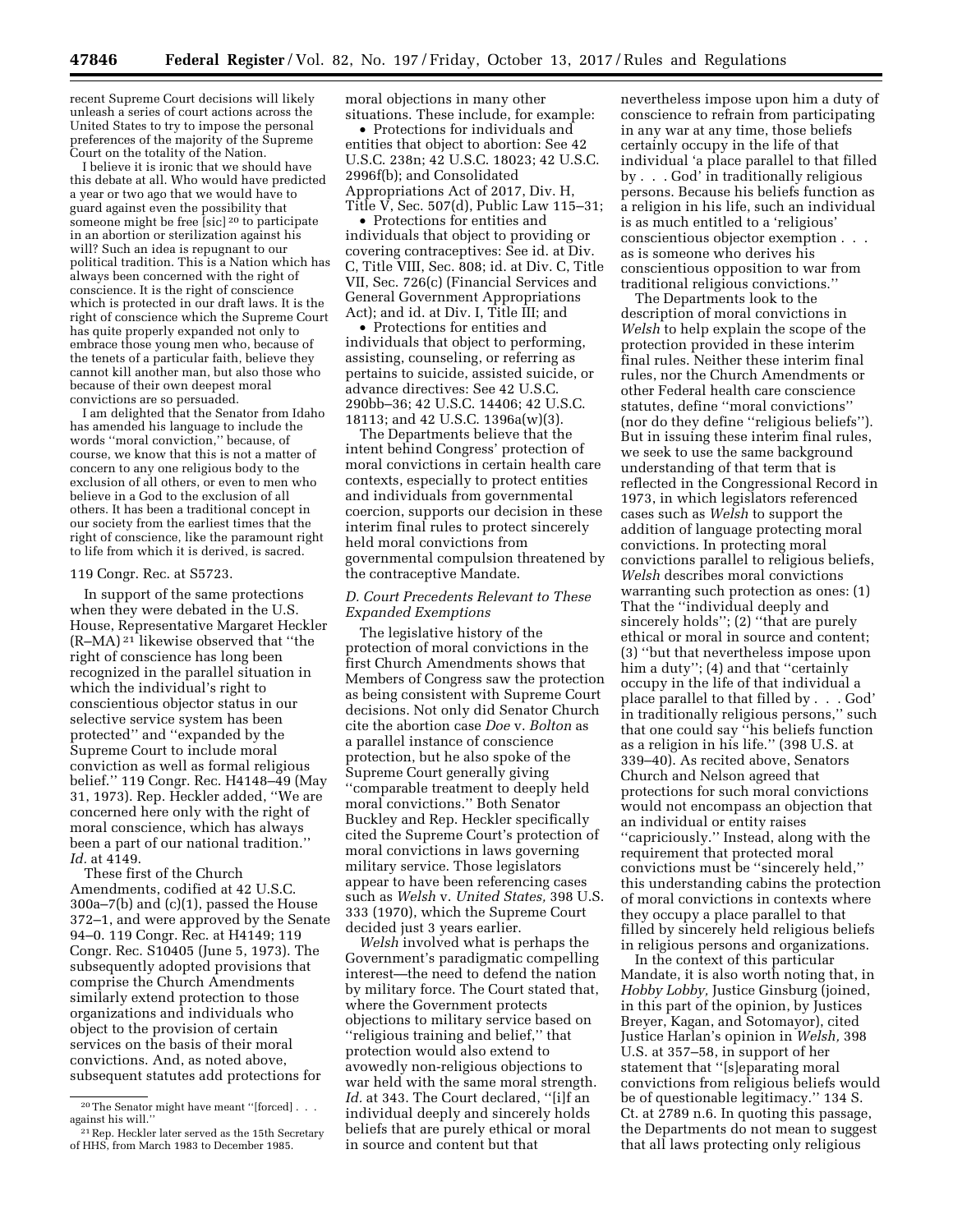beliefs constitute an illegitimate ''separat[ion]'' of moral convictions, nor do we assert that moral convictions must always be protected alongside religious beliefs; we also do not agree with Justice Harlan that distinguishing between religious and moral objections would violate the Establishment Clause. Instead, the Departments believe that, in the specific health care context implicated here, providing respect for moral convictions parallel to the respect afforded to religious beliefs is appropriate, draws from long-standing Federal Government practice, and shares common ground with Congress' intent in the Church Amendments and in later Federal conscience statutes that provide protections for moral convictions alongside religious beliefs in other health care contexts.

# *E. Conscience Protections in Regulations and Among the States*

The tradition of protecting moral convictions in certain health contexts is not limited to Congress. Multiple federal regulations protect objections based on moral convictions in such contexts.<sup>22</sup> Other federal regulations have also applied the principle of respecting moral convictions alongside religious beliefs when they have determined that it is appropriate to do so in particular circumstances. The Equal Employment Opportunity Commission has consistently protected ''moral or ethical beliefs as to what is right and wrong which are sincerely held with the strength of traditional religious views'' alongside religious views under the ''standard [] developed in *United States*  v. *Seeger,* 380 U.S. 163 (1965) and [*Welsh*].'' (29 CFR 1605.1). The Department of Justice has declared that, in cases of capital punishment, no officer or employee may be required to attend or participate if doing so ''is contrary to the moral or religious convictions of the officer or employee, or if the employee is a medical professional who considers such

participation or attendance contrary to medical ethics.'' (28 CFR 26.5).23

Forty-five States have health care conscience protections covering objections to abortion, and several of those also cover sterilization or contraception.24 Most of those State laws protect objections based on "moral," "ethical," or "conscientious" grounds in addition to ''religious'' grounds. Particularly in the case of abortion, some Federal and State conscience laws do not require any specified motive for the objection. (42 U.S.C. 238n). These various statutes and regulations reflect an important governmental interest in protecting moral convictions in appropriate health contexts.

The contraceptive Mandate implicates that governmental interest. Many persons and entities object to this Mandate in part because they consider some forms of FDA-approved contraceptives to be abortifacients and morally equivalent to abortion due to the possibility that some of the items may have the effect of preventing the implantation of a human embryo after fertilization. Based on our knowledge from the litigation, all of the current litigants asserting purely non-religious objections share this view, and most of the religious litigants do as well. The Supreme Court, in describing family business owners with religious objections, explained that ''[t]he owners of the businesses have religious objections to abortion, and according to their religious beliefs the four contraceptive methods at issue are abortifacients. If the owners comply with the HHS mandate, they believe they will be facilitating abortions.'' *Hobby Lobby,* 134 S. Ct. at 2751. Outside of the context of abortion, as cited above, Congress has also provided health care conscience protections pertaining to sterilization, contraception, and other health care services and practices.

## *F. Founding Principles*

The Departments also look to guidance from the broader history of respect for conscience in the laws and founding principles of the United States. Members of Congress specifically relied on the American tradition of respect for conscience when they decided to protect moral convictions in health care. As quoted above, in supporting protecting conscience based on non-religious moral convictions, Senator Buckley declared ''[i]t has been a traditional concept in our society from the earliest times that the right of conscience, like the paramount right to life from which it is derived, is sacred.'' Rep. Heckler similarly stated that ''the right of moral conscience . . . has always been a part of our national tradition.'' This tradition is reflected, for example, in a letter President George Washington wrote saying that ''[t]he Citizens of the United States of America have a right to applaud themselves for having given to mankind examples of an enlarged and liberal policy: A policy worthy of imitation. All possess alike liberty of conscience and immunities of citizenship.'' 25 Thomas Jefferson similarly declared that ''[n]o provision in our Constitution ought to be dearer to man than that which protects the rights of conscience against the enterprises of the civil authority.'' 26 Although these statements by Presidents Washington and Jefferson were spoken to religious congregations, and although religious and moral conscience were tightly intertwined for the Founders, they both reflect a broad principle of respect for conscience against government coercion. James Madison likewise called conscience ''the most sacred of all property,'' and proposed that the Bill of Rights should guarantee, in addition to protecting religious belief and worship, that ''the full and equal rights of conscience [shall not] be in any manner, or on any pretext infringed.'' 27

These Founding Era statements of general principle do not specify how they would be applied in a particular health care context. We do not suggest that the specific protections offered in this rule would also be required or necessarily appropriate in any other context that does not raise the specific concerns implicated by this Mandate. These interim final rules do not address in any way how the Government would balance its interests with respect to

<sup>22</sup>*See, for example,* 42 CFR 422.206 (declaring that the general Medicare Advantage rule ''does not require the MA plan to cover, furnish, or pay for a particular counseling or referral service if the MA organization that offers the plan—(1) Objects to the provision of that service on moral or religious grounds.''); 42 CFR 438.102 (declaring that information requirements do not apply ''if the MCO, PIHP, or PAHP objects to the service on moral or religious grounds''); 48 CFR 1609.7001 (''health plan sponsoring organizations are not required to discuss treatment options that they would not ordinarily discuss in their customary course of practice because such options are inconsistent with their professional judgment or ethical, moral or religious beliefs.''); 48 CFR 352.270–9 (''Non-Discrimination for Conscience'' clause for organizations receiving HIV or Malaria relief funds).

<sup>23</sup>*See also* 18 CFR 214.11 (where a law enforcement agency (LEA) seeks assistance in the investigation or prosecution of trafficking of persons, the reasonableness of the LEA's request will depend in part on ''[c]ultural, religious, or moral objections to the request'').

<sup>24</sup>According to the Guttmacher Institute, 45 states have conscience statutes pertaining to abortion (43 of which cover institutions), 18 have conscience statutes pertaining to sterilization (16 of which cover institutions), and 12 have conscience statutes pertaining to contraception (8 of which cover institutions). ''Refusing to Provide Health Services'' (June 1, 2017), available at *[https://](https://www.guttmacher.org/state-policy/explore/refusing-provide-health-services) [www.guttmacher.org/state-policy/explore/refusing](https://www.guttmacher.org/state-policy/explore/refusing-provide-health-services)[provide-health-services.](https://www.guttmacher.org/state-policy/explore/refusing-provide-health-services)* 

<sup>25</sup>From George Washington to the Hebrew Congregation in Newport, Rhode Island (Aug. 18, 1790), available at *[https://founders.archives.gov/](https://founders.archives.gov/documents/Washington/05-06-02-0135)  [documents/Washington/05-06-02-0135.](https://founders.archives.gov/documents/Washington/05-06-02-0135)* 

<sup>26</sup>Letter to the Society of the Methodist Episcopal Church at New London, Connecticut (February 4, 1809), available at *[https://founders.archives.gov/](https://founders.archives.gov/documents/Jefferson/99-01-02-9714)  [documents/Jefferson/99-01-02-9714.](https://founders.archives.gov/documents/Jefferson/99-01-02-9714)* 

<sup>27</sup> James Madison, ''Essay on Property'' (March 29, 1792); First draft of the First Amendment, 1 Annals of Congress 434 (June 8, 1789).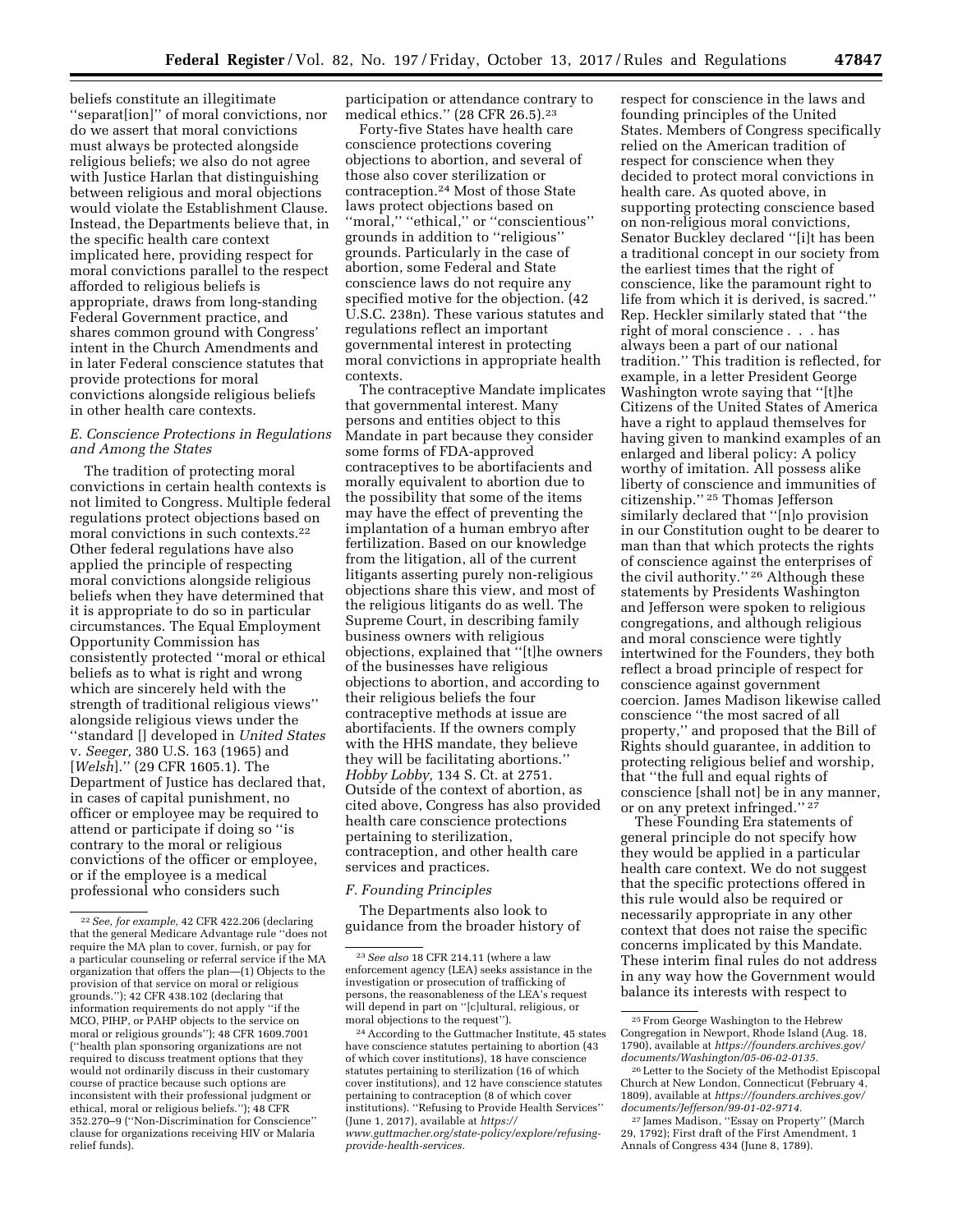other health services not encompassed by the contraceptive Mandate.28 Instead we highlight this tradition of respect for conscience from our Founding Era to provide background support for the Departments' decision to implement section 2713(a)(4) of the PHS Act, while protecting conscience in the exercise of moral convictions. We believe that these interim final rules are consistent both with the American tradition of respect for conscience and with Congress' history of providing conscience protections in the kinds of health care matters involved in this Mandate.

# *G. Executive Orders Relevant to These Expanded Exemptions*

Protecting moral convictions, as set forth in the expanded exemptions and accommodations of these rules, is consistent with recent executive orders. President Trump's Executive Order concerning this Mandate directed the Departments to consider providing protections, not specifically for ''religious'' beliefs, but for ''conscience.'' We interpret that term to include moral convictions and not just religious beliefs. Likewise, President Trump's first Executive Order, EO 13765, declared that ''the Secretary of Health and Human Services (Secretary) and the heads of all other executive departments and agencies (agencies) with authorities and responsibilities under the [ACA] shall exercise all authority and discretion available to them to waive, defer, grant exemptions from, or delay the implementation of any provision or requirement of the Act that would impose a fiscal burden on any State or a cost, fee, tax, penalty, or regulatory burden on individuals, families, healthcare providers, health insurers, patients, recipients of healthcare services, purchasers of health insurance, or makers of medical devices, products, or medications.'' This Mandate imposes both a cost, fee, tax, or penalty, and a regulatory burden, on individuals and purchasers of health insurance that have moral convictions opposed to providing contraceptive coverage. These interim final rules exercise the Departments' discretion to grant exemptions from the Mandate to reduce and relieve regulatory burdens and promote freedom in the health care market.

## *H. Litigation Concerning the Mandate*

The sensitivity of certain health care matters makes it particularly important for the Government to tread carefully when engaging in regulation concerning those areas, and to respect individuals and organizations whose moral convictions are burdened by Government regulations. Providing conscience protections advances the Affordable Care Act's goal of expanding health coverage among entities and individuals that might otherwise be reluctant to participate in the market. For example, the Supreme Court in *Hobby Lobby* declared that, if HHS requires owners of businesses to cover procedures that the owners ''could not in good conscience'' cover, such as abortion, ''HHS would effectively exclude these people from full participation in the economic life of the Nation.'' 134 S. Ct. at 2783. That would be a serious outcome. As demonstrated by litigation and public comments, various citizens sincerely hold moral convictions, which are not necessarily religious, against providing or participating in coverage of contraceptive items included in the Mandate, and some believe that some of those items may cause early abortions. The Departments wish to implement the contraceptive coverage Guidelines issued under section 2713(a)(4) of the PHS Act in a way that respects the moral convictions of our citizens so that they are more free to engage in ''full participation in the economic life of the Nation.'' These expanded exemptions do so by removing an obstacle that might otherwise lead entities or individuals with moral objections to contraceptive coverage to choose not to sponsor or participate in health plans if they include such coverage.

Among the lawsuits challenging the Mandate, two have been filed based in part on non-religious moral convictions. In one case, the Departments are subject to a permanent injunction requiring us to respect the non-religious moral objections of an employer. *See March for Life* v. *Burwell,* 128 F. Supp. 3d 116 (D.D.C. 2015). In the other case, an appeals court recently affirmed a district court ruling that allows the previous regulations to be imposed in a way that violates the moral convictions of a small nonprofit pro-life organization and its employees. *See Real Alternatives,* 2017 WL 3324690. Our litigation of these cases has led to inconsistent court rulings, consumed substantial governmental resources, and created uncertainty for objecting organizations, issuers, third party administrators, and employees and beneficiaries. The

organizations that have sued seeking a moral exemption have all adopted moral tenets opposed to contraception and hire only employees who share this view. It is reasonable to conclude that employees of these organizations would therefore not benefit from the Mandate. As a result, subjecting this subset of organizations to the Mandate does not advance any governmental interest. The need to resolve this litigation and the potential concerns of similar entities, and our requirement to comply with permanent injunctive relief currently imposed in *March for Life,* provide substantial reasons for the Departments to protect moral convictions through these interim final rules. Even though, as discussed below, we assume the number of entities and individuals that may seek exemption from the Mandate on the basis of moral convictions, as these two sets of litigants did, will be small, we know from the litigation that it will not be zero. As a result, the Departments have taken these types of objections into consideration in reviewing our regulations. Having done so, we consider it appropriate to issue the protections set forth in these interim final rules. Just as Congress, in adopting the early provisions of the Church Amendments, viewed it as necessary and appropriate to protect those organizations and individuals with objections to certain health care services on the basis of moral convictions, so we, too, believe that ''our moral convictions as well as our religious beliefs, warrant protection from this intrusion by the Government'' in this situation.

## **I. The Departments' Rebalancing of Government Interests**

For additional discussion of the Government's balance of interests concerning religious beliefs issued contemporaneously with these interim final rules, see the related document published by the Department elsewhere in this issue of the **Federal Register**. There, we acknowledge that the Departments have changed the policies and interpretations we previously adopted with respect to the Mandate and the governmental interests that underlying it, and we assert that we now believe the Government's legitimate interests in providing for contraceptive coverage do not require us to violate sincerely held religious beliefs while implementing the Guidelines. For parallel reasons, the Departments believe Congress did not set forth—and we do not possess—interests that require us to violate sincerely held moral convictions in the course of generally requiring contraceptive coverage. These changes in policy are

<sup>28</sup>As the Supreme Court stated in *Hobby Lobby,*  the Court's decision concerns only the contraceptive Mandate, and should not be understood to hold that all insurance-coverage mandates, for example, for vaccinations or blood transfusions, must necessarily fail if they conflict with an employer's religious beliefs. Nor does the Court's opinion provide a shield for employers who might cloak illegal discrimination as a religious (or moral) practice. 134 S. Ct. at 2783.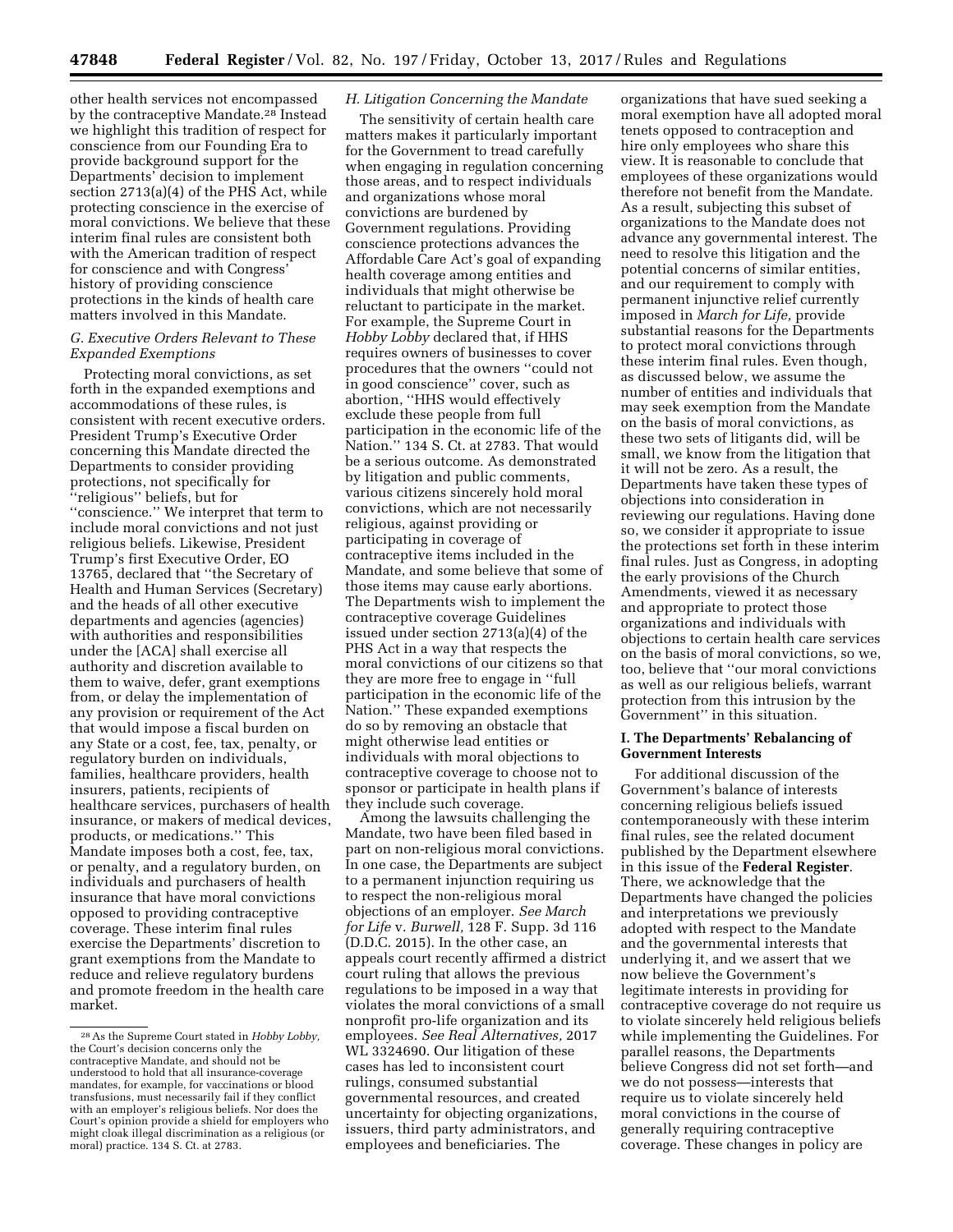within the Departments' authority. As the Supreme Court has acknowledged, ''[a]gencies are free to change their existing policies as long as they provide a reasoned explanation for the change.'' *Encino Motorcars, LLC* v. *Navarro,* 136 S. Ct. 2117, 2125 (2016). This ''reasoned analysis'' requirement does not demand that an agency ''demonstrate to a court's satisfaction that the reasons for the new policy are better than the reasons for the old one; it suffices that the new policy is permissible under the statute, that there are good reasons for it, and that the agency believes it to be better, which the conscious change of course adequately indicates.'' *United Student Aid Funds, Inc.* v. *King,* 200 F. Supp. 3d 163, 169–70 (D.D.C. 2016) (citing *FCC* v. *Fox Television Stations, Inc.,* 556 U.S. 502, 515 (2009)); *see also New Edge Network, Inc.* v. *FCC,* 461 F.3d 1105, 1112–13 (9th Cir. 2006) (rejecting an argument that ''an agency changing its course by rescinding a rule is obligated to supply a reasoned analysis for the change beyond that which may be required when an agency does not act in the first instance").<sup>29</sup>

The Departments note that the exemptions created here, like the exemptions created by the last Administration, do not burden third parties to a degree that counsels against providing the exemptions. In addition to the apparent fact that many entities with non-religious moral objections to the Mandate appear to only hire persons that share those objections, Congress did not create a right to receive contraceptive coverage, and Congress explicitly chose not to impose the section 2713 requirements on grandfathered plans benefitting millions of people. Individuals who are unable to obtain contraceptive coverage through their employer-sponsored health plans because of the exemptions created in these interim final rules, or because of other exemptions to the Mandate, have other avenues for obtaining contraception, including through various other mechanisms by which the Government advances contraceptive coverage, particularly for low-income women, and which these interim final rules leave unchanged.30 As the

Government is under no constitutional obligation to fund contraception, *cf. Harris* v. *McRae,* 448 U.S. 297 (1980), even more so may the Government refrain from requiring private citizens to cover contraception for other citizens in violation of their moral convictions. *Cf. Rust* v. *Sullivan,* 500 U.S. 173, 192–93 (1991) (''A refusal to fund protected activity, without more, cannot be equated with the imposition of a 'penalty' on that activity.'').

The Departments acknowledge that coverage of contraception is an important and highly controversial issue, implicating many different views, as reflected for example in the public comments received on multiple rulemakings over the course of implementation of section 2713(a)(4) of the PHS Act. Our expansion of conscience protections for moral convictions, similar to protections contained in numerous statutes governing health care regulation, is not taken lightly. However, after reconsidering the interests served by the Mandate in this particular context, the objections raised, and the relevant Federal law, the Departments have determined that expanding the exemptions to include protections for moral convictions is a more appropriate administrative response than continuing to refuse to extend the exemptions and accommodations to certain entities and individuals for whom the Mandate violates their sincerely held moral convictions. Although the number of organizations and individuals that may seek to take advantage of these exemptions and accommodations may be small, we believe that it is important formally to codify such protections for objections based on moral conviction, given the long-standing recognition of such protections in health care and health insurance context in law and regulation and the particularly sensitive nature of these issues in the health care context. These interim final rules leave unchanged HRSA's authority to decide whether to include contraceptives in the women's preventive services Guidelines for entities that are not exempted by law, regulation, or the Guidelines. These rules also do not change the many other mechanisms by which the Government advances contraceptive coverage, particularly for low-income women.

# **III. Provisions of the Interim Final Rules With Comment Period**

The Departments are issuing these interim final rules in light of the full history of relevant rulemaking (including 3 previous interim final rules), public comments, and the longrunning litigation from non-religious moral objectors to the Mandate, as well as the information contained in the companion interim final rules issued elsewhere in this issue of the **Federal Register**. These interim final rules seek to resolve these matters by directing HRSA, to the extent it requires coverage for certain contraceptive services in its Guidelines, to afford an exemption to certain entities and individuals with sincerely held moral convictions by which they object to contraceptive or sterilization coverage, and by making the accommodation process available for certain organizations with such convictions.

For all of the reasons discussed and referenced above, the Departments have determined that the Government's interest in applying contraceptive coverage requirements to the plans of certain entities and individuals does not outweigh the sincerely held moral objections of those entities and individuals. Thus, these interim final rules amend the regulations amended in both the Departments' July 2015 final regulations and in the companion interim final rules concerning religious beliefs issued contemporaneously with these interim final rules and published elsewhere in this issue of the **Federal Register**.

These interim final rules expand those exemptions to include additional entities and persons that object based on sincerely held moral convictions. These rules leave in place HRSA's discretion to continue to require contraceptive and sterilization coverage where no objection specified in the regulations exists, and if section 2713 of the PHS Act otherwise applies. These interim final rules also maintain the existence of an accommodation process as a voluntary option for organizations with moral objections to contraceptive coverage, but consistent with our expansion of the exemption, we expand eligibility for the accommodation to include organizations with sincerely held moral convictions concerning contraceptive coverage. HRSA is simultaneously updating its Guidelines to reflect the requirements of these interim final rules.31

<sup>29</sup>*See also Chevron, U.S.A., Inc.* v. *Natural Resources Defense Council, Inc.,* 467 U.S. 837, 863– 64 (1984) (''The fact that the agency has adopted different definitions in different contexts adds force to the argument that the definition itself is flexible, particularly since Congress has never indicated any disapproval of a flexible reading of the statute.'')

<sup>30</sup>*See, for example,* Family Planning grants in 42 U.S.C. 300, *et seq.;* the Teenage Pregnancy Prevention Program, Public Law 112–74 (125 Stat 786, 1080); the Healthy Start Program, 42 U.S.C. 254c–8; the Maternal, Infant, and Early Childhood Home Visiting Program, 42 U.S.C. 711; Maternal

and Child Health Block Grants, 42 U.S.C. 703; 42 U.S.C. 247b–12; Title XIX of the Social Security Act, 42 U.S.C. 1396, *et seq.;* the Indian Health Service, 25 U.S.C. 13, 42 U.S.C. 2001(a), & 25 U.S.C. 1601, *et seq.;* Health center grants, 42 U.S.C.  $254b(e)$ , (g), (h), & (i); the NIH Clinical Center,  $42$ U.S.C. 248; and the Personal Responsibility Education Program, 42 U.S.C. 713.

<sup>31</sup>*See<https://www.hrsa.gov/womensguidelines/>* and *[https://www.hrsa.gov/womensguidelines2016/](https://www.hrsa.gov/womensguidelines2016/index.html)  [index.html](https://www.hrsa.gov/womensguidelines2016/index.html)*.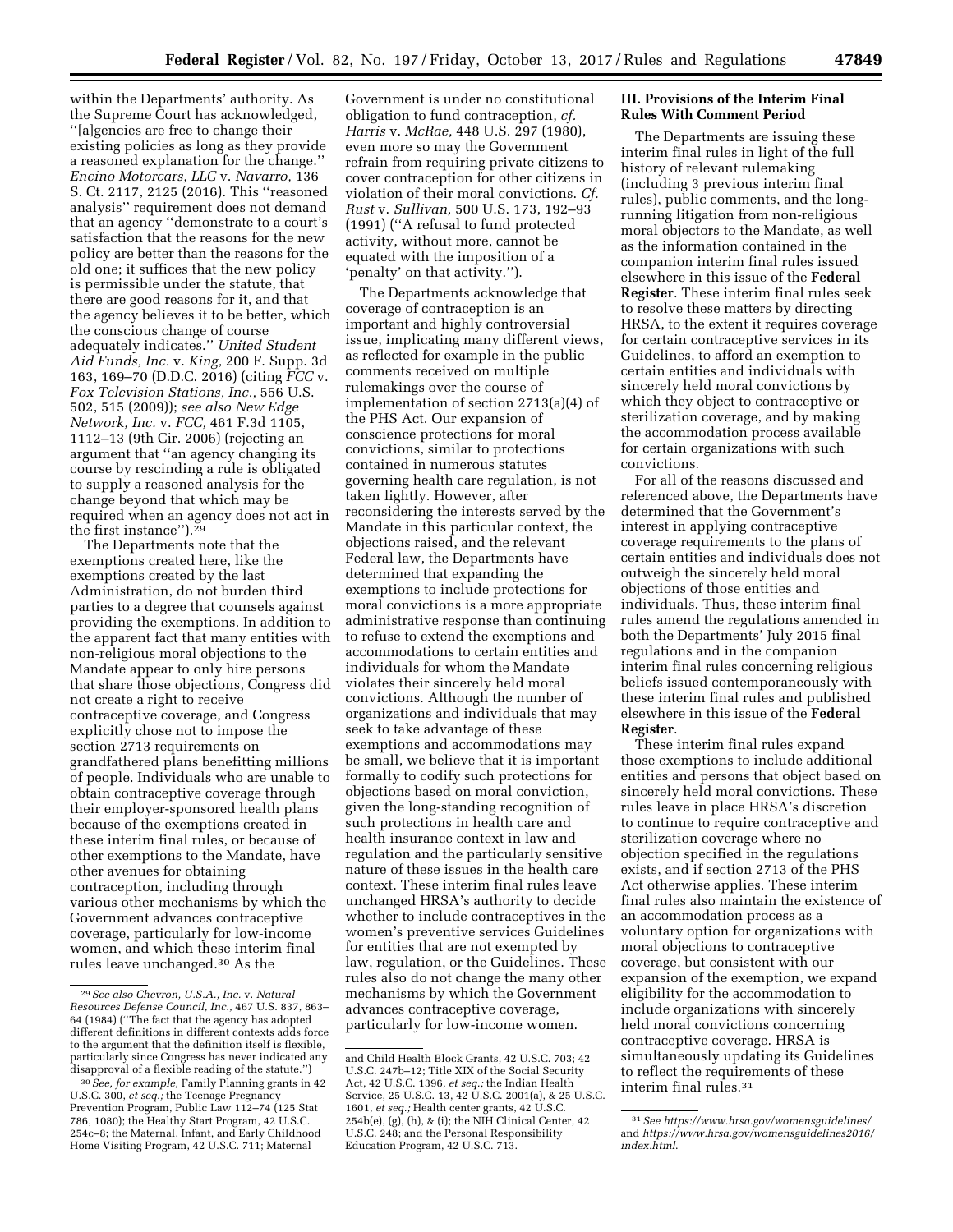1. Exemption for Objecting Entities Based on Moral Convictions

In the new 45 CFR 147.133 as created by these interim final rules, we expand the exemption that was previously located in § 147.131(a), and that was expanded in § 147.132 by the companion interim final rules concerning religious beliefs issued contemporaneously with these interim final rules and published elsewhere in this issue of the **Federal Register**.

With respect to employers that sponsor group health plans, § 147.133(a)(1) and (a)(1)(i) provide exemptions for certain employers that object to coverage of all or a subset of contraceptives or sterilization and related patient education and counseling based on sincerely held moral convictions.

For avoidance of doubt, the Departments wish to make clear that the expanded exemption in § 147.133(a) applies to several distinct entities involved in the provision of coverage to the objecting employer's employees. This explanation is consistent with how prior rules have worked by means of similar language. Section 147.133(a)(1) and (a)(1)(i), by specifying that ''[a] group health plan and health insurance coverage provided in connection with a group health plan'' is exempt ''to the extent the plan sponsor objects as specified in paragraph  $(a)(2)$ ," exempt the group health plans the sponsors of which object, and exempt their health insurance issuers in providing the coverage in those plans (whether or not the issuers have their own objections). Consequently, with respect to Guidelines issued under  $§ 147.130(a)(1)(iv)$ , or the parallel provisions in 26 CFR 54.9815– 2713T(a)(1)(iv) and 29 CFR 2590.715–  $2713(a)(1)(iv)$ , the plan sponsor, issuer, and plan covered in the exemption of that paragraph would face no penalty as a result of omitting contraceptive coverage from the benefits of the plan participants and beneficiaries.

Consistent with the restated exemption, exempt entities will not be required to comply with a selfcertification process. Although exempt entities do not need to file notices or certifications of their exemption, and these interim final rules do not impose any new notice requirements on them, existing ERISA rules governing group health plans require that, with respect to plans subject to ERISA, a plan document must include a comprehensive summary of the benefits covered by the plan and a statement of the conditions for eligibility to receive benefits. Under ERISA, the plan

document provides what benefits are provided to participants and beneficiaries under the plan and, therefore, if an objecting employer would like to exclude all or a subset of contraceptive services, it must ensure that the exclusion is clear in the plan document. Moreover, if there is a reduction in a covered service or benefit, the plan has to disclose that change to plan participants.32 Thus, where an exemption applies and all or a subset of contraceptive services are omitted from a plan's coverage, otherwise applicable ERISA disclosures should reflect the omission of coverage in ERISA plans. These existing disclosure requirements serve to help provide notice to participants and beneficiaries of what ERISA plans do and do not cover. The Departments invite public comment on whether exempt entities, or others, would find value either in being able to maintain or submit a specific form of certification to claim their exemption, or in otherwise receiving guidance on a way to document their exemption.

The exemptions in § 147.133(a) apply ''to the extent'' of the objecting entities' sincerely held moral convictions. Thus, entities that hold a requisite objection to covering some, but not all, contraceptive items would be exempt with respect to the items to which they object, but not with respect to the items to which they do not object. Likewise, the requisite objection of a plan sponsor or institution of higher education in § 147.133(a)(1)(i) and (ii) exempts its group health plan, health insurance coverage offered by a health insurance issuer in connection with such plan, and its issuer in its offering of such coverage, but that exemption does not extend to coverage provided by that issuer to other group health plans where the plan sponsors have no qualifying objection. The objection of a health insurance issuer in  $\S 147.133(a)(1)(iii)$ similarly operates only to the extent of its objection, and as otherwise limited as described below.

2. Exemption of Certain Plan Sponsors

The rules cover certain kinds of nongovernmental employer plan sponsors with the requisite objections, and the rules specify which kinds of entities qualify for the exemption.

Under these interim final rules, the Departments do not limit the exemption

with reference to nonprofit status as previous rules have done. Many of the federal health care conscience statutes cited above offer protections for the moral convictions of entities without regard to whether they operate as nonprofits or for-profit entities. In addition, a significant majority of states either impose no contraceptive coverage requirement, or offer broader exemptions than the exemption contained in the July 2015 final regulations.33 States also generally protect moral convictions in health care conscience laws, and they often offer those protections whether or not an entity operates as a nonprofit.34 Although the practice of states is by no means a limit on the discretion delegated to HRSA by the Affordable Care Act, nor is it a statement about what the Federal Government may do consistent with other protections or limitations in federal law, such state practice can be informative as to the viability of offering protections for conscientious objections in particularly sensitive health care contexts. In this case, the existence of many instances where conscience protections are offered, or no underlying mandate of this kind exists that could violate moral convictions, supports the Departments' decision to expand the Federal exemption concerning this Mandate as set forth in these interim final rules.

Section  $147.133(a)(1)(i)(A)$  of the rules specifies that the exemption includes the plans of a plan sponsor that is a nonprofit organization with sincerely held moral convictions.

Section  $147.133(a)(1)(i)(B)$  of the rules specifies that the exemption includes the plans of a plan sponsor that is a forprofit entity that has no publicly traded ownership interests (for this purpose, a publicly traded ownership interest is any class of common equity securities required to be registered under section 12 of the Securities Exchange Act of 1934).

Extending the exemption to certain for-profit entities is consistent with the Supreme Court's ruling in *Hobby Lobby,*  which declared that a corporate entity is capable of possessing and pursuing nonpecuniary goals (in *Hobby Lobby,*  religion), regardless of whether the entity operates as a nonprofit organization, and rejecting the

<sup>32</sup>*See, for example,* 29 U.S.C. 1022, 1024(b), 29 CFR 2520.102–2, 2520.102–3, & 2520.104b–3(d), and 29 CFR 2590.715–2715. *See also* 45 CFR 147.200 (requiring disclosure of the ''exceptions, reductions, and limitations of the coverage,'' including group health plans and group & individual issuers).

<sup>33</sup>*See* Guttmacher Institute, ''Insurance Coverage of Contraceptives'' (Aug. 1, 2017), available at *[https://www.guttmacher.org/state-policy/explore/](https://www.guttmacher.org/state-policy/explore/insurance-coverage-contraceptives)  [insurance-coverage-contraceptives.](https://www.guttmacher.org/state-policy/explore/insurance-coverage-contraceptives)* 

<sup>34</sup>*See, for example,* Guttmacher Institute, ''Refusing to Provide Health Services'' (Aug. 1, 2017), available at *[https://www.guttmacher.org/](https://www.guttmacher.org/state-policy/explore/refusing-provide-health-services)  [state-policy/explore/refusing-provide-health](https://www.guttmacher.org/state-policy/explore/refusing-provide-health-services)[services.](https://www.guttmacher.org/state-policy/explore/refusing-provide-health-services)*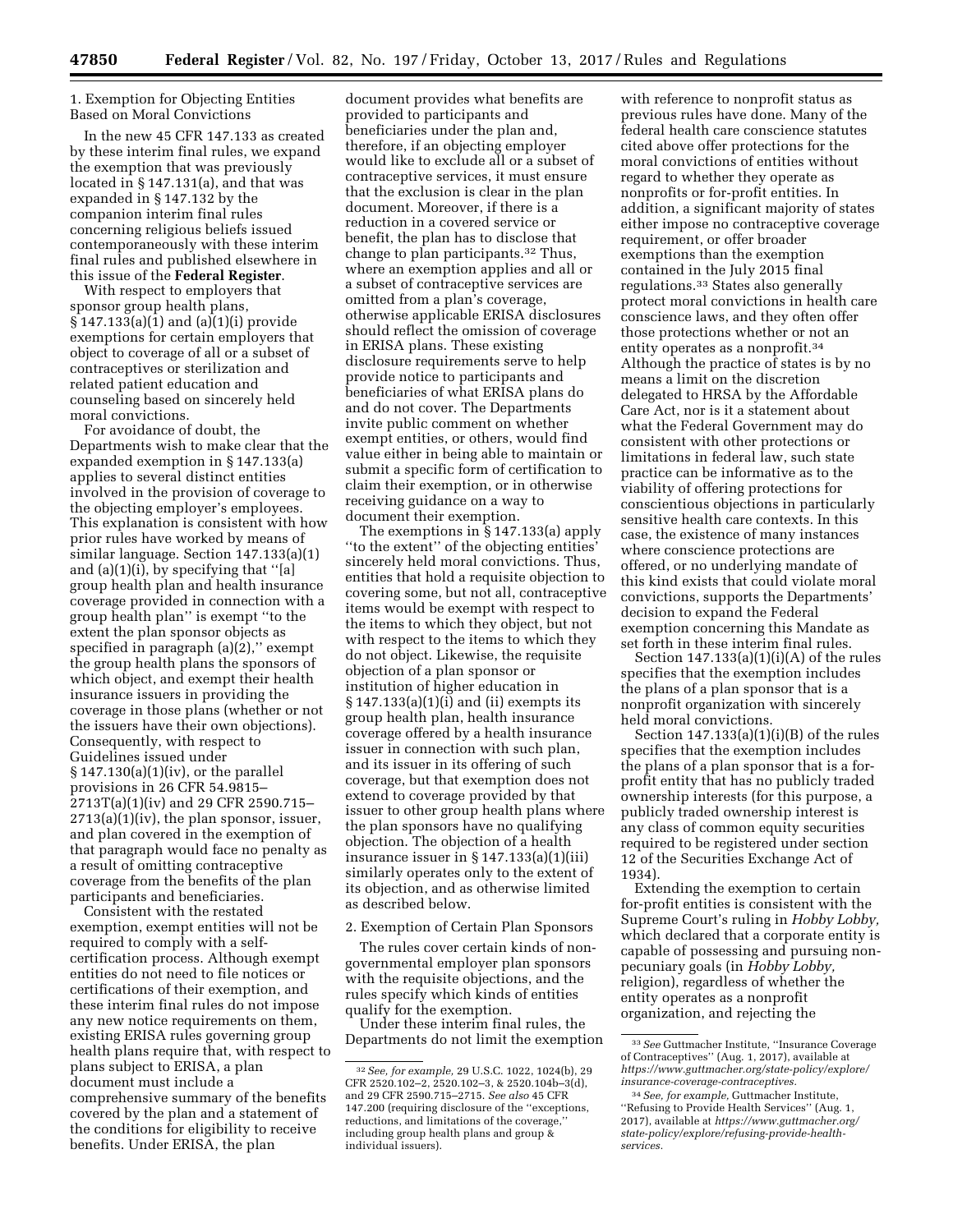Departments' argument to the contrary. 134 S. Ct. 2768–75. Some reports and industry experts have indicated that not many for-profit entities beyond those that had originally brought suit have sought relief from the Mandate after *Hobby Lobby.*35 The mechanisms for determining whether a company has adopted and holds certain principles or views, such as sincerely held moral convictions, is a matter of wellestablished State law with respect to corporate decision-making,36 and the Departments expect that application of such laws would cabin the scope of this exemption.

The July 2015 final regulations extended the accommodation to forprofit entities only if they are closely held, by positively defining what constitutes a closely held entity. Any such positive definition runs up against the myriad state differences in defining such entities, and potentially intrudes into a traditional area of state regulation of business organizations. The Departments implicitly recognized the difficulty of defining closely held entities in the July 2015 final regulations when we adopted a definition that included entities that are merely ''substantially similar'' to certain specified parameters, and we allowed entities that were not sure if they met the definition to inquire with HHS; HHS was permitted to decline to answer the inquiry, at which time the entity would be deemed to qualify as an eligible organization. Instead of attempting to positively define closely held businesses for the purpose of this rule, the Departments consider it much more clear, effective, and preferable to define the category negatively by reference to one element of our previous definition, namely, that the entity has no publicly traded ownership interest (that is, any class of common equity securities required to be registered under section 12 of the Securities Exchange Act of 1934).

In this way, these interim final rules differ from the exemption provided to plan sponsors with objections based on sincerely held religious beliefs set forth in  $§ 147.132(a)(1)$ —those extend to forprofit entities whether or not they are closely held or publicly traded. The Departments seek public comment on

whether the exemption in § 147.133(a)(1)(i) for plan sponsors with moral objections to the Mandate should be finalized to encompass all of the types of plan sponsors covered by  $§ 147.132(a)(1)(i)$ , including publicly traded corporations with objections based on sincerely held moral convictions, and also non-federal governmental plan sponsors that may have objections based on sincerely held moral convictions.

In the case of particularly sensitive health care matters, several significant federal health care conscience statutes protect entities' moral objections without precluding publicly traded and governmental entities from using those protections. For example, the first paragraph of the Church Amendments provides certain protections for entities that object based on moral convictions to making their facilities or personnel available to assist in the performance of abortions or sterilizations, and the statute does not limit those protections based on whether the entities are publicly traded or governmental. (42 U.S.C. 300a–7(b)). Thus, under section 300a–7(b), a hospital in a publicly traded health system, or a local governmental hospital, could adopt sincerely held moral convictions by which it objects to providing facilities or personnel for abortions or sterilizations, and if the entity receives relevant funds from HHS specified by section 300a– 7(b), the protections of that section would apply. The Coats-Snowe Amendment likewise provides certain protections for health care entities and postgraduate physician training programs that choose not to perform, refer for, or provide training for abortions, and the statute does not limit those protections based on whether the entities are publicly traded or governmental. (42 U.S.C. 238n).

The Weldon Amendment 37 provides certain protections for health care entities, hospitals, provider-sponsored organizations, health maintenance organizations, and health insurance plans that do not provide, pay for, provide coverage of, or refer for abortions, and the statute does not limit those protections based on whether the entity is publicly traded or governmental. The Affordable Care Act provides certain protections for any institutional health care entity, hospital, provider-sponsored organization, health maintenance organization, health insurance plan, or any other kind of health care facility, that does not provide any health care item or service

furnished for the purpose of causing or assisting in causing assisted suicide, euthanasia, or mercy killing, and the statute similarly does not limit those protections based on whether the entity is publicly traded or governmental. (42 U.S.C. 18113).38

Sections 1395w–22(j)(3)(B) and 1396u–2(b)(3) of 42 U.S.C. protect organizations that offer Medicaid and Medicare Advantage managed care plans from being required to provide, reimburse for, or provide coverage of a counseling or referral service if they object to doing so on moral grounds, and those paragraphs do not further specify that publicly traded entities do not qualify for the protections. Congress' most recent statement on Government requirements of contraceptive coverage specified that, if the District of Columbia requires ''the provision of contraceptive coverage by health insurance plans,'' ''it is the intent of Congress that any legislation enacted on such issue should include a 'conscience clause' which provides exceptions for religious beliefs and moral convictions.'' Consolidated Appropriations Act of 2017, Division C, Title VIII, Sec. 808. Congress expressed no intent that such a conscience should be limited based on whether the entity is publicly traded.

At the same time, the Departments lack significant information about the need to extend the expanded exemption further. We have been subjected to litigation by nonprofit entities expressing objections to the Mandate based on non-religious moral convictions, and we have been sued by closely held for-profit entities expressing religious objections. This combination of different types of plaintiffs leads us to believe that there may be a small number of closely held for-profit entities that would seek to use an exemption to the contraceptive Mandate based on moral convictions. The fact that many closely held forprofit entities brought challenges to the Mandate has led us to offer protections that would include publicly traded entities with religious objections to the Mandate if such entities exist. But the combined lack of any lawsuits challenging the Mandate by for-profit entities with non-religious moral convictions, and of any lawsuits by any kind of publicly traded entity, leads us to not extend the expanded exemption in these interim final rules to publicly traded entities, but rather to invite public comment on whether to do so in

<sup>35</sup>See Jennifer Haberkorn, ''Two years later, few Hobby Lobby copycats emerge,'' *Politico* (Oct. 11, 2016), available at *[http://www.politico.com/story/](http://www.politico.com/story/2016/10/obamacare-birth-control-mandate-employers-229627)  [2016/10/obamacare-birth-control-mandate](http://www.politico.com/story/2016/10/obamacare-birth-control-mandate-employers-229627)[employers-229627.](http://www.politico.com/story/2016/10/obamacare-birth-control-mandate-employers-229627)* 

<sup>&</sup>lt;sup>36</sup> Although the Departments do not prescribe any form or notification, they would expect that such principles or views would have been adopted and documented in accordance with the laws of the jurisdiction under which they are incorporated or organized.

<sup>37</sup>Consolidated Appropriations Act of 2017, Div. H, Title V, Sec. 507(d), Pub. L. 115–31.

<sup>38</sup>The lack of the limitation in this provision may be particularly relevant since it is contained in the same statute, the ACA, as the provision under which the Mandate—and these exemptions to the Mandate—are promulgated.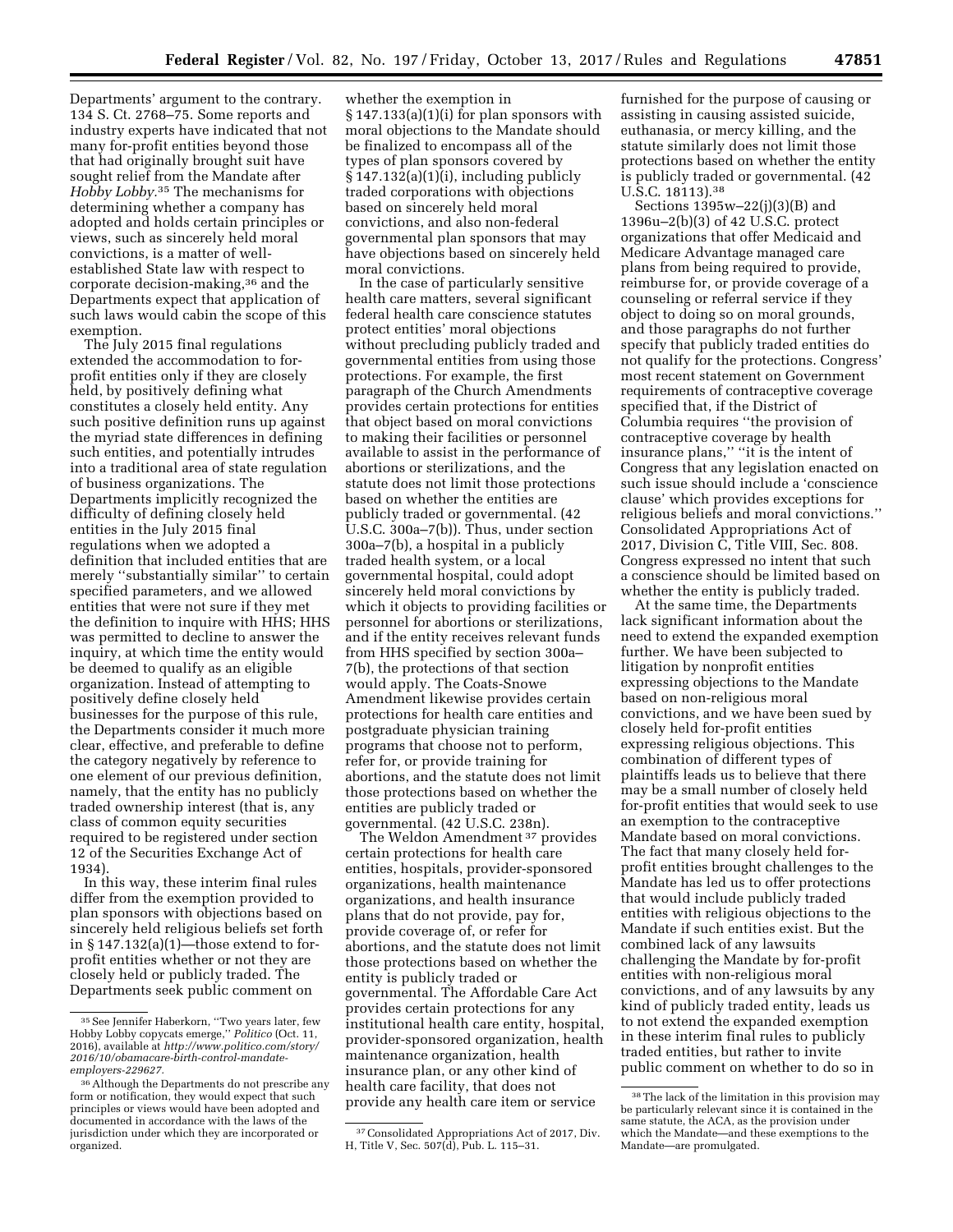a way parallel to the protections set forth in  $\S 147.132(a)(1)(i)$ . We agree with the Supreme Court that it is improbable that many publicly traded companies with numerous ''unrelated shareholders—including institutional investors with their own set of stakeholders—would agree to run a corporation under the same religious beliefs'' (or moral convictions) and thereby qualify for the exemption. *Hobby Lobby,* 134 S. Ct. at 2774. We are also not aware of other types of plan sponsors (such as non-Federal governmental entities) that might possess moral objections to compliance with the Mandate, including whether some might consider certain contraceptive methods as having a possible abortifacient effect. Nevertheless, we would welcome any comments on whether such corporations or other plan sponsors exist and would benefit from such an exemption.

Despite our a lack of complete information, the Departments know that nonprofit entities have challenged the Mandate, and we assume that a closely held business might wish to assert nonreligious moral convictions in objecting to the Mandate (although we anticipate very few if any will do so). Thus we have chosen in these interim final rules to include them in the expanded exemption and thereby remove an obstacle preventing such entities from claiming an exemption based on nonreligious moral convictions. But we are less certain that we need to use these interim final rules to extend the expanded exemption for moral convictions to encompass other kinds of plan sponsors not included in the protections of these interim final rules. Therefore, with respect to plan sponsors not included in the expanded exemptions of  $\S 147.133(a)(1)(i)$ , and non-federal governmental plan sponsors that might have moral objections to the Mandate, we invite public comment on whether to include such entities when we finalize these rules at a later date.

The Departments further conclude that it would be inadequate to merely provide entities access to the accommodation process instead of to the exemption where those entities object to the Mandate based on sincerely held moral convictions. The Departments have stated in our regulations and court briefings that the existing accommodation with respect to self-insured plans requires contraceptive coverage as part of the same plan as the coverage provided by the employer, and operates in a way ''seamless'' to those plans. As a result, in significant respects, the

accommodation process does not actually accommodate the objections of many entities. This has led many religious groups to challenge the accommodation in court, and we expect similar challenges would come from organizations objecting to the accommodation based on moral convictions if we offered them the accommodation but not an exemption. When we took that narrow approach with religious nonprofit entities it led to multiple cases in many courts that we needed to litigate to the Supreme Court various times. Although objections to the accommodation were not specifically litigated in the two cases brought by nonprofit non-religious organizations (because we have not even made them eligible for the accommodation), those organizations made it clear that they and their employees strongly oppose coverage of certain contraceptives in their plans and in connection with their plans.

3. Exemption for Institutions of Higher Education

The plans of institutions of higher education that arrange student health insurance coverage will be treated similarly to the way that plans of employers are treated for the purposes of such plans being exempt or accommodated based on moral convictions. These interim final rules specify, in  $\S 147.133(a)(1)(ii)$ , that the exemption is extended, in the case of institutions of higher education (as defined in 20 U.S.C. 1002), to their arrangement of student health insurance coverage, in a manner comparable to the applicability of the exemption for group health insurance coverage provided in connection with a group health plan established or maintained by a plan sponsor.

The Departments are not aware of institutions of higher education that arrange student coverage and object to the Mandate based on non-religious moral convictions. We have been sued by several institutions of higher education that arrange student coverage and object to the Mandate based on religious beliefs. We believe the existence of such entities with nonreligious moral objections, or the possible formation of such entities in the future, is sufficiently possible so that we should provide protections for them in these interim final rules. But based on a lack of information about such entities, we assume that none will use the exemption concerning student coverage at this time.

#### 4. Exemption for Issuers

These interim final rules extend the exemption, in § 147.133(a)(1)(iii), to health insurance issuers offering group or individual health insurance coverage that sincerely hold their own moral convictions opposed to providing coverage for contraceptive services.

As discussed above, where the exemption for plan sponsors or institutions of higher education applies, issuers are exempt under those sections with respect to providing coverage in those plans. The issuer exemption in § 147.133(a)(1)(iii) adds to that protection, but the additional protection operates in a different way than the plan sponsor exemption operates. The only plan sponsors, or in the case of individual insurance coverage, individuals, who are eligible to purchase or enroll in health insurance coverage offered by an exempt issuer that does not cover some or all contraceptive services are plan sponsors or individuals who themselves object and are otherwise exempt based on their objection (whether the objection is based on moral convictions, as set forth in these rules, or on religious beliefs, as set forth in exemptions created by the companion interim final rules published elsewhere in this issue of the **Federal Register**). Thus, the issuer exemption specifies that where a health insurance issuer providing group health insurance coverage is exempt under paragraph (a)(1)(iii), the plan remains subject to any requirement to provide coverage for contraceptive services under Guidelines issued under § 147.130(a)(1)(iv) unless the plan is otherwise exempt from that requirement. Accordingly, the only plan sponsors, or in the case of individual insurance coverage, individuals, who are eligible to purchase or enroll in health insurance coverage offered by an issuer that is exempt under this paragraph (a)(1)(iii) that does not include some or all contraceptive services are plan sponsors or individuals who themselves object and are exempt.

Under the rules as amended, issuers with objections based on sincerely held moral convictions could issue policies that omit contraception to plan sponsors or individuals that are otherwise exempt based on either their religious beliefs or their moral convictions, and issuers with sincerely held religious beliefs could likewise issue policies that omit contraception to plan sponsors or individuals that are otherwise exempt based on either their religious beliefs or their moral convictions.

Issuers that hold moral objections should identify to plan sponsors the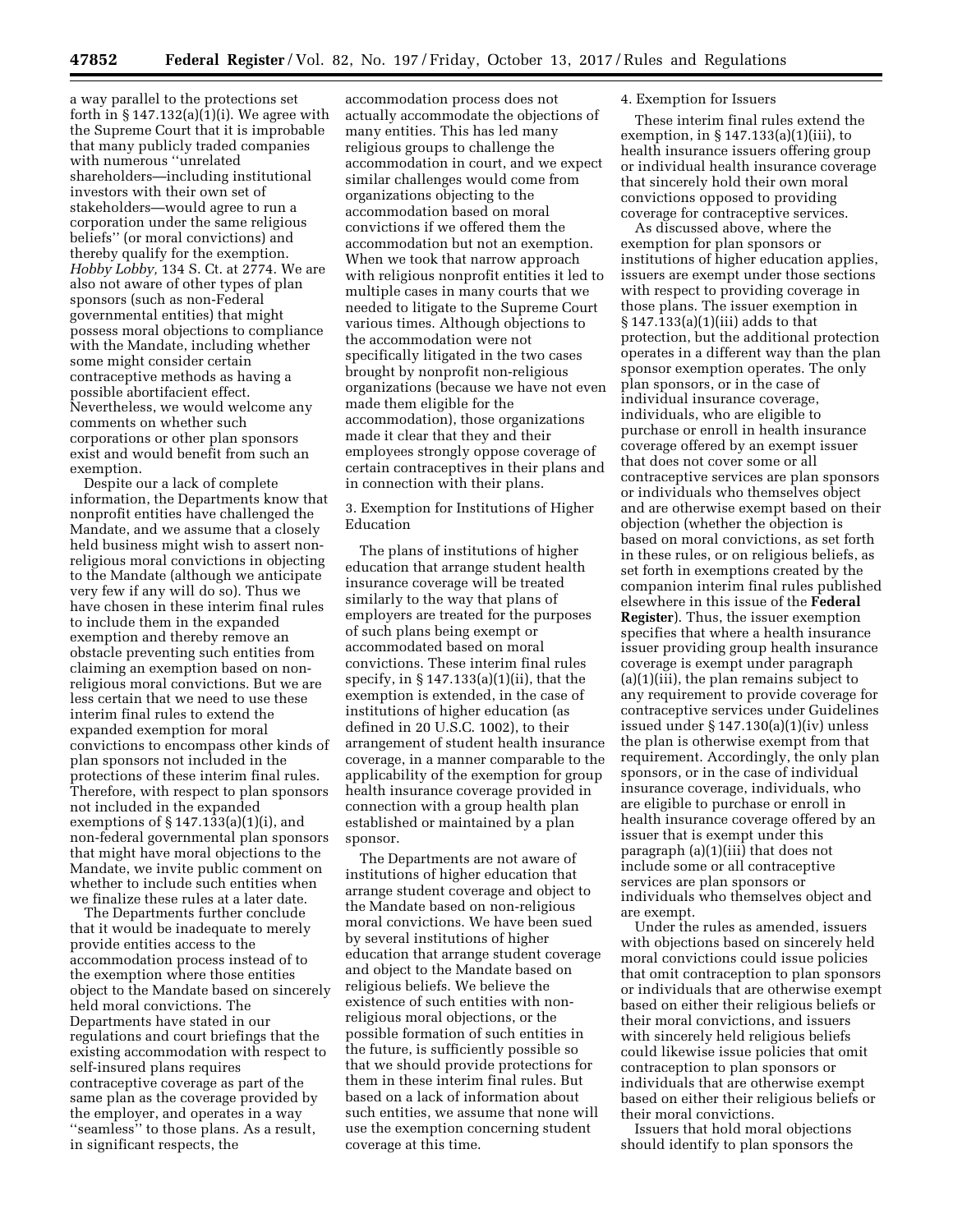lack of contraceptive coverage in any health insurance coverage being offered that is based on the issuer's exemption, and communicate the group health plan's independent obligation to provide contraceptive coverage, unless the group health plan itself is exempt under regulations governing the Mandate.

In this way, the issuer exemption serves to protect objecting issuers both from being asked or required to issue policies that cover contraception in violation of the issuers' sincerely held moral convictions, and from being asked or required to issue policies that omit contraceptive coverage to non-exempt entities or individuals, thus subjecting the issuers to potential liability if those plans are not exempt from the Guidelines. At the same time, the issuer exemption will not serve to remove contraceptive coverage obligations from any plan or plan sponsor that is not also exempt, nor will it prevent other issuers from being required to provide contraceptive coverage in individual insurance coverage. Protecting issuers that object to offering contraceptive coverage based on sincerely held moral convictions will help preserve space in the health insurance market for certain issuers so that exempt plan sponsors and individuals will be able to obtain coverage.

The Departments are not currently aware of health insurance issuers that possess their own religious or moral objections to offering contraceptive coverage. Nevertheless, many Federal health care conscience laws and regulations protect issuers or plans specifically. For example, as discussed above, 42 U.S.C.  $1395w - 22(i)(3)(B)$  and 1396u–2(b)(3) protect plans or managed care organizations in Medicaid or Medicare Advantage. The Weldon Amendment protects HMOs, health insurance plans, and any other health care organizations from being required to provide coverage or pay for abortions. *See, for example,* Consolidated Appropriations Act of 2017, Div. H, Title V, Sec. 507(d), Public Law 115–31. The most recently enacted Consolidated Appropriations Act declares that Congress supports a ''conscience clause'' to protect moral convictions concerning ''the provision of contraceptive coverage by health insurance plans.'' *See id.* at Div. C, Title VIII, Sec. 808.

The issuer exemption does not specifically include third party administrators, for the reasons discussed in the companion interim final rules concerning religious beliefs issued contemporaneously with these interim final rules and published

elsewhere in this issue of the **Federal Register**. The Departments solicit public comment; however, on whether there are situations where there may be an additional need to provide distinct protections for third party administrators that may have moral convictions implicated by the Mandate.39

5. Scope of Objections Needed for the Objecting Entity Exemption

Exemptions for objecting entities specify that they apply where the entities object as specified in § 147.133(a)(2). That section specifies that exemptions for objecting entities will apply to the extent that an entity described in § 147.133(a)(1) objects to its establishing, maintaining, providing, offering, or arranging (as applicable) for coverage, payments, or a plan that provides coverage or payments for some or all contraceptive services, based on its sincerely held moral convictions.

### 6. Individual Exemption

These interim final rules include a special rule pertaining to individuals (referred to here as the ''individual exemption''). Section 147.133(b) provides that nothing in § 147.130(a)(1)(iv), 26 CFR 54.9815– 2713T(a)(1)(iv) and 29 CFR 2590.715–  $2713(a)(1)(iv)$ , may be construed to prevent a willing plan sponsor of a group health plan and/or a willing health insurance issuer offering group or individual health insurance coverage, from offering a separate benefit package option, or a separate policy, certificate, or contract of insurance, to any individual who objects to coverage or payments for some or all contraceptive services based on the individual's sincerely held moral convictions. The individual exemption extends to the coverage unit in which the plan participant, or subscriber in the individual market, is enrolled (for instance, to family coverage covering the participant and his or her beneficiaries enrolled under the plan), but does not relieve the plan's or issuer's obligation to comply with the Mandate with respect to the group health plan at large or, as applicable, to any other individual policies the issuer offers.

This individual exemption allows plan sponsors and issuers that do not specifically object to contraceptive coverage to offer morally acceptable coverage to their participants or subscribers who do object, while offering coverage that includes contraception to participants or subscribers who do not object. This individual exemption can apply with respect to individuals in plans sponsored by private employers or governmental employers. For example, in one case brought against the Departments, the State of Missouri enacted a law under which the State is not permitted to discriminate against insurance issuers that offer health plans without coverage for contraception based on employees' moral convictions, or against the individual employees who accept such offers. *See Wieland,*  196 F. Supp. 3d at 1015–16 (quoting Mo. Rev. Stat. 191.724). Under the individual exemption of these interim final rules, employers sponsoring governmental plans would be free to honor the sincerely held moral objections of individual employees by offering them plans that omit contraception, even if those governmental entities do not object to offering contraceptive coverage in general.

This ''individual exemption'' cannot be used to force a plan (or its sponsor) or an issuer to provide coverage omitting contraception, or, with respect to health insurance coverage, to prevent the application of state law that requires coverage of such contraceptives or sterilization. Nor can the individual exemption be construed to require the guaranteed availability of coverage omitting contraception to a plan sponsor or individual who does not have a sincerely held moral objection. This individual exemption is limited to the requirement to provide contraceptive coverage under section 2713(a)(4) of the PHS Act, and does not affect any other federal or state law governing the plan or coverage. Thus, if there are other applicable laws or plan terms governing the benefits, these interim final rules do not affect such other laws or terms.

The Departments believe the individual exemption will help to meet the Affordable Care Act's goal of increasing health coverage because it will reduce the incidence of certain individuals choosing to forego health coverage because the only coverage available would violate their sincerely held moral convictions.<sup>40</sup> At the same

<sup>39</sup>The exemption for issuers, as outlined here, does not make a distinction among issuers based on whether they are publicly traded, unlike the plan sponsor exemption for business entities. Because the issuer exemption operates more narrowly than the exemption for business plan sponsors operates, in the ways described here, and exists in part to help preserve market options for objecting plan sponsors, the Departments consider it appropriate to not draw such a distinction among issuers.

<sup>40</sup>This prospect has been raised in cases of religious individuals—see, for example, *Wieland,*  Continued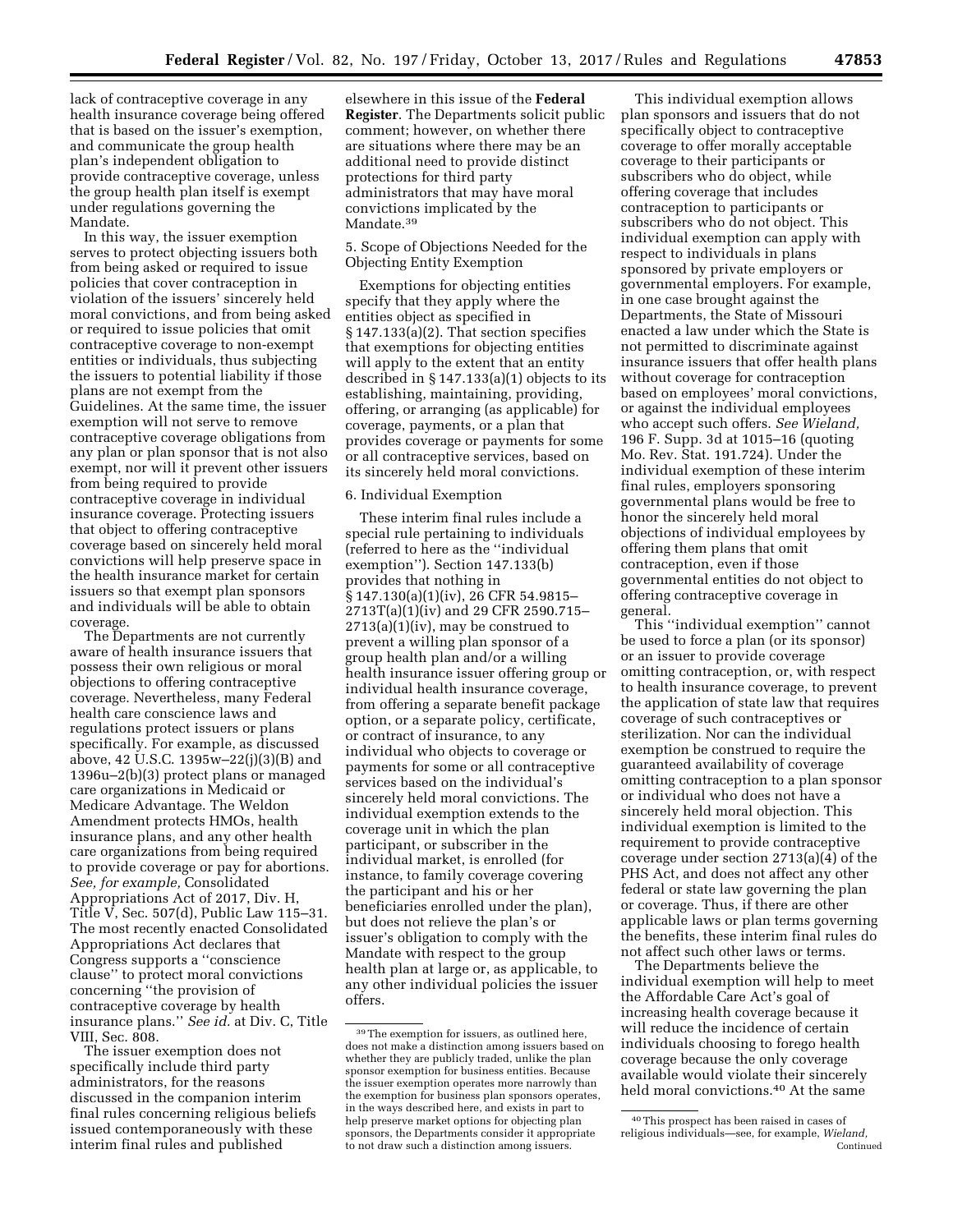time, this individual exemption ''does not undermine the governmental interests furthered by the contraceptive coverage requirement,'' 41 because, when the exemption is applicable, the individual does not want the coverage, and therefore would not use the objectionable items even if they were covered. In addition, because the individual exemption only operates when the employer and/or issuer, as applicable, are willing, the exemption will not undermine any governmental interest in the workability of the insurance market, because we expect that any workability concerns will be taken into account in the decision of whether to be willing to offer the individual morally acceptable coverage.

For similar reasons, we have changed our position and now believe the individual exemption will not undermine any Government interest in uniformity in the health insurance market. At the level of plan offerings, the extent to which plans cover contraception under the prior rules is already far from uniform. The Congress did not require compliance with section 2713 of the PHS Act by all entities—in particular by grandfathered plans. The Departments' previous exemption for houses of worship and integrated auxiliaries, and our accommodation of self-insured church plans, show that the importance of a uniform health insurance system is not significantly harmed by allowing plans to omit contraception in many contexts.42

With respect to operationalizing this provision of these rules, as well as the similar provision protecting individuals with religious objections to purchasing insurance that covers some or all contraceptives, in the interim final rules published elsewhere in this issue of the **Federal Register**, the Departments note that a plan sponsor or health insurance issuer is not required to offer separate and different benefit package options, or separate and different forms of policy, certificate, or contract of insurance with respect to those individuals who object

on moral bases from those who object on religious bases. That is, a willing employer or issuer may offer the same benefit package option or policy, certificate, or contract of insurance which excludes the same scope of some or all contraceptive coverage—to individuals who are exempt from the Mandate because of their moral convictions (under these rules) or their religious beliefs (under the regulations as amended by the interim final rules pertaining to religious beliefs).

### 7. Optional Accommodation

In addition to expanding the exemption to those with sincerely held moral convictions, these rules also expand eligibility for the optional accommodation process to include employers with objections based on sincerely held moral convictions. This is accomplished by inserting references to the newly added exemption for moral convictions, 45 CFR 147.133, into the regulatory sections where the accommodation process is codified, 45 CFR 147.131, 26 CFR 54.9815–2713AT, and 29 CFR 2590.715–2713A. In all other respects the accommodation process works the same as it does for entities with objections based on sincerely held religious beliefs, as described in the companion interim final rules concerning religious beliefs issued contemporaneously with these interim final rules and published elsewhere in this issue of the **Federal Register**.

The Departments are not aware of entities with objections to the Mandate based on sincerely held moral convictions that wish to make use of the optional accommodation, and our present assumption is that no such entities will seek to use the accommodation rather than the exemption. But if such entities do wish to use the accommodation, making it available to them will both provide contraceptive coverage to their plan participants and respect those entities' objections. Because entities with objections to the Mandate based on sincerely held non-religious moral convictions have not previously had access to the accommodation, they would not be in a position to revoke their use of the accommodation at the time these interim final rules are issued, but could do so in the future under the same parameters set forth in the accommodation regulations.

# 8. Regulatory Restatements of Section  $2713(a)$  and  $(a)(4)$  of the PHS Act

These interim final rules insert references to 45 CFR 147.133 into the restatements of the requirements of

section 2713(a) and (a)(4) of the PHS Act, contained in 26 CFR 54.9815– 2713T(a)(1) introductory text and (a)(1)(iv), 29 CFR 2590.715–2713(a)(1) introductory text and (a)(1)(iv), and 45 CFR 147.130(a)(1) and (a)(1)(iv).

#### 9. Conclusion

The Departments believe that the Guidelines, and the expanded exemptions and accommodations set forth in these interim final rules, will advance the legitimate but limited purposes for which Congress imposed section 2713 of the PHS Act, while acting consistently with Congress' wellestablished record of allowing for moral exemptions with respect to various health care matters. These interim final rules maintain HRSA's discretion to decide whether to continue to require contraceptive coverage under the Guidelines if no regulatorily recognized exemption exists (and in plans where Congress applied section 2713 of the PHS Act). As cited above, these interim final rules also leave fully in place over a dozen Federal programs that provide, or subsidize, contraceptives for women, including for low income women based on financial need. The Departments believe this array of programs and requirements better serves the interests of providing contraceptive coverage while protecting the moral convictions of entities and individuals concerning coverage of some or all contraceptive or sterilization services.

The Departments request and encourage public comments on all matters addressed in these interim final rules.

### **IV. Interim Final Rules, Request for Comments and Waiver of Delay of Effective Date**

Section 9833 of the Code, section 734 of ERISA, and section 2792 of the PHS Act authorize the Secretaries of the Treasury, Labor, and HHS (collectively, the Secretaries) to promulgate any interim final rules that they determine are appropriate to carry out the provisions of chapter 100 of the Code, part 7 of subtitle B of title I of ERISA, and part A of title XXVII of the PHS Act, which include sections 2701 through 2728 of the PHS Act and the incorporation of those sections into section 715 of ERISA and section 9815 of the Code. These interim final rules fall under those statutory authorized justifications, as did previous rules on this matter (75 FR 41726; 76 FR 46621; and 79 FR 51092).

Section 553(b) of the APA requires notice and comment rulemaking, involving a notice of proposed rulemaking and a comment period prior

<sup>196</sup> F. Supp. 3d at 1017, and *March for Life,* 128 F. Supp. 3d at 130—where the courts noted that the individual employee plaintiffs indicated that they viewed the Mandate as pressuring them to ''forgo health insurance altogether.''

<sup>41</sup> 78 FR 39874.

<sup>42</sup>*See also Real Alternatives,* 2017 WL 3324690 at \*36 (3d Cir. Aug. 4, 2017) (Jordan, J., concurring in part and dissenting in part) (''Because insurance companies would offer such plans as a result of market forces, doing so would not undermine the government's interest in a sustainable and functioning market. . . . Because the government has failed to demonstrate why allowing such a system (not unlike the one that allowed wider choice before the ACA) would be unworkable, it has not satisfied strict scrutiny.'' (citation and internal quotation marks omitted)).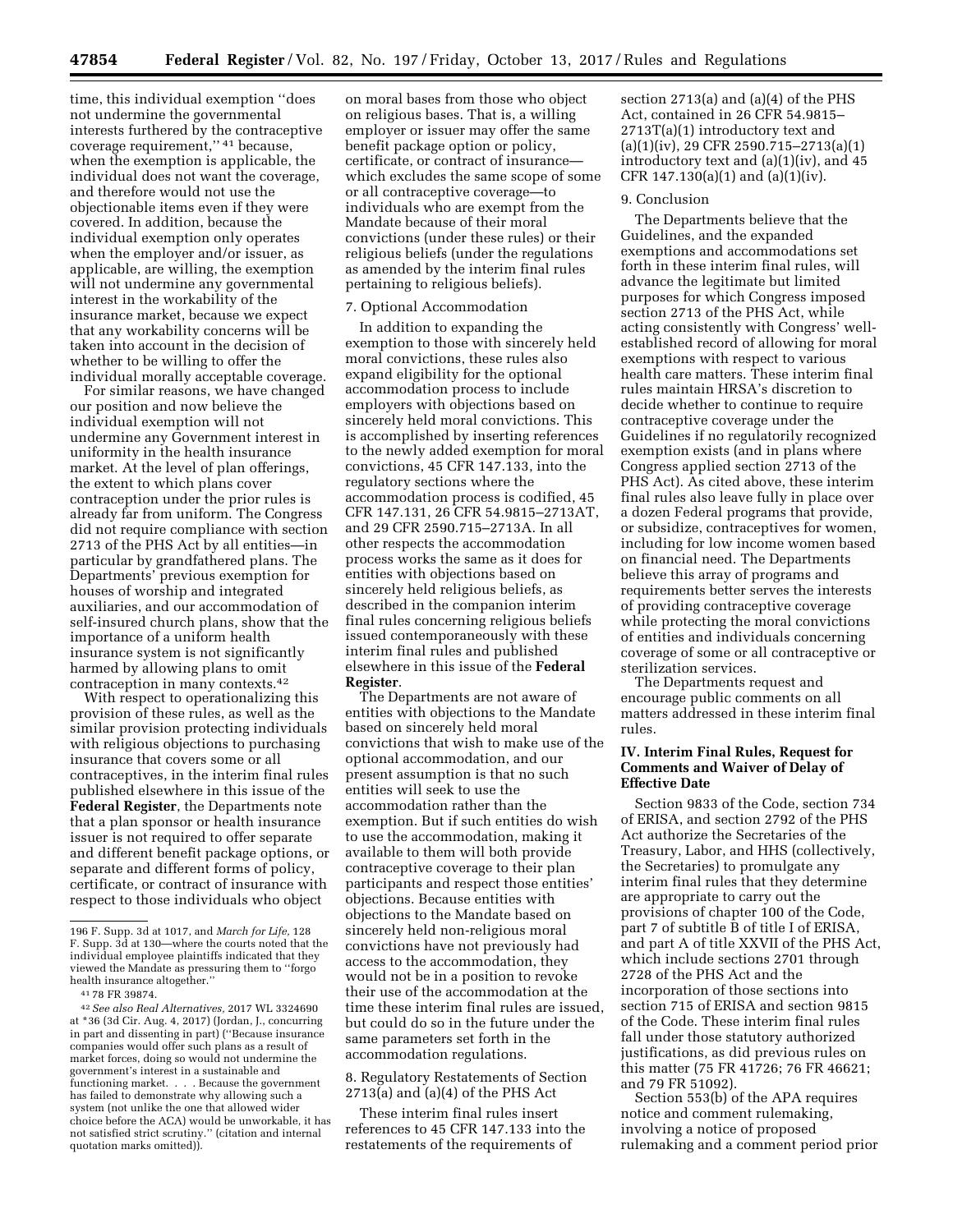to finalization of regulatory requirements—except when an agency, for good cause, finds that notice and public comment thereon are impracticable, unnecessary, or contrary to the public interest. These provisions of the APA do not apply here because of the specific authority granted to the Secretaries by section 9833 of the Code, section 734 of ERISA, and section 2792 of the PHS Act.

Even if these provisions of the APA applied, they would be satisfied: The Departments have determined that it would be impracticable and contrary to the public interest to delay putting these provisions in place until a full public notice-and-comment process is completed. As discussed earlier, the Departments have issued three interim final rules implementing this section of the PHS Act because of the immediate needs of covered entities and the weighty matters implicated by the HRSA Guidelines. As recently as December 20, 2016, HRSA updated those Guidelines without engaging in the regulatory process (because doing so is not a legal requirement), and announced that it plans to so continue to update the Guidelines.

Two lawsuits have been pending for several years by entities raising nonreligious moral objections to the Mandate.43 In one of those cases, the Departments are subject to a permanent injunction and the appeal of that case has been stayed since February 2016. In the other case, Federal district and appeals courts ruled in favor of the Departments, denying injunctive relief to the plaintiffs, and that case is also still pending. Based on the public comments the Departments have received, we have reason to believe that some similar nonprofit entities might exist, even if it is likely a small number.44

For entities and individuals facing a burden on their sincerely held moral convictions, providing them relief from Government regulations that impose such a burden is an important and urgent matter, and delay in doing so injures those entities in ways that cannot be repaired retroactively. The burdens of the existing rules undermine these entities' and individuals' participation in the health care market because they provide them with a

serious disincentive—indeed a crisis of conscience—between participating in or providing quality and affordable health insurance coverage and being forced to violate their sincerely held moral convictions. The existence of inconsistent court rulings in multiple proceedings has also caused confusion and uncertainty that has extended for several years, with different federal courts taking different positions on whether entities with moral objections are entitled to relief from the Mandate. Delaying the availability of the expanded exemption would require entities to bear these burdens for many more months. Continuing to apply the Mandate's regulatory burden on individuals and organizations with moral convictions objecting to compliance with the Mandate also serves as a deterrent for citizens who might consider forming new entities consistent with their moral convictions and offering health insurance through those entities.

Moreover, we separately expanded exemptions to protect religious beliefs in the companion interim final rules issued contemporaneously with these interim final rules and published elsewhere in this issue of the **Federal Register**. Because Congress has provided many statutes that protect religious beliefs and moral convictions similarly in certain health care contexts, it is important not to delay the expansion of exemptions for moral convictions set forth in these rules, since the companion rules provide protections for religious beliefs on an interim final basis. Otherwise, our regulations would simultaneously provide and deny relief to entities and individuals that are, in the Departments' view, similarly deserving of exemptions and accommodations consistent, with similar protections in other federal laws. This could cause similarly situated entities and individuals to be burdened unequally.

In response to several of the previous rules on this issue—including three issued as interim final rules under the statutory authority cited above—the Departments received more than 100,000 public comments on multiple occasions. Those comments included extensive discussion about whether and to what extent to expand the exemption. Most recently, on July 26, 2016, the Departments issued a request for information (81 FR 47741) and received over 54,000 public comments about different possible ways to resolve these issues. As noted above, the public comments in response to both the RFI and various prior rulemaking proceedings included specific requests

that the exemptions be expanded to include those who oppose the Mandate for either religious or ''moral'' reasons.45 In connection with past regulations, the Departments have offered or expanded a temporary safe harbor allowing organizations that were not exempt from the HRSA Guidelines to operate out of compliance with the Guidelines. The Departments will fully consider comments submitted in response to these interim final rules, but believe that good cause exists to issue the rules on an interim final basis before the comments are submitted and reviewed. Issuing interim final rules with a comment period provides the public with an opportunity to comment on whether these regulations expanding the exemption should be made permanent or subject to modification without delaying the effective date of the regulations.

As the U.S. Court of Appeals for the D.C. Circuit stated with respect to an earlier IFR promulgated with respect to this issue in *Priests for Life* v. *U.S. Department of Health and Human Services,* 772 F.3d 229, 276 (D.C. Cir. 2014), *vacated on other grounds, Zubik*  v. *Burwell,* 136 S. Ct. 1557 (2016), ''[S]everal reasons support HHS's decision not to engage in notice and comment here.'' Among other things, the Court noted that ''the agency made a good cause finding in the rule it issued''; that ''the regulations the interim final rule modifies were recently enacted pursuant to notice and comment rulemaking, and presented virtually identical issues''; that ''HHS will expose its interim rule to notice and comment before its permanent implementation''; and that not proceeding under interim final rules would ''delay the implementation of the alternative opt-out for religious objectors.'' *Id.* at 277. Similarly, not proceeding with exemptions and accommodations for moral objectors here would delay the implementation of those alternative opt-outs for moral objectors.

Delaying the availability of the expanded exemption could also increase the costs of health insurance for some entities. As reflected in litigation pertaining to the Mandate, some entities are in grandfathered health plans that do not cover

<sup>43</sup> *March for Life,* 128 F. Supp. 3d 116; *Real Alternatives,* 867 F.3d 338.

<sup>44</sup>*See, for example,* Americans United for Life (''AUL'') Comment on CMA–9992–IFC2 at 10 (Nov. 1, 2011), available at *[http://www.regulations.gov/](http://www.regulations.gov/#!documentDetail;D=HHS-OS-2011-0023-59496) [#!documentDetail;D=HHS-OS-2011-0023-59496,](http://www.regulations.gov/#!documentDetail;D=HHS-OS-2011-0023-59496)*  and AUL Comment on CMS–9968–P at 5 (Apr. 8, 2013), available at *[http://www.regulations.gov/](http://www.regulations.gov/#!documentDetail;D=CMS-2012-0031-79115) [#!documentDetail;D=CMS-2012-0031-79115.](http://www.regulations.gov/#!documentDetail;D=CMS-2012-0031-79115)* 

<sup>45</sup>*See, for example, [http://www.regulations.gov/](http://www.regulations.gov/#!documentDetail;D=HHS-OS-2011-0023-59496)  [#!documentDetail;D=HHS-OS-2011-0023-59496,](http://www.regulations.gov/#!documentDetail;D=HHS-OS-2011-0023-59496)  [http://www.regulations.gov/](http://www.regulations.gov/#!documentDetail;D=CMS-2012-0031-79115) [#!documentDetail;D=CMS-2012-0031-79115,](http://www.regulations.gov/#!documentDetail;D=CMS-2012-0031-79115)  [https://www.regulations.gov/document?D=CMS-](https://www.regulations.gov/document?D=CMS-2016-0123-54142)[2016-0123-54142,](https://www.regulations.gov/document?D=CMS-2016-0123-54142) [https://www.regulations.gov/](https://www.regulations.gov/document?D=CMS-2016-0123-54218) [document?D=CMS-2016-0123-54218](https://www.regulations.gov/document?D=CMS-2016-0123-54218),* and *[https://](https://www.regulations.gov/document?D=CMS-2016-0123-46220) [www.regulations.gov/document?D=CMS-2016-0123-](https://www.regulations.gov/document?D=CMS-2016-0123-46220) [46220.](https://www.regulations.gov/document?D=CMS-2016-0123-46220)*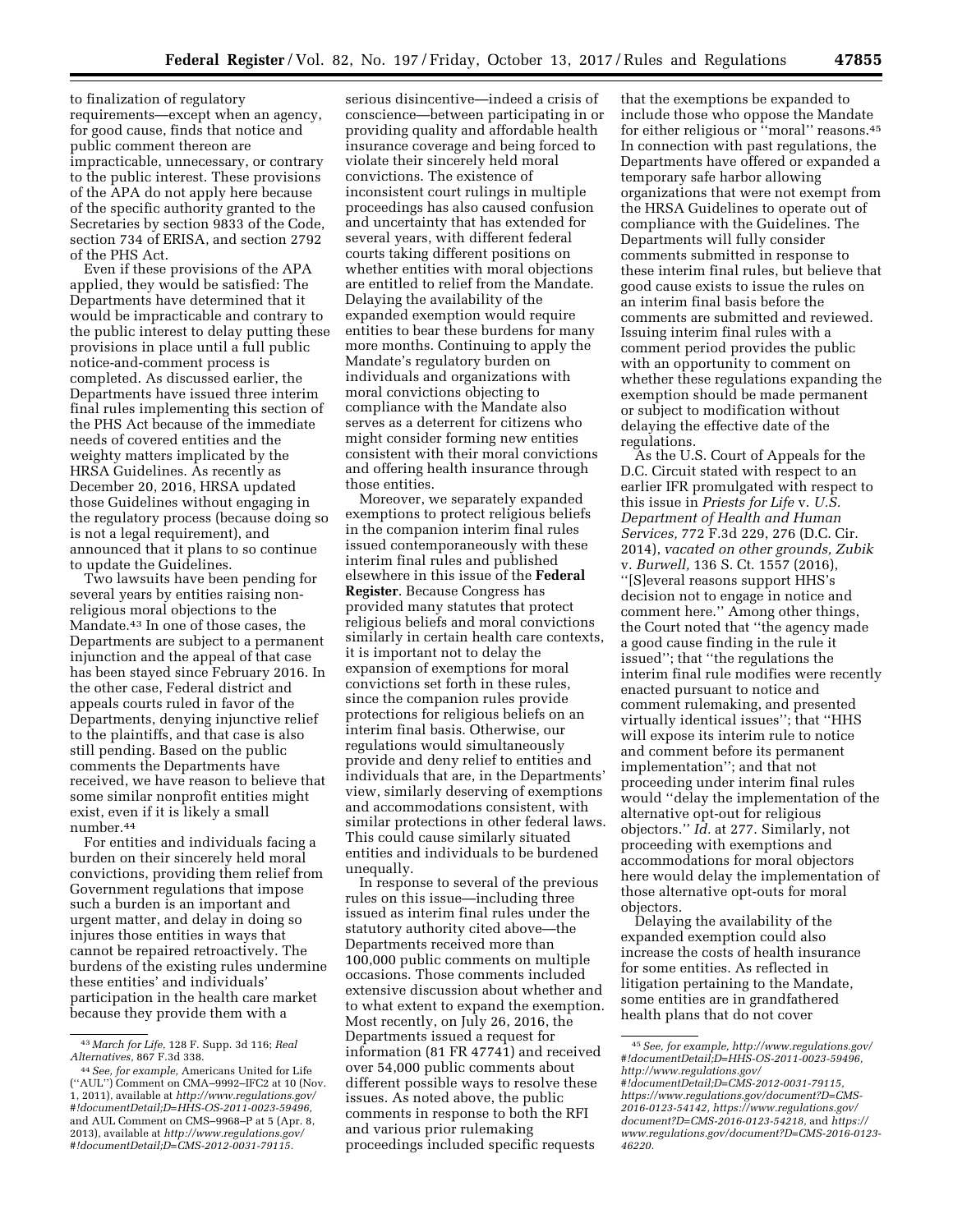contraception. As such, they may wish to make changes to their health plans that will reduce the costs of insurance coverage for their beneficiaries or policyholders, but which would cause the plans to lose grandfathered status. To the extent that entities with objections to the Mandate based on moral convictions but not religious beliefs fall into this category, they may be refraining from making those changes—and therefore may be continuing to incur and pass on higher insurance costs—to prevent the Mandate from applying to their plans in violation of their consciences. We are not aware of the extent to which such entities exist, but 17 percent of all covered workers are in grandfathered health plans, encompassing tens of millions of people.46 Issuing these rules on an interim final basis reduces the costs of health insurance and regulatory burdens for such entities and their plan participants.

These interim final rules also expand access to the optional accommodation process for certain entities with objections to the Mandate based on moral convictions. If entities exist that wish to use that process, the Departments believe they should be able to do so without the delay that would be involved by not offering them the optional accommodation process by use of interim final rules. Proceeding otherwise could delay the provision of contraceptive coverage to those entities' employees.

For the foregoing reasons, the Departments have determined that it would be impracticable and contrary to the public interest to engage in full notice and comment rulemaking before putting these interim final rules into effect, and that it is in the public interest to promulgate interim final rules. For the same reasons, the Departments have determined, consistent with section 553(d) of the APA (5 U.S.C. 553(d)), that there is good cause to make these interim final rules effective immediately upon filing for public inspection at the Office of the Federal Register.

### **V. Economic Impact and Paperwork Burden**

We have examined the impacts of the interim final rules as required by Executive Order 12866 on Regulatory Planning and Review (September 30, 1993), Executive Order 13563 on Improving Regulation and Regulatory Review (January 18, 2011), the

Regulatory Flexibility Act (RFA) (September 19, 1980, Pub. L. 96–354, section 1102(b) of the Social Security Act, section 202 of the Unfunded Mandates Reform Act of 1995 (March 22, 1995; Pub. L. 104–4), Executive Order 13132 on Federalism (August 4, 1999), the Congressional Review Act (5 U.S.C. 804(2) and Executive Order 13771 on Reducing Regulation and Controlling Regulatory Costs (January 30, 2017).

### *A. Executive Orders 12866 and 13563— Department of HHS and Department of Labor*

Executive Orders 12866 and 13563 direct agencies to assess all costs and benefits of available regulatory alternatives and, if regulation is necessary, to select regulatory approaches that maximize net benefits (including potential economic, environmental, and public health and safety effects; distributive impacts; and equity). Executive Order 13563 emphasizes the importance of quantifying both costs and benefits, reducing costs, harmonizing rules, and promoting flexibility.

Section 3(f) of Executive Order 12866 defines a ''significant regulatory action'' as an action that is likely to result in a regulation: (1) Having an annual effect on the economy of \$100 million or more in any 1 year, or adversely and materially affecting a sector of the economy, productivity, competition, jobs, the environment, public health or safety, or State, local, or tribal governments or communities (also referred to as ''economically significant''); (2) creating a serious inconsistency or otherwise interfering with an action taken or planned by another agency; (3) materially altering the budgetary impacts of entitlement grants, user fees, or loan programs or the rights and obligations of recipients thereof; or (4) raising novel legal or policy issues arising out of legal mandates, the President's priorities, or the principles set forth in the Executive Order.

A regulatory impact analysis must be prepared for major rules with economically significant effects (\$100 million or more in any one year), and an ''economically significant'' regulatory action is subject to review by the Office of Management and Budget (OMB). As discussed below regarding anticipated effects of these rules and the Paperwork Reduction Act, these interim final rules are not likely to have economic impacts of \$100 million or more in any one year, and therefore do not meet the definition of ''economically significant'' under

Executive Order 12866. However, OMB has determined that the actions are significant within the meaning of section 3(f)(4) of the Executive Order. Therefore, OMB has reviewed these final regulations and the Departments have provided the following assessment of their impact.

### 1. Need for Regulatory Action

These interim final rules amend the Departments' July 2015 final regulations and do so in conjunction with the amendments made in the companion interim final rules concerning religious beliefs issued contemporaneously with these interim final rules and published elsewhere in this issue of the **Federal Register**. These interim final rules expand the exemption from the requirement to provide coverage for contraceptives and sterilization, established under the HRSA Guidelines, promulgated under section 2713(a)(4) of the PHS Act, section 715(a)(1) of the ERISA, and section 9815(a)(1) of the Code, to include certain entities and individuals with objections to compliance with the Mandate based on sincerely held moral convictions, and they revise the accommodation process to make entities with such convictions eligible to use it. The expanded exemption would apply to certain individuals, nonprofit entities, institutions of higher education, issuers, and for-profit entities that do not have publicly traded ownership interests, that have a moral objection to providing coverage for some (or all) of the contraceptive and/or sterilization services covered by the Guidelines. Such action is taken, among other reasons, to provide for conscientious participation in the health insurance market free from penalties for violating sincerely held moral convictions opposed to providing or receiving coverage of contraceptive services, to resolve lawsuits that have been filed against the Departments by some such entities, and to avoid similar legal challenges.

### 2. Anticipated Effects

The Departments acknowledge that expanding the exemption to include objections based on moral convictions might result in less insurance coverage of contraception for some women who may want the coverage. Although the Departments do not know the exact scope of that effect attributable to the moral exemption in these interim final rules, they believe it to be small.

With respect to the expanded exemption for nonprofit organizations, as noted above the Departments are aware of two small nonprofit

<sup>46</sup> Kaiser Family Foundation & Health Research & Educational Trust, ''Employer Health Benefits, 2017 Annual Survey,'' available at *[http://files.kff.org/](http://files.kff.org/attachment/Report-Employer-Health-Benefits-Annual-Survey-2017) [attachment/Report-Employer-Health-Benefits-](http://files.kff.org/attachment/Report-Employer-Health-Benefits-Annual-Survey-2017)[Annual-Survey-2017.](http://files.kff.org/attachment/Report-Employer-Health-Benefits-Annual-Survey-2017)*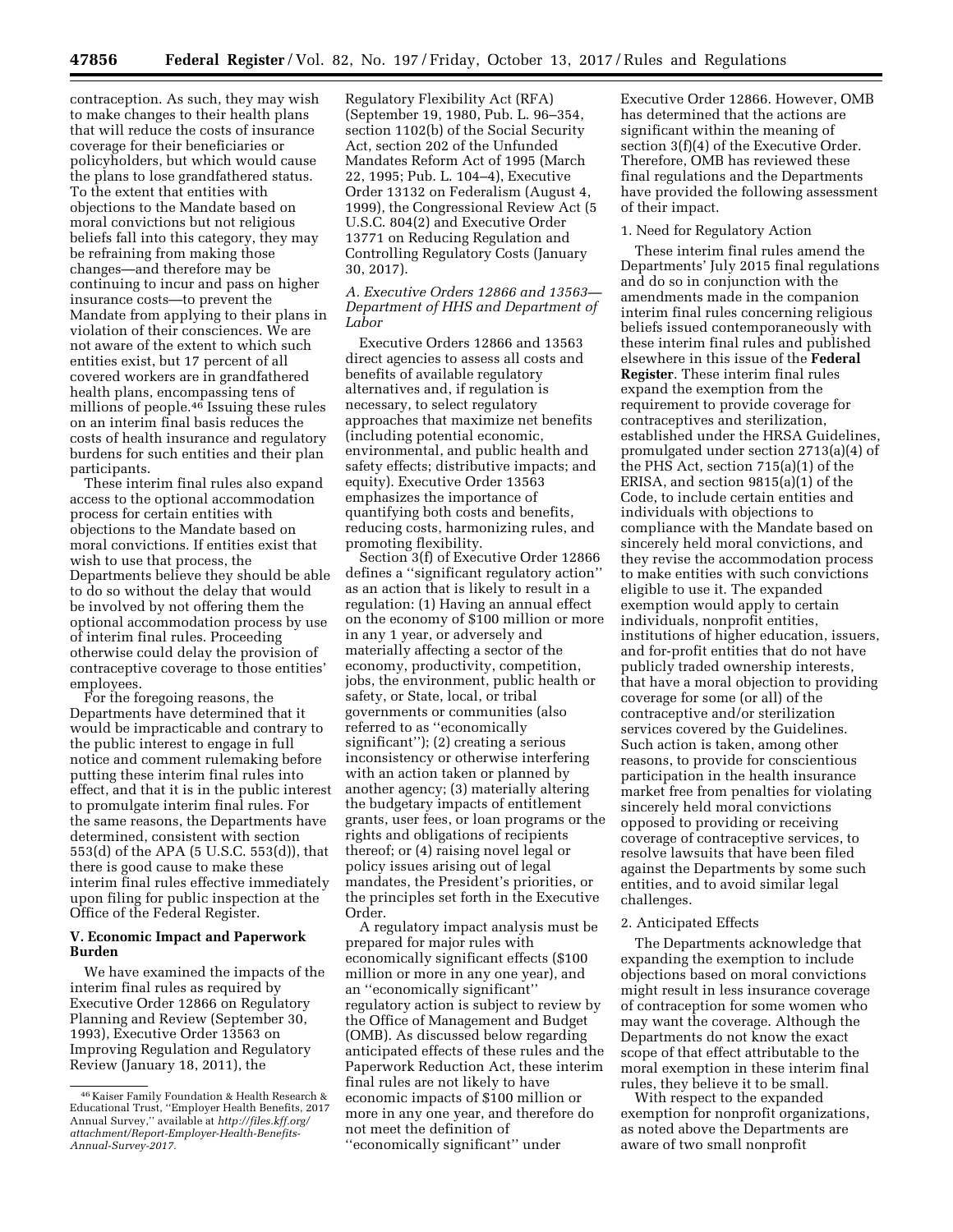organizations that have filed lawsuits raising non-religious moral objections to coverage of some contraceptives. Both of those entities have fewer than five employees enrolled in health coverage, and both require all of their employees to agree with their opposition to the coverage.47 Based on comments submitted in response to prior rulemakings on this subject, we believe that at least one other similar entity exists. However, we do not know how many similar entities exist. Lacking other information we assume that the number is small. Without data to estimate the number of such entities, we believe it to be less than 10, and assume the exemption will be used by nine nonprofit entities.

We also assume that those nine entities will operate in a fashion similar to the two similar entities of which we are aware, so that their employees will likely share their views against coverage of certain contraceptives. This is consistent with our conclusion in previous rules that no significant burden or costs would result from exempting houses of worship and integrated auxiliaries. (*See* 76 FR 46625 and 78 FR 39889). We reached that conclusion without ultimately requiring that houses of worship and integrated auxiliaries only hire persons who agree with their views against contraception, and without even requiring that such entities actually oppose contraception in order to be exempt (in contrast, the expanded exemption here requires the exempt entity to actually possess sincerely held moral convictions objecting to the coverage). In concluding that the exemption for houses of worship and integrated auxiliaries would result in no significant burden or costs, we relied on our assumption that the employees of exempt houses of worship and integrated auxiliaries likely share their employers' opposition to contraceptive coverage.

A similar assumption is supported with respect to the expanded exemption for nonprofit organizations. To our knowledge, the vast majority of organizations objecting to the Mandate assert religious beliefs. The only nonprofit organizations of which we are aware that possess non-religious moral convictions against some or all contraceptive methods only hire persons who share their convictions. It

is possible that the exemption for nonprofit organizations with moral convictions in these interim final rules could be used by a nonprofit organization that employs persons who do not share the organization's views on contraception, but it was also possible under our previous rules that a house of worship or integrated auxiliary could employ persons who do not share their views on contraception.48 Although we are unable to find sufficient data on this issue, we believe that there are far fewer non-religious moral nonprofit organizations opposed to contraceptive coverage than there are churches with religious objections to such coverage. Based on our limited data, we believe the most likely effect of the expanded exemption for nonprofit entities is that it will be used by entities similar to the two entities that have sought an exemption through litigation, and whose employees also oppose the coverage. Therefore, we expect that the expanded exemption for nonprofit entities will have no effect of reducing contraceptive coverage to employees who want that coverage.

These interim final rules expand the exemption to include institutions of higher education that arrange student coverage and have non-religious moral objections to the Mandate, and they make exempt entities with moral objections eligible to use the accommodation. The Departments are not aware of either kind of entity. We believe the number of entities that object to the Mandate based on nonreligious moral convictions is already very small. The only entities of which we are aware that have raised such objections are not institutions of higher education, and appear to hold objections that we assume would likely lead them to reject the accommodation process. Therefore, for the purposes of estimating the anticipated effect of these interim final rules on contraceptive coverage of women who wish to receive such coverage, we assume that—at this time—no entities with non-religious moral objections to the Mandate will be institutions of higher education that arrange student coverage, and no entities with non-religious moral objections will opt into the accommodation. We wish to make the expanded exemption and accommodation available to such entities in case they do exist or might

come into existence, based on similar reasons to those given above for why the exemptions and accommodations are extended to other entities. We invite public comment on whether and how many such entities will make use of these interim final rules.

The expanded exemption for issuers will not result in a distinct effect on contraceptive coverage for women who wish to receive it because that exemption only applies in cases where plan sponsors or individuals are also otherwise exempt, and the effect of those exemptions is discussed elsewhere herein. The expanded exemption for individuals that oppose contraceptive coverage based on sincerely held moral convictions will provide coverage that omits contraception for individuals that object to contraceptive coverage.

The expanded moral exemption would also cover for-profit entities that do not have publicly traded ownership interests, and that have non-religious moral objections to the Mandate. The Departments are not aware of any forprofit entities that possess non-religious moral objections to the Mandate. However, scores of for-profit entities have filed suit challenging the Mandate. Among the over 200 entities that brought legal challenges, only two entities (less than 1 percent) raised nonreligious moral objections—both were nonprofit. Among the general public polls vary about religious beliefs, but one prominent poll shows that 89 percent of Americans say they believe in God.49 Among non-religious persons, only a very small percentage appears to hold moral objections to contraception. A recent study found that only 2 percent of religiously unaffiliated persons believed using contraceptives is morally wrong.50 Combined, this suggests that 0.2 percent of Americans at most 51 might believe contraceptives are morally wrong based on moral convictions but not religious beliefs. We have no information about how many of those persons run closely held businesses, offer employer sponsored health insurance, and would make use of the expanded exemption for moral

<sup>47</sup>Non-religious nonprofit organizations that engage in expressive activity generally have a First Amendment right to hire only people who share their moral convictions or will be respectful of them—including their convictions on whether the organization or others provide health coverage of contraception, or of certain items they view as being abortifacient.

<sup>48</sup>*Cf., for example,* Gallup, ''Americans, Including Catholics, Say Birth Control Is Morally OK,'' (May 22, 2012) (''Eighty-two percent of U.S. Catholics say birth control is morally acceptable''), available at *[http://www.gallup.com/poll/154799/](http://www.gallup.com/poll/154799/americans-including-catholics-say-birth-control-morally.aspx)  [americans-including-catholics-say-birth-control](http://www.gallup.com/poll/154799/americans-including-catholics-say-birth-control-morally.aspx)[morally.aspx.](http://www.gallup.com/poll/154799/americans-including-catholics-say-birth-control-morally.aspx)* 

<sup>49</sup> Gallup, ''Most Americans Still Believe in God'' (June 14–23, 2016), available at *[http://](http://www.gallup.com/poll/193271/americans-believe-god.aspx)  [www.gallup.com/poll/193271/americans-believe](http://www.gallup.com/poll/193271/americans-believe-god.aspx)[god.aspx.](http://www.gallup.com/poll/193271/americans-believe-god.aspx)* 

<sup>50</sup>Pew Research Center, ''Where the Public Stands on Religious Liberty vs. Nondiscrimination'' at page 26 (Sept. 28, 2016), available at *[http://](http://assets.pewresearch.org/wp-content/uploads/sites/11/2016/09/Religious-Liberty-full-for-web.pdf) [assets.pewresearch.org/wp-content/uploads/sites/](http://assets.pewresearch.org/wp-content/uploads/sites/11/2016/09/Religious-Liberty-full-for-web.pdf) [11/2016/09/Religious-Liberty-full-for-web.pdf.](http://assets.pewresearch.org/wp-content/uploads/sites/11/2016/09/Religious-Liberty-full-for-web.pdf)* 

<sup>51</sup>The study defined religiously ''unaffiliated'' as agnostic, atheist or ''nothing in particular'' (*id.* at 8), as distinct from several versions of Protestants, or Catholics. ''Nothing in particular'' might have included some theists.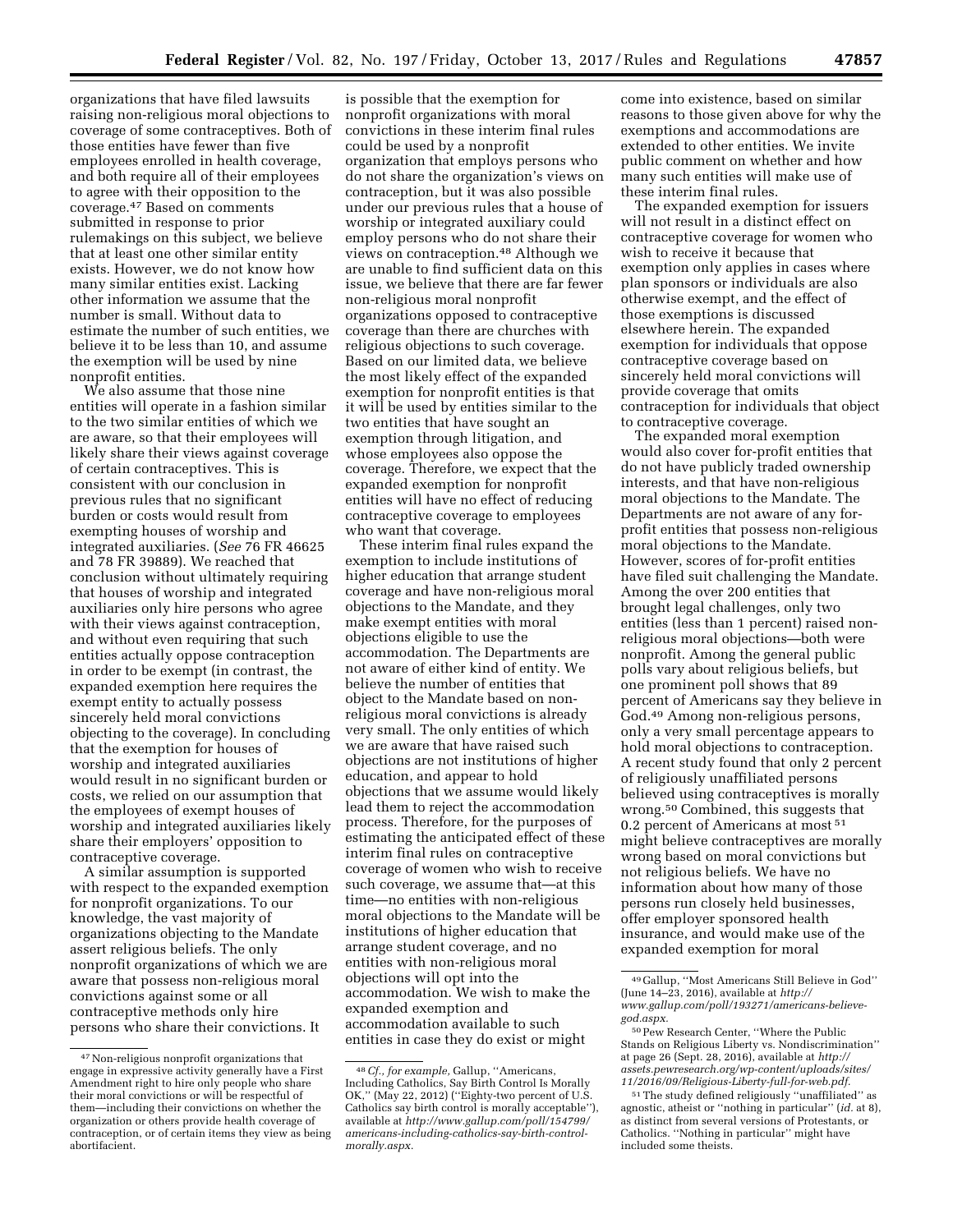convictions set forth in these interim final rules. Given the large number of closely held entities that challenged the Mandate based on religious objections, we assume that some similar for-profit entities with non-religious moral objections exist. But we expect that it will be a comparatively small number of entities, since among the nonprofit litigants, only two were non-religious. Without data available to estimate the actual number of entities that will make use of the expanded exemption for forprofit entities that do not have publicly traded ownership interests and that have objections to the Mandate based on sincerely held moral convictions, we expect that fewer than 10 entities, if any, will do so—we assume nine forprofit entities will use the exemption in these interim final rules.

The expanded exemption encompassing certain for-profit entities could result in the removal of contraceptive coverage from women who do not share their employers' views. The Departments used data from the Current Population Survey (CPS) and the Medical Expenditure Panel Survey-Insurance Component (MEPS– IC) to obtain an estimate of the number of policyholders that will be covered by the plans of the nine for-profit entities we assume may make use of these expanded exemptions.52 The average number of policyholders (9) in plans with under 100 employees was obtained. It is not known what size the for-profit employers will be that might claim this exemption, but as discussed above these interim final rules do not include publicly traded companies (and we invite public comments on whether to do so in the final rules), and both of the two nonprofit entities that challenged the Mandate included fewer than five policyholders in each entity. Therefore we assume the for-profit entities that may claim this expanded exemption will have fewer than 100 employees and an average of 9 policyholders. For nine entities, the total number of policyholders would be 81. DOL estimates that for each policyholder, there is approximately one dependent.<sup>53</sup> This amounts to 162

covered persons. Census data indicate that women of childbearing age—that is, women aged 15–44—comprise 20.2 percent of the general population.54 This amounts to approximately 33 women of childbearing age for this group of individuals covered by group plans sponsored by for-profit moral objectors. Approximately 44.3 percent of women currently use contraceptives covered by the Guidelines.<sup>55</sup> Thus we estimate that 15 women may incur contraceptive costs due to for-profit entities using the expanded exemption provided in these interim final rules.56 In the companion interim final rules concerning religious beliefs issued contemporaneously with these interim final rules and published elsewhere in this issue of the **Federal Register**, we estimate that the average cost of contraception per year per woman of childbearing age that use contraception covered by the Guidelines, within health plans that cover contraception, is \$584. Consequently, we estimate that the anticipated effects attributable to the cost of contraception from for-profit entities using the expanded exemption in these interim final rules is approximately \$8,760.

The Departments estimate that these interim final rules will not result in any additional burden or costs on issuers or third party administrators. As discussed above, we assume that no entities with non-religious moral convictions will use the accommodation, although we wish to make it available in case an entity voluntarily opts into it in order to allow contraceptive coverage to be provided to

55*See [https://www.guttmacher.org/fact-sheet/](https://www.guttmacher.org/fact-sheet/contraceptive-use-united-states) [contraceptive-use-united-states.](https://www.guttmacher.org/fact-sheet/contraceptive-use-united-states)* 

56We note that many non-religious for-profit entities which sued the Departments challenging the Mandate, including some of the largest employers, only objected to coverage of 4 of the 18 types of contraceptives required to be covered by the Mandate—namely, those contraceptives which they viewed as abortifacients, and akin to abortion —and they were willing to provide coverage for other types of contraception. It is reasonable to assume that this would also be the case with respect to some for-profits that object to the Mandate on the basis of sincerely held moral convictions. Accordingly, it is possible that even fewer women beneficiaries under such plans would bear out-ofpocket expenses in order to obtain contraceptives, and that those who might do so would bear lower costs due to many contraceptive items being covered.

its plan participants and beneficiaries. Finally, because the accommodation process was not previously available to entities that possess non-religious moral objections to the Mandate, we do not anticipate that these interim final rules will result in any burden from such entities revoking their accommodated status.

The Departments believe the foregoing analysis represents a reasonable estimate of the likely impact under the rules expanded exemptions. The Departments acknowledge uncertainty in the estimate and therefore conducted a second analysis using an alternative framework, which is set forth in the companion interim final rule concerning religious beliefs issued contemporaneously with this interim final rule and published elsewhere in this issue of the **Federal Register**. Under either estimate, this interim final rule is not economically significant.

We reiterate the rareness of instances in which we are aware that employers assert non-religious objections to contraceptive coverage based on sincerely held moral convictions, as discussed above, and also that in the few instances where such an objection has been raised, employees of such employers also opposed contraception.

We request comment on all aspects of the preceding regulatory impact analysis.

# *B. Special Analyses—Department of the Treasury*

For purposes of the Department of the Treasury, certain Internal Revenue Service (IRS) regulations, including this one, are exempt from the requirements in Executive Order 12866, as supplemented by Executive Order 13563. The Departments estimate that the likely effect of these interim final rules will be that entities will use the exemption and not the accommodation. Therefore, a regulatory assessment is not required.

### *C. Regulatory Flexibility Act*

The Regulatory Flexibility Act (5 U.S.C. 601 *et seq.*) (RFA) imposes certain requirements with respect to Federal rules that are subject to the notice and comment requirements of section 553(b) of the APA (5 U.S.C. 551 *et seq.*) and that are likely to have a significant economic impact on a substantial number of small entities. Under Section 553(b) of the APA, a general notice of proposed rulemaking is not required when an agency, for good cause, finds that notice and public comment thereon are impracticable, unnecessary, or contrary to the public

<sup>52</sup> ''Health Insurance Coverage Bulletin'' Table 4, page 21. Using March 2015 Annual Social and Economic Supplement to the Current Population Survey. *[https://www.dol.gov/sites/default/files/](https://www.dol.gov/sites/default/files/ebsa/researchers/data/health-and-welfare/health-insurance-coverage-bulletin-2015.pdfEstimates)  [ebsa/researchers/data/health-and-welfare/health](https://www.dol.gov/sites/default/files/ebsa/researchers/data/health-and-welfare/health-insurance-coverage-bulletin-2015.pdfEstimates)[insurance-coverage-bulletin-2015.pdf](https://www.dol.gov/sites/default/files/ebsa/researchers/data/health-and-welfare/health-insurance-coverage-bulletin-2015.pdfEstimates)*Estimates of the number of ERISA Plans based on 2015 Medical Expenditure Survey—Insurance

<sup>53</sup> ''Health Insurance Coverage Bulletin'' Table 4, page 21. Using March 2015 Annual Social and Economic Supplement to the Current Population Survey. *[https://www.dol.gov/sites/default/files/](https://www.dol.gov/sites/default/files/ebsa/researchers/data/health-and-welfare/health-insurance-coverage-bulletin-2015.pdf)  [ebsa/researchers/data/health-and-welfare/health](https://www.dol.gov/sites/default/files/ebsa/researchers/data/health-and-welfare/health-insurance-coverage-bulletin-2015.pdf)[insurance-coverage-bulletin-2015.pdf.](https://www.dol.gov/sites/default/files/ebsa/researchers/data/health-and-welfare/health-insurance-coverage-bulletin-2015.pdf)* 

<sup>54</sup>U.S. Census Bureau, ''Age and Sex Composition: 2010'' (May 2011), available at *[https://www.census.gov/prod/cen2010/briefs/](https://www.census.gov/prod/cen2010/briefs/c2010br-03.pdf) [c2010br-03.pdf.](https://www.census.gov/prod/cen2010/briefs/c2010br-03.pdf)* The Guidelines' requirement of contraceptive coverage only applies ''for all women with reproductive capacity.'' *[https://www.hrsa.gov/](https://www.hrsa.gov/womensguidelines/)  [womensguidelines/;](https://www.hrsa.gov/womensguidelines/) see also* 80 FR 40318. In addition, studies commonly consider the 15–44 age range to assess contraceptive use by women of childbearing age. *See,* Guttmacher Institute, ''Contraceptive Use in the United States'' (Sept. 2016), available at *[https://www.guttmacher.org/fact](https://www.guttmacher.org/fact-sheet/contraceptive-use-united-states)[sheet/contraceptive-use-united-states.](https://www.guttmacher.org/fact-sheet/contraceptive-use-united-states)*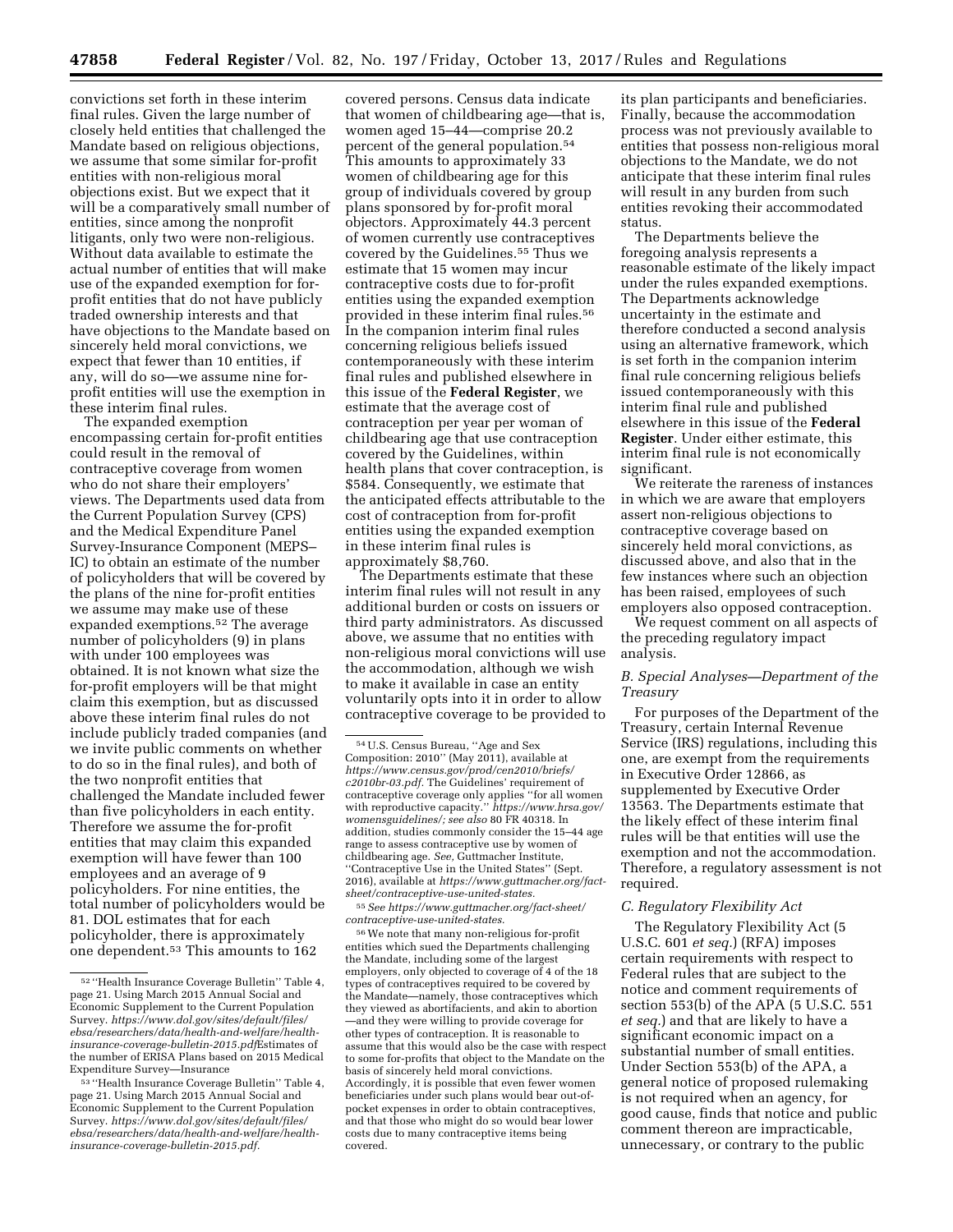interest. The interim final rules are exempt from the APA, both because the PHS Act, ERISA, and the Code contain specific provisions under which the Secretaries may adopt regulations by interim final rule and because the Departments have made a good cause finding that a general notice of proposed rulemaking is not necessary earlier in this preamble. Therefore, the RFA does not apply and the Departments are not required to either certify that the regulations or this amendment would not have a significant economic impact on a substantial number of small entities or conduct a regulatory flexibility analysis.

Nevertheless, the Departments carefully considered the likely impact of the rule on small entities in connection with their assessment under Executive Order 12866. The Departments do not expect that these interim final rules will have a significant economic effect on a substantial number of small entities, because they will not result in any additional costs to affected entities. Instead, by exempting from the Mandate small businesses and nonprofit organizations with moral objections to some or all contraceptives and/or sterilization, the Departments have reduced regulatory burden on small entities. Pursuant to section 7805(f) of the Code, these regulations have been submitted to the Chief Counsel for Advocacy of the Small Business Administration for comment on their impact on small business.

## *D. Paperwork Reduction Act— Department of Health and Human Services*

Under the Paperwork Reduction Act of 1995 (the PRA), federal agencies are required to publish notice in the **Federal Register** concerning each proposed collection of information. Interested persons are invited to send comments regarding our burden estimates or any other aspect of this collection of information, including any of the following subjects: (1) The necessity and utility of the proposed information collection for the proper performance of the agency's functions; (2) the accuracy of the estimated burden; (3) ways to enhance the quality, utility, and clarity of the information to be collected; and (4) the use of automated collection techniques or other forms of information technology to minimize the information collection burden.

We estimate that these interim final rules will not result in additional burdens not accounted for as set forth in the companion interim final rules concerning religious beliefs issued

contemporaneously with these interim final rules and published elsewhere in this issue of the **Federal Register**. As discussed there, regulations covering the accommodation include provisions regarding self-certification or notices to HHS from eligible organizations (§ 147.131(c)(3)), notice of availability of separate payments for contraceptive services (§ 147.131(f)), and notice of revocation of accommodation  $(\S 147.131(c)(4))$ . The burdens related to those ICRs are currently approved under OMB Control Numbers 0938–1248 and 0938–1292. These interim final rules amend the accommodation regulations to make entities with moral objections to the Mandate eligible to use the same accommodation processes. The Departments will update the forms and model notices regarding these processes to reflect that entities with sincerely held moral convictions are eligible organizations.

As discussed above, however, we assume that no entities with nonreligious moral objections to the Mandate will use the accommodation, and we know that no such entities were eligible for it until now, so that they do not possess accommodated status to revoke. Therefore we believe that the burden for these ICRs is accounted for in the collection approved under OMB Control Numbers 0938–1248 and 0938– 1292, as described in the interim final rules concerning religious beliefs issued contemporaneously with these interim final rules.

We are soliciting comments on all of the possible information collection requirements contained in these interim final rules, including those discussed in the companion interim final rules concerning religious beliefs issued contemporaneously with these interim final rules and published elsewhere in this issue of the **Federal Register**, for which these interim final rules provide eligibility to entities with objections based on moral convictions. In addition, we are also soliciting comments on all of the related information collection requirements currently approved under 0938–1292 and 0938–1248.

To obtain copies of a supporting statement and any related forms for the proposed collection(s) summarized in this notice, you may make your request using one of following:

1. Access CMS' Web site address at *[https://www.cms.gov/Regulations-and-](https://www.cms.gov/Regulations-and-Guidance/Legislation/PaperworkReductionActof1995/PRA-Listing.html)[Guidance/Legislation/](https://www.cms.gov/Regulations-and-Guidance/Legislation/PaperworkReductionActof1995/PRA-Listing.html)  [PaperworkReductionActof1995/PRA-](https://www.cms.gov/Regulations-and-Guidance/Legislation/PaperworkReductionActof1995/PRA-Listing.html)[Listing.html](https://www.cms.gov/Regulations-and-Guidance/Legislation/PaperworkReductionActof1995/PRA-Listing.html)*.

2. Email your request, including your address, phone number, OMB number, and CMS document identifier, to *[Paperwork@cms.hhs.gov.](mailto:Paperwork@cms.hhs.gov)* 

3. Call the Reports Clearance Office at (410) 786–1326.

If you comment on these information collections, that is, reporting, recordkeeping or third-party disclosure requirements, please submit your comments electronically as specified in the **ADDRESSES** section of these interim final rules with comment period.

## *E. Paperwork Reduction Act— Department of Labor*

Under the Paperwork Reduction Act, an agency may not conduct or sponsor, and an individual is not required to respond to, a collection of information unless it displays a valid OMB control number. In accordance with the requirements of the PRA, the ICR for the EBSA Form 700 and alternative notice have previously been approved by OMB under control numbers 1210–0150 and 1210–0152. A copy of the ICR may be obtained by contacting the PRA addressee shown below or at *[http://](http://www.RegInfo.gov)  [www.RegInfo.gov.](http://www.RegInfo.gov)* PRA ADDRESSEE: G. Christopher Cosby, Office of Policy and Research, U.S. Department of Labor, Employee Benefits Security Administration, 200 Constitution Avenue NW., Room N–5718, Washington, DC 20210. Telephone: 202–693–8410; Fax: 202–219–4745. These are not toll-free numbers.

Consistent with the analysis in the HHS PRA section above, although these interim final rules make entities with certain moral convictions eligible for the accommodation, we assume that no entities will use it rather than the exemption, and such entities were not previously eligible for the accommodation so as to revoke it. Therefore we believe these interim final rules do not involve additional burden not accounted for under OMB control number 1210–0150.

Regarding the ICRs discussed in the companion interim final rules concerning religious beliefs issued contemporaneously with these interim final rules and published elsewhere in this issue of the **Federal Register**, the forms for which would be used if any entities with moral objections used the accommodation process in the future, DOL submitted those ICRs in order to obtain OMB approval under the PRA for the regulatory revision. The request was made under emergency clearance procedures specified in regulations at 5 CFR 1320.13. OMB approved the ICRs under the emergency clearance process. In an effort to consolidate the number of information collection requests, DOL indicated it will combine the ICR related to the OMB control number 1210–0152 with the ICR related to the OMB control number 1210–0150. Once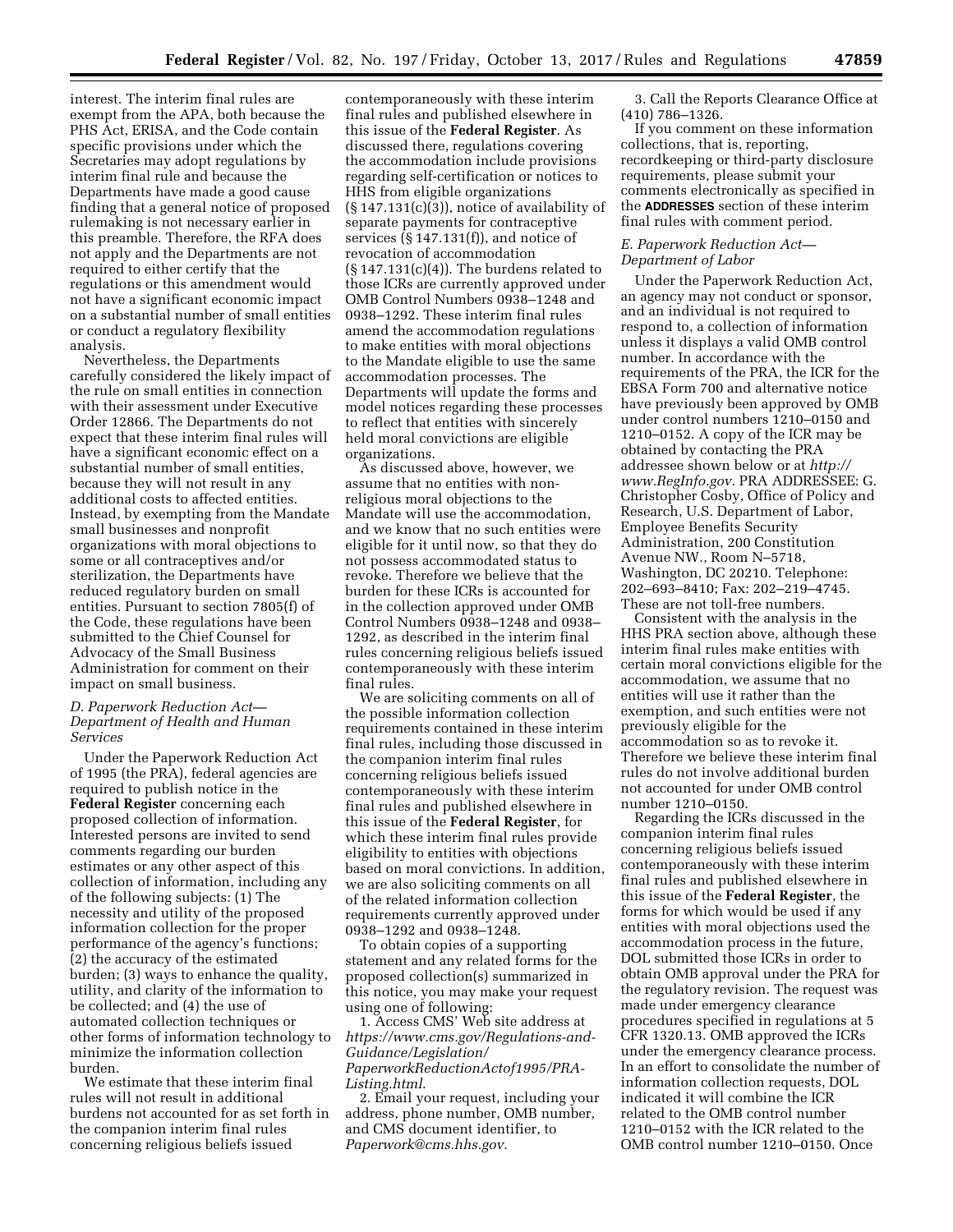the ICR is approved, DOL indicated it will discontinue 1210–0152. OMB approved the ICR under control number 1210–0150 through [DATE]. A copy of the information collection request may be obtained free of charge on the *RegInfo.gov* Web site at *[http://](http://www.reginfo.gov/public/do/PRAViewICR?ref_nbr=201705-1210-001) [www.reginfo.gov/public/do/](http://www.reginfo.gov/public/do/PRAViewICR?ref_nbr=201705-1210-001)  PRAViewICR?ref*\_*[nbr=201705-1210-001.](http://www.reginfo.gov/public/do/PRAViewICR?ref_nbr=201705-1210-001)*  This approval allows respondents temporarily to utilize the additional flexibility these interim final regulations provide, while DOL seeks public comment on the collection methods including their utility and burden. Contemporaneously with the publication of these interim final rules, DOL will publish a notice in the **Federal Register** informing the public of its intention to extend the OMB approval.

## *F. Regulatory Reform Executive Orders 13765, 13771 and 13777*

Executive Order 13765 (January 20, 2017) directs that, ''[t]o the maximum extent permitted by law, the Secretary of Health and Human Services (Secretary) and the heads of all other executive departments and agencies (agencies) with authorities and responsibilities under the Act shall exercise all authority and discretion available to them to waive, defer, grant exemptions from, or delay the implementation of any provision or requirement of the Act that would impose a fiscal burden on any State or a cost, fee, tax, penalty, or regulatory burden on individuals, families, healthcare providers, health insurers, patients, recipients of healthcare services, purchasers of health insurance, or makers of medical devices, products, or medications.'' In addition, agencies are directed to ''take all actions consistent with law to minimize the unwarranted economic and regulatory burdens of the [Affordable Care Act], and prepare to afford the States more flexibility and control to create a more free and open healthcare market.'' These interim final rules exercise the discretion provided to the Departments under the Affordable Care Act and other laws to grant exemptions and thereby minimize regulatory burdens of the Affordable Care Act on the affected entities and recipients of health care services.

Consistent with Executive Order 13771 (82 FR 9339, February 3, 2017), we have estimated the costs and cost savings attributable to this interim final rule. As discussed in more detail in the preceding analysis, this interim final rule lessens incremental reporting costs.57 Therefore, this interim final rule is considered an EO 13771 deregulatory action.

## *G. Unfunded Mandates Reform Act*

The Unfunded Mandates Reform Act of 1995 (section 202(a) of Pub. L. 104– 4), requires the Departments to prepare a written statement, which includes an assessment of anticipated costs and benefits, before issuing ''any rule that includes any Federal mandate that may result in the expenditure by State, local, and tribal governments, in the aggregate, or by the private sector, of \$100,000,000 or more (adjusted annually for inflation) in any one year.'' The current threshold after adjustment for inflation is \$148 million, using the most current (2016) Implicit Price Deflator for the Gross Domestic Product. For purposes of the Unfunded Mandates Reform Act, these interim final rules do not include any Federal mandate that may result in expenditures by State, local, or tribal governments, nor do they include any Federal mandates that may impose an annual burden of \$100 million, adjusted for inflation, or more on the private sector.

### *H. Federalism*

Executive Order 13132 outlines fundamental principles of federalism, and requires the adherence to specific criteria by Federal agencies in the process of their formulation and implementation of policies that have ''substantial direct effects'' on States, the relationship between the Federal Government and States, or the distribution of power and responsibilities among the various levels of Government. Federal agencies promulgating regulations that have these federalism implications must consult with state and local officials, and describe the extent of their consultation and the nature of the

concerns of state and local officials in the preamble to the regulation.

These interim final rules do not have any Federalism implications, since they only provide exemptions from the contraceptive and sterilization coverage requirement in HRSA Guidelines supplied under section 2713 of the PHS Act.

### **VI. Statutory Authority**

The Department of the Treasury temporary regulations are adopted pursuant to the authority contained in sections 7805 and 9833 of the Code.

The Department of Labor regulations are adopted pursuant to the authority contained in 29 U.S.C. 1002(16), 1027, 1059, 1135, 1161–1168, 1169, 1181– 1183, 1181 note, 1185, 1185a, 1185b, 1185d, 1191, 1191a, 1191b, and 1191c; sec. 101(g), Public Law 104–191, 110 Stat. 1936; sec. 401(b), Public Law 105– 200, 112 Stat. 645 (42 U.S.C. 651 note); sec. 512(d), Public Law 110–343, 122 Stat. 3881; sec. 1001, 1201, and 1562(e), Public Law 111–148, 124 Stat. 119, as amended by Public Law 111–152, 124 Stat. 1029; Secretary of Labor's Order 1– 2011, 77 FR 1088 (Jan. 9, 2012).

The Department of Health and Human Services regulations are adopted pursuant to the authority contained in sections 2701 through 2763, 2791, and 2792 of the PHS Act (42 U.S.C. 300gg through 300gg–63, 300gg–91, and 300gg–92), as amended; and Title I of the Affordable Care Act, sections 1301– 1304, 1311–1312, 1321–1322, 1324, 1334, 1342–1343, 1401–1402, and 1412, Pub. L. 111–148, 124 Stat. 119 (42 U.S.C. 18021–18024, 18031–18032, 18041–18042, 18044, 18054, 18061, 18063, 18071, 18082, 26 U.S.C. 36B, and 31 U.S.C. 9701).

#### **List of Subjects**

#### *26 CFR Part 54*

Excise taxes, Health care, Health insurance, Pensions, Reporting and recordkeeping requirements.

### *29 CFR Part 2590*

Continuation coverage, Disclosure, Employee benefit plans, Group health plans, Health care, Health insurance, Medical child support, Reporting and recordkeeping requirements.

# *45 CFR Part 147*

Health care, Health insurance, Reporting and recordkeeping

<sup>57</sup>Other noteworthy potential impacts encompass potential changes in medical expenditures,

including potential decreased expenditures on contraceptive devices and drugs and potential increased expenditures on pregnancy-related medical services. OMB's guidance on E.O. 13771 implementation (*[https://www.whitehouse.gov/the](https://www.whitehouse.gov/the-press-office/2017/04/05/memorandum-implementing-executive-order-13771-titled-reducing-regulation)[press-office/2017/04/05/memorandum](https://www.whitehouse.gov/the-press-office/2017/04/05/memorandum-implementing-executive-order-13771-titled-reducing-regulation)[implementing-executive-order-13771-titled](https://www.whitehouse.gov/the-press-office/2017/04/05/memorandum-implementing-executive-order-13771-titled-reducing-regulation)[reducing-regulation](https://www.whitehouse.gov/the-press-office/2017/04/05/memorandum-implementing-executive-order-13771-titled-reducing-regulation)*) states that impacts should be categorized as consistently as possible within Departments. The Food and Drug Administration, within HHS, and the Occupational Safety and Health Administration (OSHA) and Mine Safety and Health Administration (MSHA), within DOL, regularly estimate medical expenditure impacts in the analyses that accompany their regulations, with the results being categorized as benefits (positive benefits if expenditures are reduced, negative benefits if expenditures are raised). Following the FDA, OSHA and MSHA accounting convention leads to this interim final rule's medical expenditure impacts being categorized as (positive or negative) benefits, rather than as costs, thus placing them outside of consideration for E.O. 13771 designation purposes.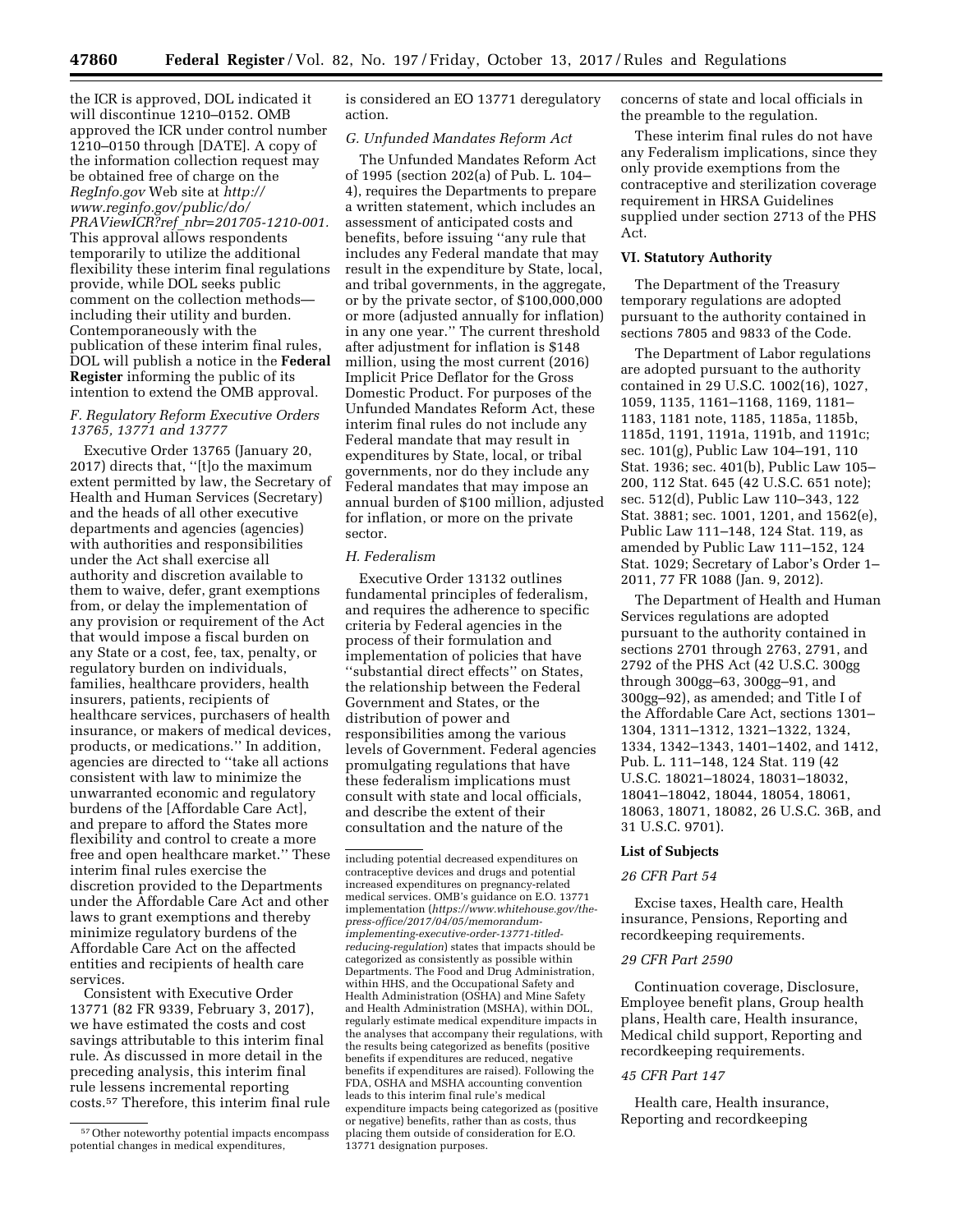requirements, State regulation of health insurance.

### **Kirsten B. Wielobob,**

*Deputy Commissioner for Services and Enforcement.* 

Approved: October 2, 2017.

**David J. Kautter,** 

*Assistant Secretary for Tax Policy.* 

Signed this 4th day of October, 2017.

# **Timothy D. Hauser,**

*Deputy Assistant Secretary for Program Operations, Employee Benefits Security Administration, Department of Labor.* 

Dated: October 4, 2017.

#### **Seema Verma,**

*Administrator, Centers for Medicare & Medicaid Services.* 

Approved: October 4, 2017.

### **Donald Wright,**

*Acting Secretary, Department of Health and Human Services.* 

# **DEPARTMENT OF THE TREASURY**

# **Internal Revenue Service**

For the reasons set forth in this preamble, 26 CFR part 54 is amended as follows:

# **PART 54—PENSION EXCISE TAXES**

■ 1. The authority citation for part 54 continues to read, in part, as follows:

**Authority:** 26 U.S.C. 7805. \* \* \*

# **§ 54.9815–2713T [Amended]**

■ 2. Section 54.9815–2713T, as added elsewhere in this issue of the **Federal Register**, is amended in paragraph (a)(1)(iv) by removing the reference '147.131 and 147.132" and adding in its place the reference ''147.131, 147.132, and 147.133''.

### **§ 54.9815–2713AT [Amended]**

■ 3. Section 54.9815–2713AT, as added elsewhere in this issue of the **Federal Register**], is amended—

■ a. In paragraph (a)(1) by removing ''or (ii)'' and adding in its place ''or (ii), or 45 CFR 147.133(a)(1)(i) or (ii)'';

■ b. In paragraph (a)(2) by removing the reference " $147.132(a)$ " and adding in its place the reference ''147.132(a) or 147.133(a)'';

 $\blacksquare$  c. In paragraph (b)(1)(ii) introductory text by removing the reference ''147.132'' and adding in its place the reference ''147.132 or 147.133'';

 $\blacksquare$  d. In paragraph (b)(1)(ii)(B) by removing the reference ''147.132'' and adding in its place the reference ''147.132 or 147.133'';

 $\blacksquare$  e. In paragraph  $(c)(1)(ii)$  introductory text by removing the reference ''147.132'' and adding in its place the reference ''147.132 or 147.133'';

 $\blacksquare$  f. In paragraph (c)(1)(ii)(B) by removing the reference ''147.132'' and adding in its place the reference ''147.132 or 147.133''; and

■ g. In paragraph (c)(2) introductory text by removing the reference ''147.132'' and adding in its place the reference ''147.132 or 147.133''.

### **DEPARTMENT OF LABOR**

# **Employee Benefits Security Administration**

For the reasons set forth in the preamble, the Department of Labor amends 29 CFR part 2590 as follows:

# **PART 2590—RULES AND REGULATIONS FOR GROUP HEALTH PLANS**

■ 3. The authority citation for part 2590 continues to read as follows:

**Authority:** 29 U.S.C. 1027, 1059, 1135, 1161–1168, 1169, 1181–1183, 1181 note, 1185, 1185a, 1185b, 1191, 1191a, 1191b, and 1191c; sec. 101(g), Pub. L. 104–191, 110 Stat. 1936; sec. 401(b), Pub. L. 105–200, 112 Stat. 645 (42 U.S.C. 651 note); sec. 512(d), Pub. L. 110–343, 122 Stat. 3881; sec. 1001, 1201, and 1562(e), Pub. L. 111–148, 124 Stat. 119, as amended by Pub. L. 111–152, 124 Stat. 1029; Division M, Pub. L. 113–235, 128 Stat. 2130; Secretary of Labor's Order 1–2011, 77 FR 1088 (Jan. 9, 2012).

### **§ 2590.715–2713 [Amended]**

■ 4. Section 2590.715–2713, as amended elsewhere in this issue of the **Federal Register**], is further amended in paragraph (a)(1)(iv) by removing the reference ''147.131 and 147.132'' and adding in its place the reference ''147.131, 147.132, and 147.133''.

#### **§ 2590.715–2713A [Amended]**

■ 5. Section 2590.715–2713A, as revised elsewhere in this issue of the **Federal Register**], is further amended—

 $\blacksquare$  a. In paragraph (a)(1) by removing "(ii)" and adding in its place "(ii), or 45 CFR 147.133(a)(1)(i) or (ii)'';

 $\blacksquare$  b. In paragraph (a)(2) by removing the reference ''147.132(a)'' and adding in its place the reference ''147.132(a) or 147.133(a)'';

■ c. In paragraph (b)(1)(ii) introductory text by removing the reference ''147.132'' and adding in its place the reference ''147.132 or 147.133'';

 $\blacksquare$  d. In paragraph (b)(1)(ii)(B) by removing the reference ''147.132'' and adding in its place the reference ''147.132 or 147.133'';

 $\blacksquare$  e. In paragraph (c)(1)(ii) introductory text by removing the reference ''147.132'' and adding in its place the reference ''147.132 or 147.133'';  $\blacksquare$  f. In paragraph (c)(1)(ii)(B) by removing the reference ''147.132'' and

adding in its place the reference ''147.132 or 147.133''; and  $\blacksquare$  g. In paragraph (c)(2) introductory text by removing the reference ''147.132'' and adding in its place the reference ''147.132 or 147.133''.

### **DEPARTMENT OF HEALTH AND HUMAN SERVICES**

For the reasons set forth in the preamble, the Department of Health and Human Services amends 45 CFR part 147 as follows:

# **PART 147—HEALTH INSURANCE REFORM REQUIREMENTS FOR THE GROUP AND INDIVIDUAL HEALTH INSURANCE MARKETS**

■ 6. The authority citation for part 147 continues to read as follows:

**Authority:** Secs 2701 through 2763, 2791, and 2792 of the Public Health Service Act (42 U.S.C. 300gg through 300gg–63, 300gg–91, and 300gg–92), as amended.

#### **§ 147.130 [Amended]**

■ 7. Section 147.130, as amended elsewhere in this issue of the **Federal Register**, is further amended in paragraphs (a)(1) introductory text and (a)(1)(iv) by removing the reference ''§§ 147.131 and 147.132'' and adding in its place the reference ''§§ 147.131, 147.132, and 147.133''.

### **§ 147.131 [Amended]**

■ 8. Section 147.131, as revised elsewhere in this issue of the **Federal Register**, is further amended—

 $\blacksquare$  a. In paragraph (c)(1) by removing the reference ''(ii)'' and adding in its place the reference ''(ii), or 45 CFR  $147.133(a)(1)(i)$  or  $(ii)$ "

 $\blacksquare$  b. In paragraph (c)(2) by removing the reference ''§ 147.132(a)'' and adding in its place the reference ''§ 147.132(a) or 147.133''; and

■ c. In paragraphs (d)(1)(ii) introductory text,  $(d)(1)(ii)(B)$  and  $(d)(2)$  by removing the reference ''§ 147.132'' and to adding in its place the reference ''§ 147.132 or 147.133''.

 $\blacksquare$  9. Add § 147.133 to read as follows:

#### **§ 147.133 Moral exemptions in connection with coverage of certain preventive health services.**

(a) *Objecting entities.* (1) Guidelines issued under § 147.130(a)(1)(iv) by the Health Resources and Services Administration must not provide for or support the requirement of coverage or payments for contraceptive services with respect to a group health plan established or maintained by an objecting organization, or health insurance coverage offered or arranged by an objecting organization, and thus